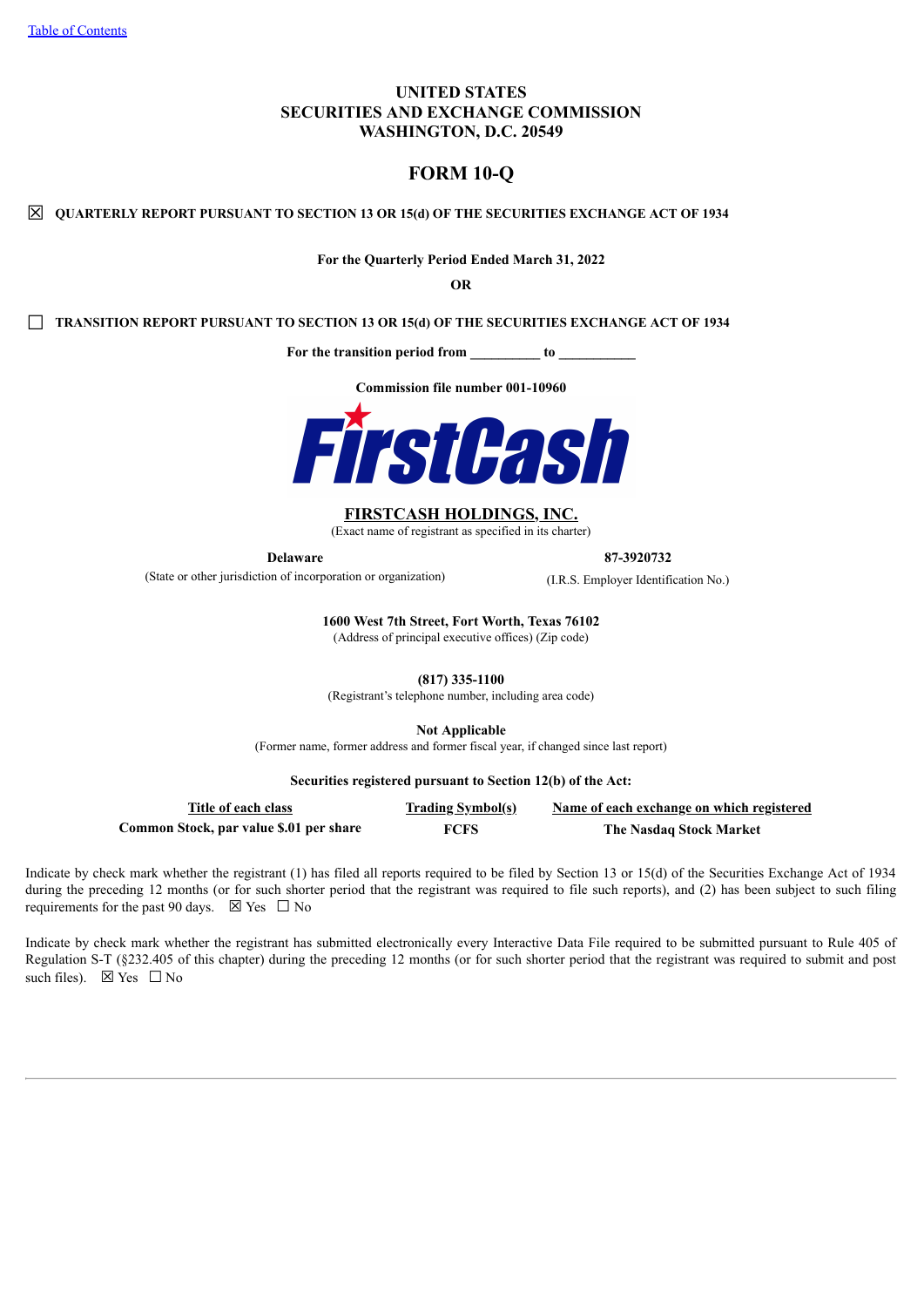Indicate by check mark whether the registrant is a large accelerated filer, an accelerated filer, a non-accelerated filer, a smaller reporting company, or an emerging growth company. See definitions of "large accelerated filer," "accelerated filer," "smaller reporting company" and "emerging growth company" in Rule 12b-2 of the Exchange Act.

- ☒ Large accelerated filer ☐ Accelerated filer
- ☐ Non-accelerated filer ☐ Smaller reporting company
- -
	- □ Emerging growth company

If an emerging growth company, indicate by check mark if the registrant has elected not to use the extended transition period for complying with any new or revised financial accounting standards provided pursuant to Section 13(a) of the Exchange Act.  $\Box$ 

Indicate by check mark whether the registrant is a shell company (as defined in Rule 12b-2 of the Exchange Act).  $\Box$  Yes  $\boxtimes$  No

<span id="page-1-0"></span>As of April 27, 2022, there were 47,464,357 shares of common stock outstanding.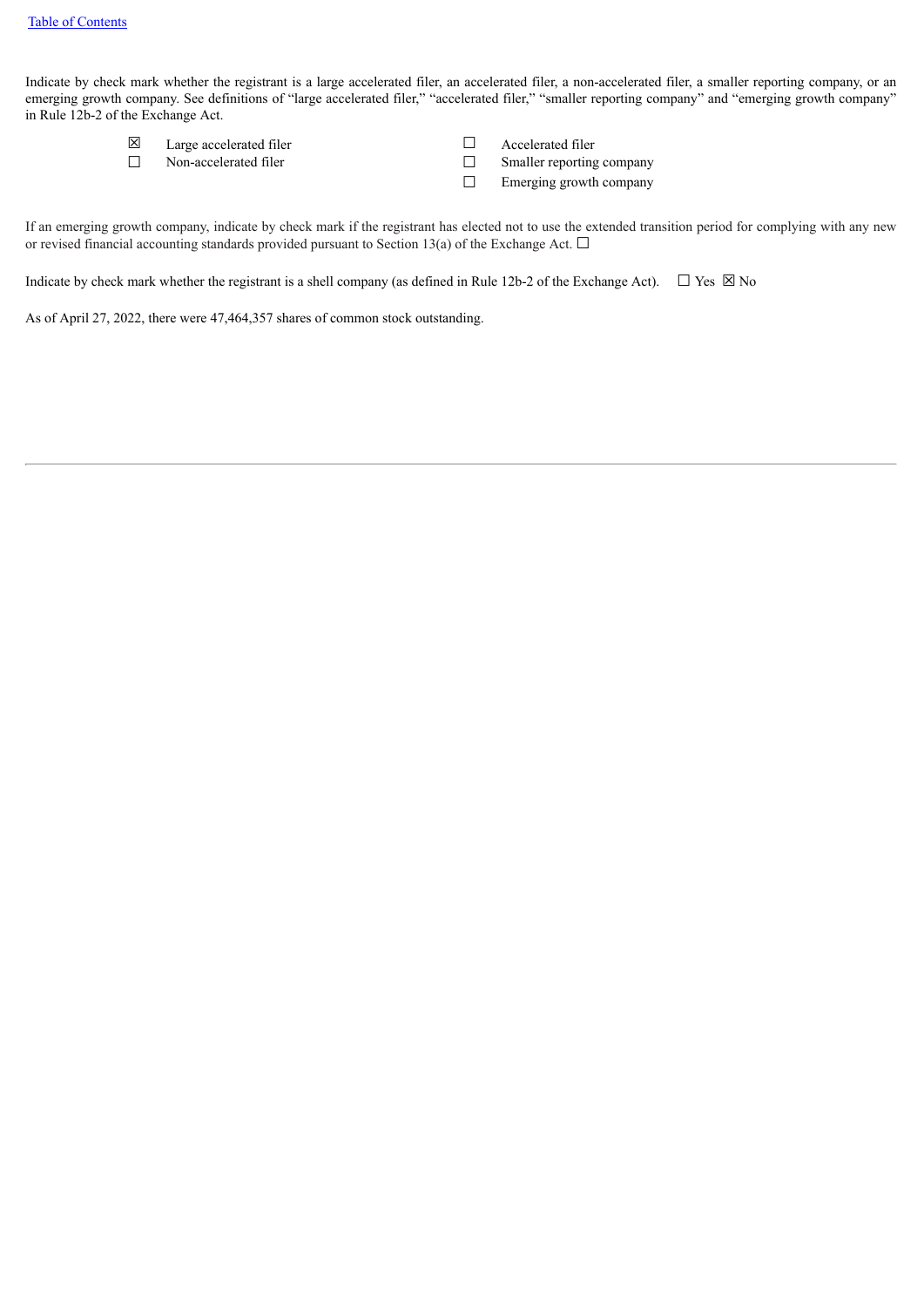# **FIRSTCASH HOLDINGS, INC. FORM 10-Q FOR THE QUARTER ENDED MARCH 31, 2022**

# **INDEX**

# [PART](#page-3-0) I. FINANCIAL [INFORMATION](#page-3-0)

| Item 1.<br>Item $2.$   | <b>Financial Statements (Unaudited)</b><br><b>Consolidated Balance Sheets</b><br><b>Consolidated Statements of Income</b><br><b>Consolidated Statements of Comprehensive Income</b><br><b>Consolidated Statements of Changes in Stockholders' Equity</b><br><b>Consolidated Statements of Cash Flows</b><br><b>Notes to Consolidated Financial Statements</b><br><u>Management's Discussion and Analysis of Financial Condition and Results of Operations</u> | $\overline{2}$<br>$\overline{3}$<br>$\overline{4}$<br>$\overline{\mathbf{6}}$<br>$8\overline{8}$<br>21 |
|------------------------|---------------------------------------------------------------------------------------------------------------------------------------------------------------------------------------------------------------------------------------------------------------------------------------------------------------------------------------------------------------------------------------------------------------------------------------------------------------|--------------------------------------------------------------------------------------------------------|
| Item 3.<br>Item 4.     | Quantitative and Qualitative Disclosures About Market Risk<br><b>Controls and Procedures</b>                                                                                                                                                                                                                                                                                                                                                                  | 40<br>40                                                                                               |
| PART II.<br>Item $1$ . | <b>OTHER INFORMATION</b><br><b>Legal Proceedings</b>                                                                                                                                                                                                                                                                                                                                                                                                          | <u>41</u>                                                                                              |
| Item 1A.               | <b>Risk Factors</b>                                                                                                                                                                                                                                                                                                                                                                                                                                           | 41                                                                                                     |
| Item 2.                | Unregistered Sales of Equity Securities and Use of Proceeds                                                                                                                                                                                                                                                                                                                                                                                                   | 41                                                                                                     |
| Item 3.                | <b>Defaults Upon Senior Securities</b>                                                                                                                                                                                                                                                                                                                                                                                                                        | 41                                                                                                     |
| Item 4.                | <b>Mine Safety Disclosures</b>                                                                                                                                                                                                                                                                                                                                                                                                                                | 42                                                                                                     |
| Item 5.                | <b>Other Information</b>                                                                                                                                                                                                                                                                                                                                                                                                                                      | 42                                                                                                     |
| Item $6.$              | <b>Exhibits</b>                                                                                                                                                                                                                                                                                                                                                                                                                                               | 42                                                                                                     |
| <b>SIGNATURES</b>      |                                                                                                                                                                                                                                                                                                                                                                                                                                                               | $\overline{43}$                                                                                        |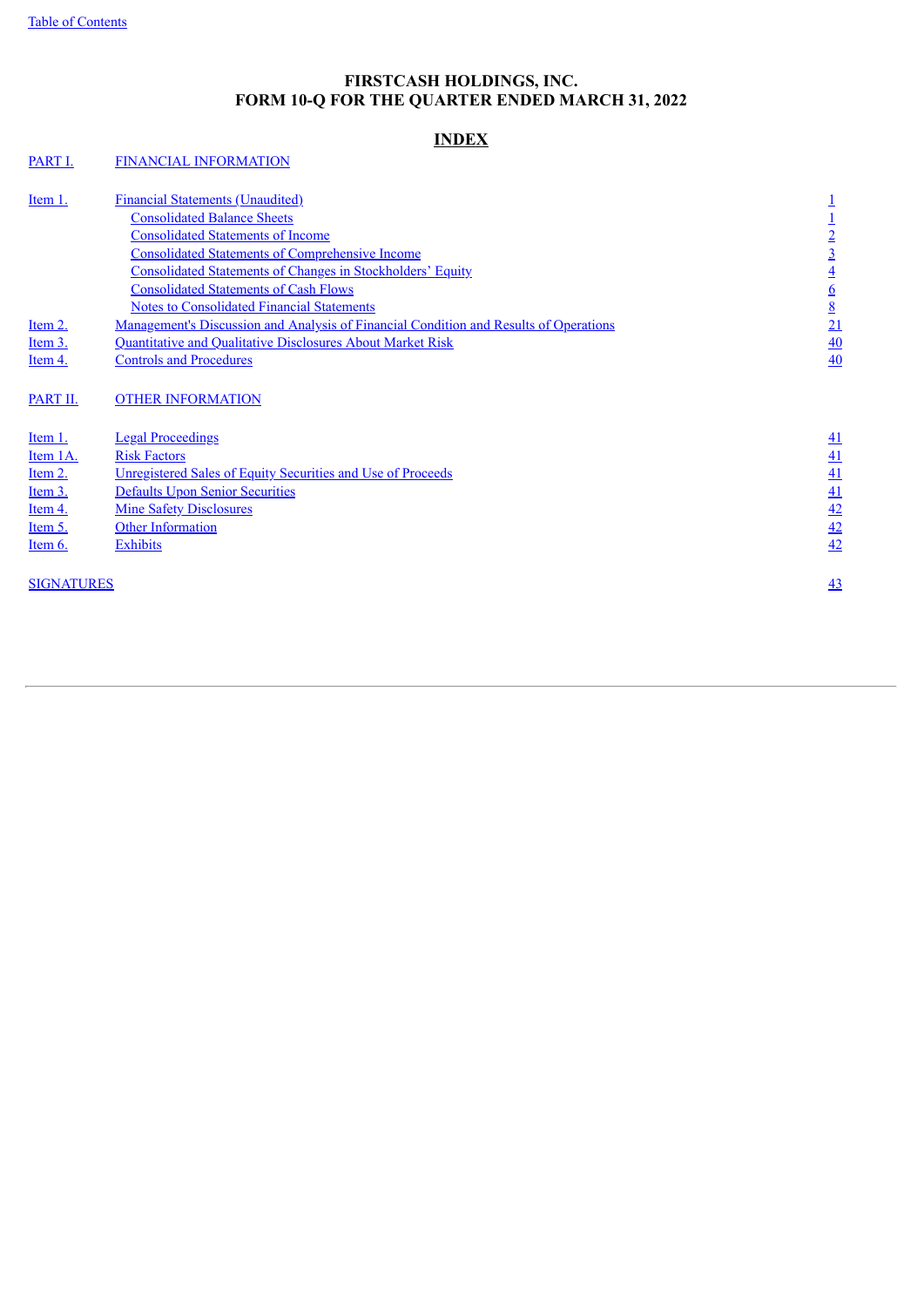### **CAUTIONARY STATEMENT REGARDING RISKS AND UNCERTAINTIES THAT MAY AFFECT FUTURE RESULTS**

### **Forward-Looking Information**

This quarterly report contains forward-looking statements about the business, financial condition and prospects of FirstCash Holdings, Inc. and its wholly owned subsidiaries (together, the "Company"). Forward-looking statements, as that term is defined in the Private Securities Litigation Reform Act of 1995, can be identified by the use of forward-looking terminology such as "believes," "projects," "expects," "may," "estimates," "should," "plans," "targets," "intends," "could," "would," "anticipates," "potential," "confident," "optimistic" or the negative thereof, or other variations thereon, or comparable terminology, or by discussions of strategy, objectives, estimates, guidance, expectations and future plans. Forward-looking statements can also be identified by the fact these statements do not relate strictly to historical or current matters. Rather, forward-looking statements relate to anticipated or expected events, activities, trends or results. Because forward-looking statements relate to matters that have not yet occurred, these statements are inherently subject to risks and uncertainties.

<span id="page-3-0"></span>While the Company believes the expectations reflected in forward-looking statements are reasonable, there can be no assurances such expectations will prove to be accurate. Security holders are cautioned that such forward-looking statements involve risks and uncertainties. Certain factors may cause results to differ materially from those anticipated by the forward-looking statements made in this quarterly report. Such factors may include, without limitation, risks associated with the putative shareholder securities class action lawsuit filed against the Company, the Consumer Financial Protection Bureau (the "CFPB") lawsuit filed against the Company, the California private lawsuits filed against the Company in which the plaintiffs are seeking class certification, and subpoenas seeking information from the Company received from state regulators from time to time, including the incurrence of meaningful expenses, reputational damage, monetary damages and other penalties; risks relating to the American First Finance ("AFF") transaction, including the failure of the transaction to deliver the estimated value and benefits expected by the Company, the incurrence of unexpected future costs, liabilities or obligations as a result of the transaction, the effect of the transaction on the ability of the Company to retain and hire personnel and maintain relationships with retail partners, consumers and others with whom the Company and AFF do business; the ability of the Company to successfully integrate AFF's operations; the ability of the Company to successfully implement its plans, forecasts and other expectations with respect to AFF's business; risks related to the COVID-19 pandemic, including risks and uncertainties related to the current unknown duration and severity of the COVID-19 pandemic, the governmental responses that have been, and may in the future be, imposed in response to the pandemic; potential changes in consumer behavior and shopping patterns which could impact demand for the Company's pawn loan, retail, lease-to-own and retail finance products; labor shortages and increased labor costs; inflation; a deterioration in the economic conditions in the United States and Latin America which potentially could have an impact on discretionary consumer spending; currency fluctuations, primarily involving the Mexican peso; and those other risks discussed and described in the Company's most recent Annual Report on Form 10-K filed with the Securities and Exchange Commission (the "SEC"), including the risks described in Part 1, Item 1A, "Risk Factors" thereof, and other reports filed with the SEC. Many of these risks and uncertainties are beyond the ability of the Company to control, nor can the Company predict, in many cases, all of the risks and uncertainties that could cause its actual results to differ materially from those indicated by the forward-looking statements. The forward-looking statements contained in this quarterly report speak only as of the date of this quarterly report, and the Company expressly disclaims any obligation or undertaking to report any updates or revisions to any such statement to reflect any change in the Company's expectations or any change in events, conditions or circumstances on which any such statement is based, except as required by law.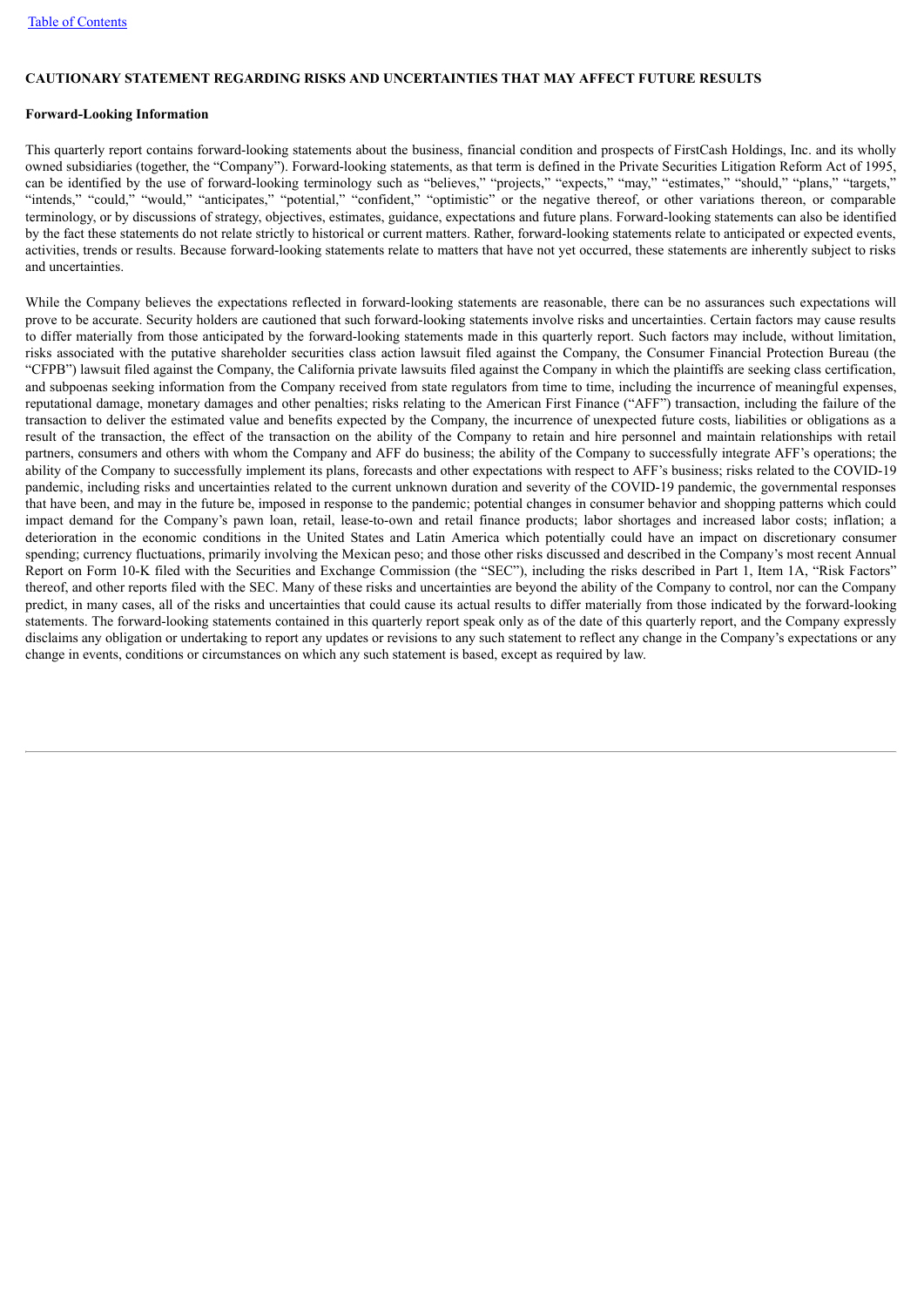# **PART I. FINANCIAL INFORMATION**

# <span id="page-4-1"></span><span id="page-4-0"></span>**ITEM 1. FINANCIAL STATEMENTS**

# **FIRSTCASH HOLDINGS, INC.**

# **CONSOLIDATED BALANCE SHEETS**

(unaudited, in thousands)

|                                            |                    | March 31,    |               |            |               |            |
|--------------------------------------------|--------------------|--------------|---------------|------------|---------------|------------|
|                                            |                    | 2022         |               | 2021       |               | 2021       |
| <b>ASSETS</b>                              |                    |              |               |            |               |            |
| Cash and cash equivalents                  | \$                 | $113,317$ \$ |               | 54,641     | \$            | 120,046    |
| Accounts receivable, net                   |                    | 52,017       |               | 35,334     |               | 55,356     |
| Pawn loans                                 |                    | 344,101      |               | 265,438    |               | 347,973    |
| Finance receivables, net                   |                    | 140,481      |               | $\equiv$   |               | 181,021    |
| Inventories                                |                    | 247,276      |               | 185,336    |               | 263,311    |
| Leased merchandise, net                    |                    | 119,147      |               |            |               | 143,944    |
| Prepaid expenses and other current assets  |                    | 22,592       |               | 16,865     |               | 17,707     |
| Total current assets                       |                    | 1,038,931    |               | 557,614    |               | 1,129,358  |
| Property and equipment, net                |                    | 471,193      |               | 384,617    |               | 462,526    |
| Operating lease right of use asset         |                    | 303,444      |               | 287,418    |               | 306,061    |
| Goodwill                                   |                    | 1,541,424    |               | 974,051    |               | 1,536,178  |
| Intangible assets, net                     |                    | 373,928      |               | 83,229     |               | 388,184    |
| Other assets                               |                    | 8,318        |               | 9,365      |               | 8,531      |
| Deferred tax assets, net                   |                    | 5,930        |               | 3,869      |               | 5,614      |
| Total assets                               | $\pmb{\mathbb{S}}$ | 3,743,168    | $\sqrt{\ }$   | 2,300,163  | $\mathbb S$   | 3,836,452  |
| LIABILITIES AND STOCKHOLDERS' EQUITY       |                    |              |               |            |               |            |
| Accounts payable and accrued liabilities   | \$                 | 237,164      | \$            | 86,714     | - \$          | 244,327    |
| Customer deposits and prepayments          |                    | 57,874       |               | 38,727     |               | 57,310     |
| Lease liability, current                   |                    | 92,091       |               | 86,529     |               | 90,570     |
| Total current liabilities                  |                    | 387,129      |               | 211,970    |               | 392,207    |
|                                            |                    |              |               |            |               |            |
| Revolving unsecured credit facilities      |                    | 218,000      |               | 44,000     |               | 259,000    |
| Senior unsecured notes                     |                    | 1,034,355    |               | 493,108    |               | 1,033,904  |
| Deferred tax liabilities, net              |                    | 126,741      |               | 73,020     |               | 126,098    |
| Lease liability, non-current               |                    | 198,760      |               | 186,972    |               | 203,166    |
| Other liabilities                          |                    | 13,950       |               |            |               | 13,950     |
| <b>Total liabilities</b>                   |                    | 1,978,935    |               | 1,009,070  |               | 2,028,325  |
| Stockholders' equity:                      |                    |              |               |            |               |            |
| Common stock                               |                    | 573          |               | 493        |               | 573        |
| Additional paid-in capital                 |                    | 1,726,750    |               | 1,218,323  |               | 1,724,956  |
| Retained earnings                          |                    | 880,138      |               | 811,921    |               | 866,679    |
| Accumulated other comprehensive loss       |                    | (119, 510)   |               | (130,767)  |               | (131, 299) |
| Common stock held in treasury, at cost     |                    | (723, 718)   |               | (608, 877) |               | (652, 782) |
| Total stockholders' equity                 |                    | 1,764,233    |               | 1,291,093  |               | 1,808,127  |
| Total liabilities and stockholders' equity | \$                 | 3,743,168    | $\mathcal{S}$ | 2,300,163  | $\mathsf{\$}$ | 3,836,452  |

<span id="page-4-2"></span>The accompanying notes are an integral part of these consolidated financial statements.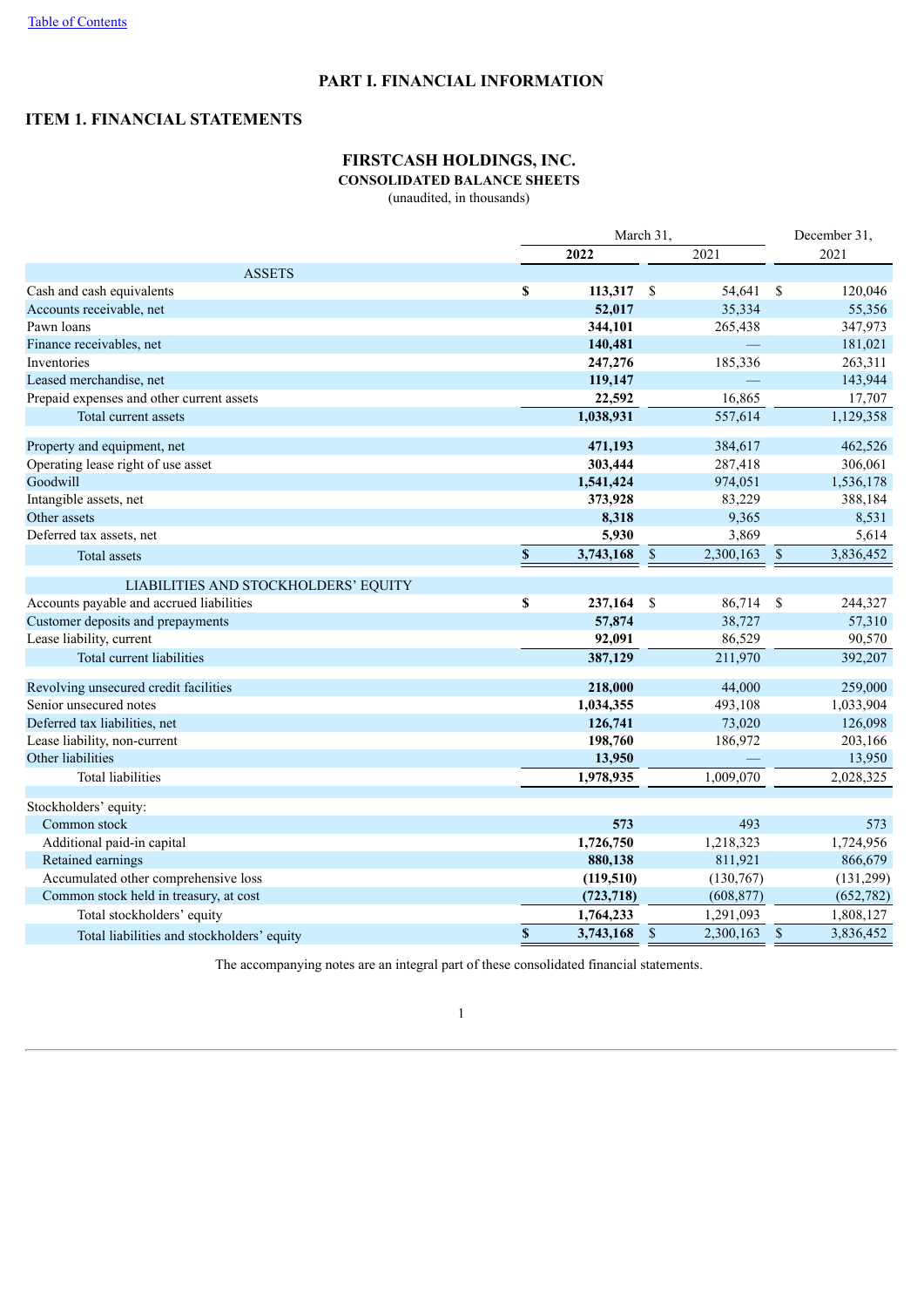# **FIRSTCASH HOLDINGS, INC.**

**CONSOLIDATED STATEMENTS OF INCOME**

(unaudited, in thousands, except per share amounts)

|                                                             |             | Three Months Ended |      |         |  |  |
|-------------------------------------------------------------|-------------|--------------------|------|---------|--|--|
|                                                             |             | March 31,          |      |         |  |  |
|                                                             |             | 2022               |      | 2021    |  |  |
| Revenue:                                                    |             |                    |      |         |  |  |
| Retail merchandise sales                                    | \$          | 302,819            | \$   | 272,042 |  |  |
| Pawn loan fees                                              |             | 131,819            |      | 115,522 |  |  |
| Leased merchandise income                                   |             | 149,947            |      |         |  |  |
| Interest and fees on finance receivables                    |             | 42,449             |      |         |  |  |
| Wholesale scrap jewelry sales                               |             | 32,805             |      | 20,375  |  |  |
| Total revenue                                               |             | 659,839            |      | 407,939 |  |  |
| Cost of revenue:                                            |             |                    |      |         |  |  |
| Cost of retail merchandise sold                             |             | 182,214            |      | 157,153 |  |  |
| Depreciation of leased merchandise                          |             | 93,706             |      |         |  |  |
| Provision for lease losses                                  |             | 39,820             |      |         |  |  |
| Provision for loan losses                                   |             | 24,697             |      |         |  |  |
| Cost of wholesale scrap jewelry sold                        |             | 28,215             |      | 17,197  |  |  |
| Total cost of revenue                                       |             | 368,652            |      | 174,350 |  |  |
| Net revenue                                                 |             | 291,187            |      | 233,589 |  |  |
| Expenses and other income:                                  |             |                    |      |         |  |  |
| Operating expenses                                          |             | 173,296            |      | 137,324 |  |  |
| Administrative expenses                                     |             | 36,863             |      | 30,999  |  |  |
| Depreciation and amortization                               |             | 25,542             |      | 10,612  |  |  |
| Interest expense                                            |             | 16,221             |      | 7,230   |  |  |
| Interest income                                             |             | (676)              |      | (158)   |  |  |
| (Gain) loss on foreign exchange                             |             | (480)              |      | 267     |  |  |
| Merger and acquisition expenses                             |             | 665                |      | 166     |  |  |
| Loss on revaluation of contingent acquisition consideration |             | 2,570              |      |         |  |  |
| Impairments and dispositions of certain other assets        |             | 177                |      | 878     |  |  |
| Total expenses and other income                             |             | 254,178            |      | 187,318 |  |  |
| Income before income taxes                                  |             | 37,009             |      | 46,271  |  |  |
| Provision for income taxes                                  |             | 9,004              |      | 12,556  |  |  |
| Net income                                                  | $\mathbb S$ | 28,005             | $\$$ | 33,715  |  |  |
| Earnings per share:                                         |             |                    |      |         |  |  |
| <b>Basic</b>                                                | \$          | 0.58               | \$   | 0.82    |  |  |
| <b>Diluted</b>                                              | $\mathbf S$ | 0.58               | \$   | 0.82    |  |  |

<span id="page-5-0"></span>The accompanying notes are an integral part of these consolidated financial statements.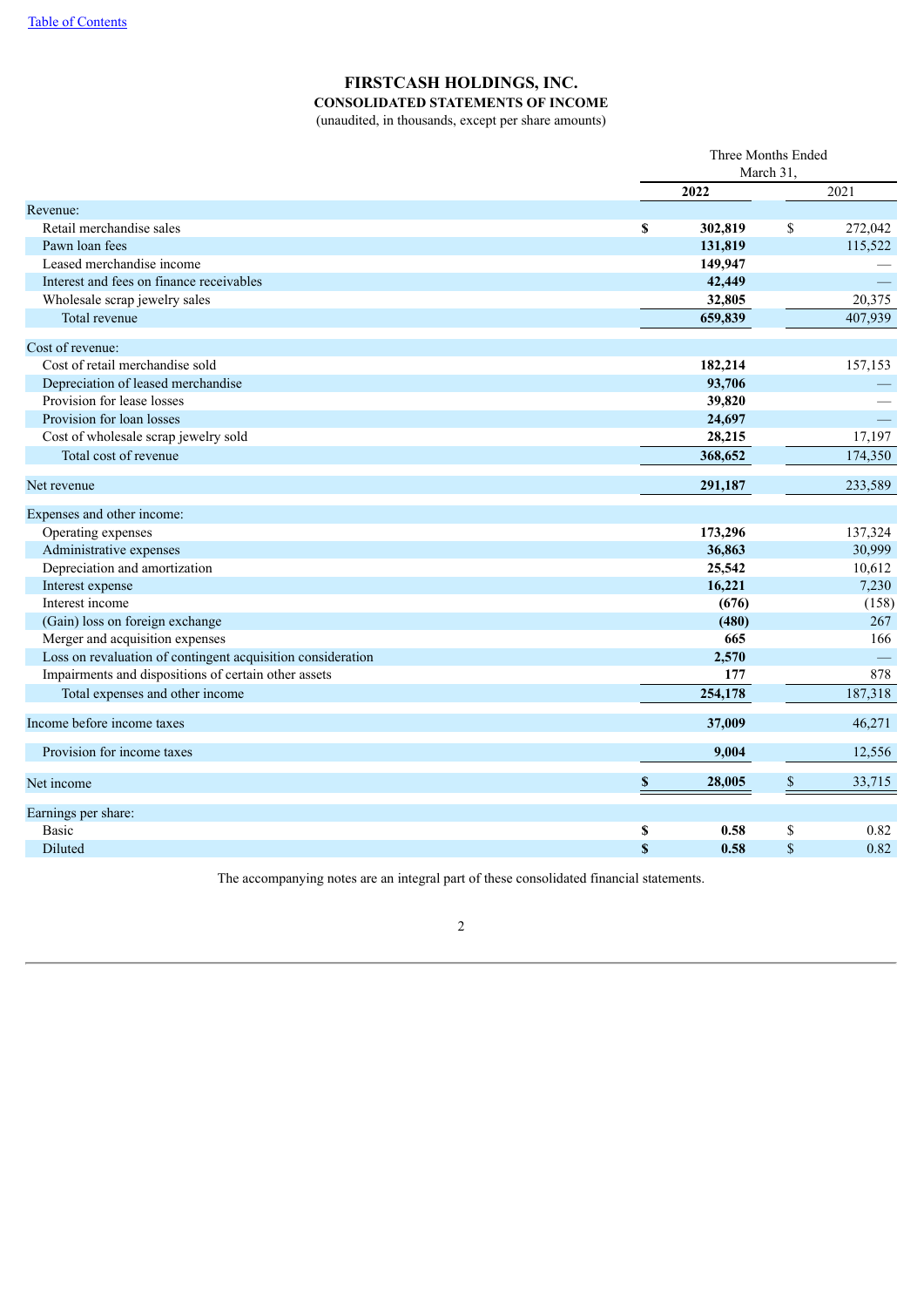# **FIRSTCASH HOLDINGS, INC. CONSOLIDATED STATEMENTS OF COMPREHENSIVE INCOME**

(unaudited, in thousands)

|                                 |      | Three Months Ended |           |           |  |  |  |
|---------------------------------|------|--------------------|-----------|-----------|--|--|--|
|                                 |      |                    | March 31. |           |  |  |  |
|                                 | 2022 |                    |           | 2021      |  |  |  |
| Net income                      |      | 28,005             |           | 33,715    |  |  |  |
| Other comprehensive income:     |      |                    |           |           |  |  |  |
| Currency translation adjustment |      | 11,789             |           | (12, 335) |  |  |  |
| Comprehensive income            |      | 39,794             |           | 21,380    |  |  |  |

<span id="page-6-0"></span>The accompanying notes are an integral part of these consolidated financial statements.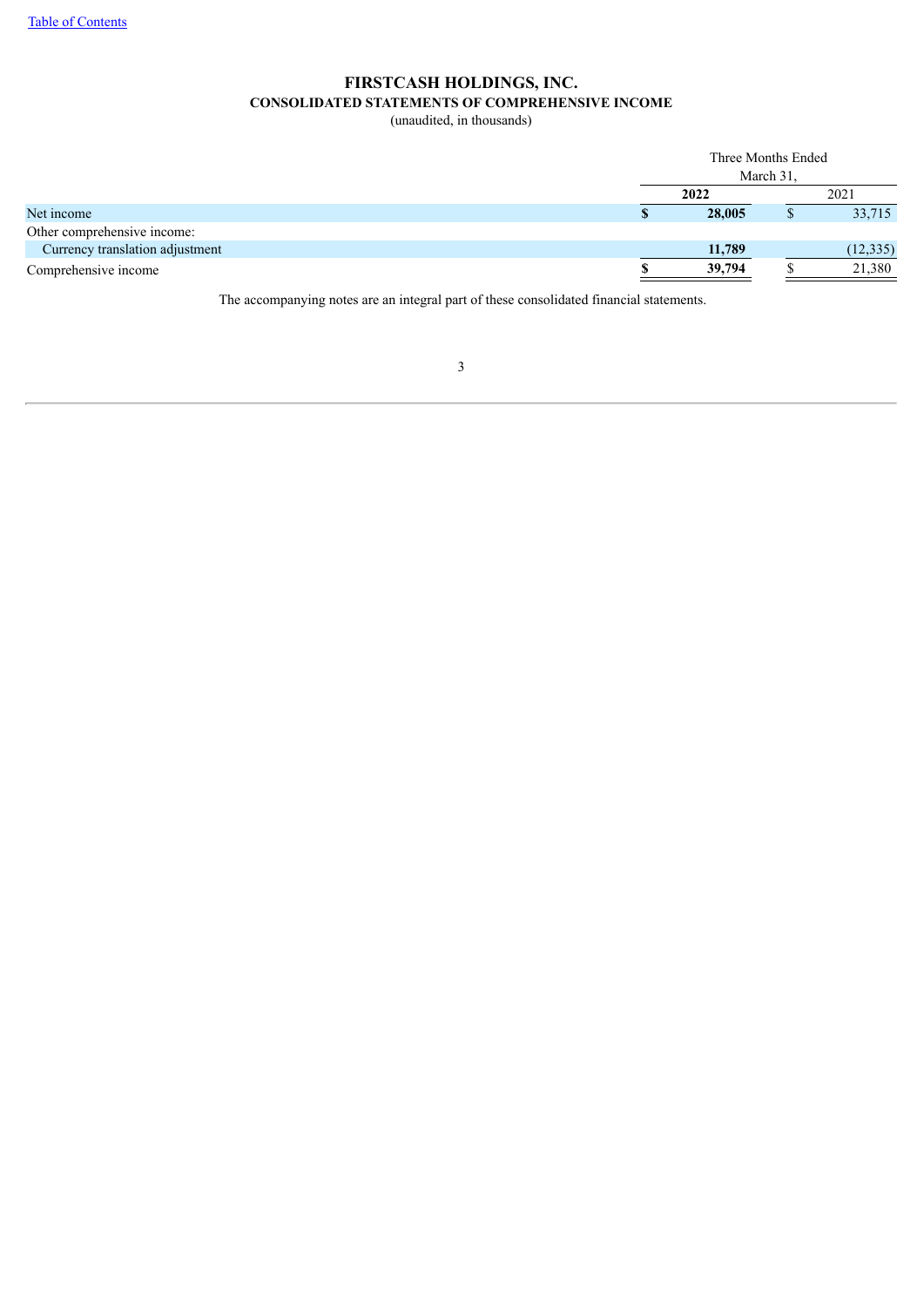# **FIRSTCASH HOLDINGS, INC.**

# **CONSOLIDATED STATEMENTS OF CHANGES IN STOCKHOLDERS' EQUITY**

(unaudited, in thousands, except per share amounts)

| Three Months Ended March 31, 2022                     |               |                 |        |              |                                  |               |                      |               |                                                         |                                  |               |                 |      |                                       |
|-------------------------------------------------------|---------------|-----------------|--------|--------------|----------------------------------|---------------|----------------------|---------------|---------------------------------------------------------|----------------------------------|---------------|-----------------|------|---------------------------------------|
|                                                       |               | Common<br>Stock |        |              | Additional<br>Paid-In<br>Capital |               | Retained<br>Earnings |               | Accum-<br>ulated<br>Other<br>Compre-<br>hensive<br>Loss | Common Stock<br>Held in Treasury |               |                 |      | Total<br>Stock-<br>holders'<br>Equity |
|                                                       | <b>Shares</b> |                 | Amount |              |                                  |               |                      |               |                                                         | <b>Shares</b>                    |               | Amount          |      |                                       |
| As of 12/31/2021                                      | 57,322        | <sup>\$</sup>   | 573    | $\mathbb{S}$ | 1,724,956                        | <sup>\$</sup> | 866,679              | <sup>\$</sup> | (131,299)                                               | 8,843                            | <sup>\$</sup> | (652, 782)      | - \$ | 1,808,127                             |
| Shares issued under share-<br>based compensation plan |               |                 |        |              | (1,281)                          |               |                      |               |                                                         | (17)                             |               | 1,281           |      |                                       |
| Share-based compensation<br>expense                   |               |                 |        |              | 3,075                            |               |                      |               |                                                         |                                  |               |                 |      | 3,075                                 |
| Net income                                            |               |                 |        |              |                                  |               | 28,005               |               |                                                         |                                  |               |                 |      | 28,005                                |
| Cash dividends (\$0.30 per<br>share)                  |               |                 |        |              |                                  |               | (14, 546)            |               |                                                         |                                  |               |                 |      | (14, 546)                             |
| Currency translation<br>adjustment                    |               |                 |        |              |                                  |               |                      |               | 11,789                                                  |                                  |               |                 |      | 11,789                                |
| Purchases of treasury stock                           |               |                 |        |              |                                  |               |                      |               |                                                         | 1,048                            |               | (72, 217)       |      | (72, 217)                             |
| As of 3/31/2022                                       | 57,322        | S               | 573    | S            | 1,726,750                        |               | 880,138              | S             | (119,510)                                               | 9,874                            |               | $(723, 718)$ \$ |      | 1,764,233                             |

The accompanying notes are an integral part of these consolidated financial statements.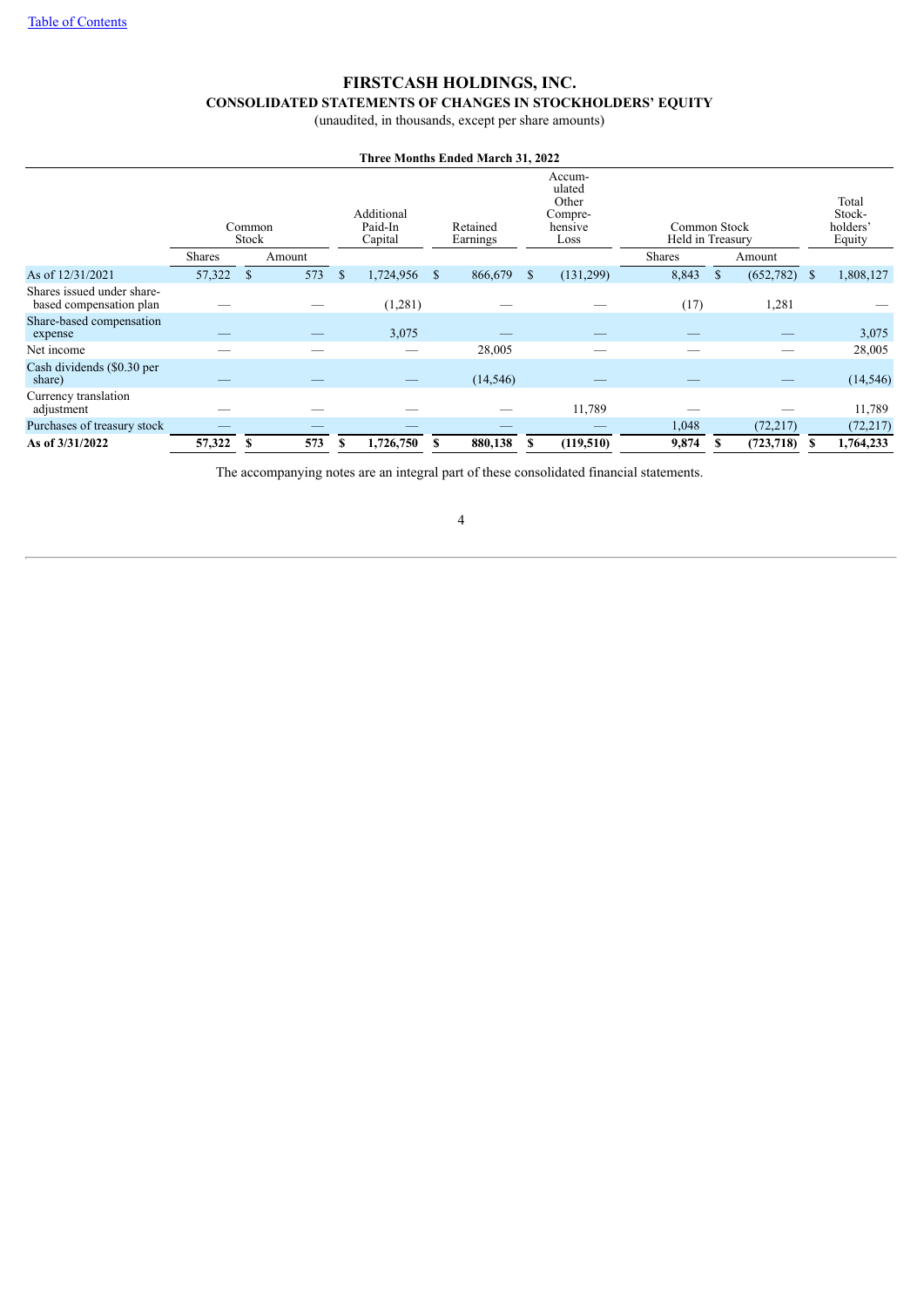## **FIRSTCASH HOLDINGS, INC. CONSOLIDATED STATEMENTS OF CHANGES IN STOCKHOLDERS' EQUITY CONTINUED**

(unaudited, in thousands, except per share amounts)

| Three Months Ended March 31, 2021                                                          |                 |           |               |                                  |               |          |                                                                                 |            |        |                                  |            |    |                                       |  |
|--------------------------------------------------------------------------------------------|-----------------|-----------|---------------|----------------------------------|---------------|----------|---------------------------------------------------------------------------------|------------|--------|----------------------------------|------------|----|---------------------------------------|--|
|                                                                                            | Common<br>Stock |           |               | Additional<br>Paid-In<br>Capital |               |          | Accum-<br>ulated<br>Other<br>Compre-<br>Retained<br>hensive<br>Earnings<br>Loss |            |        | Common Stock<br>Held in Treasury |            |    | Total<br>Stock-<br>holders'<br>Equity |  |
|                                                                                            | <b>Shares</b>   | Amount    |               |                                  |               |          |                                                                                 |            | Shares |                                  | Amount     |    |                                       |  |
| As of 12/31/2020                                                                           | 49,276          | 493<br>\$ | <sup>\$</sup> | 1,221,788                        | <sup>\$</sup> | 789,303  | \$                                                                              | (118, 432) | 8,238  | <sup>\$</sup>                    | (609, 337) | -S | 1,283,815                             |  |
| Shares issued under share-<br>based compensation plan,<br>net of 28 shares net-<br>settled |                 |           |               | (7,090)                          |               |          |                                                                                 |            | (73)   |                                  | 5,427      |    | (1,663)                               |  |
| Share-based compensation<br>expense                                                        |                 |           |               | 3,625                            |               |          |                                                                                 |            |        |                                  |            |    | 3,625                                 |  |
| Net income                                                                                 |                 |           |               |                                  |               | 33,715   |                                                                                 |            |        |                                  |            |    | 33,715                                |  |
| Cash dividends (\$0.27 per<br>share)                                                       |                 |           |               |                                  |               | (11,097) |                                                                                 |            |        |                                  |            |    | (11,097)                              |  |
| Currency translation<br>adjustment                                                         |                 |           |               |                                  |               |          |                                                                                 | (12, 335)  |        |                                  |            |    | (12, 335)                             |  |
| Purchases of treasury stock                                                                |                 |           |               |                                  |               |          |                                                                                 |            | 84     |                                  | (4,967)    |    | (4,967)                               |  |
| As of 3/31/2021                                                                            | 49,276          | 493<br>S  | S             | 1,218,323                        | S             | 811,921  | S                                                                               | (130, 767) | 8,249  |                                  | (608, 877) |    | 1,291,093                             |  |

<span id="page-8-0"></span>The accompanying notes are an integral part of these consolidated financial statements.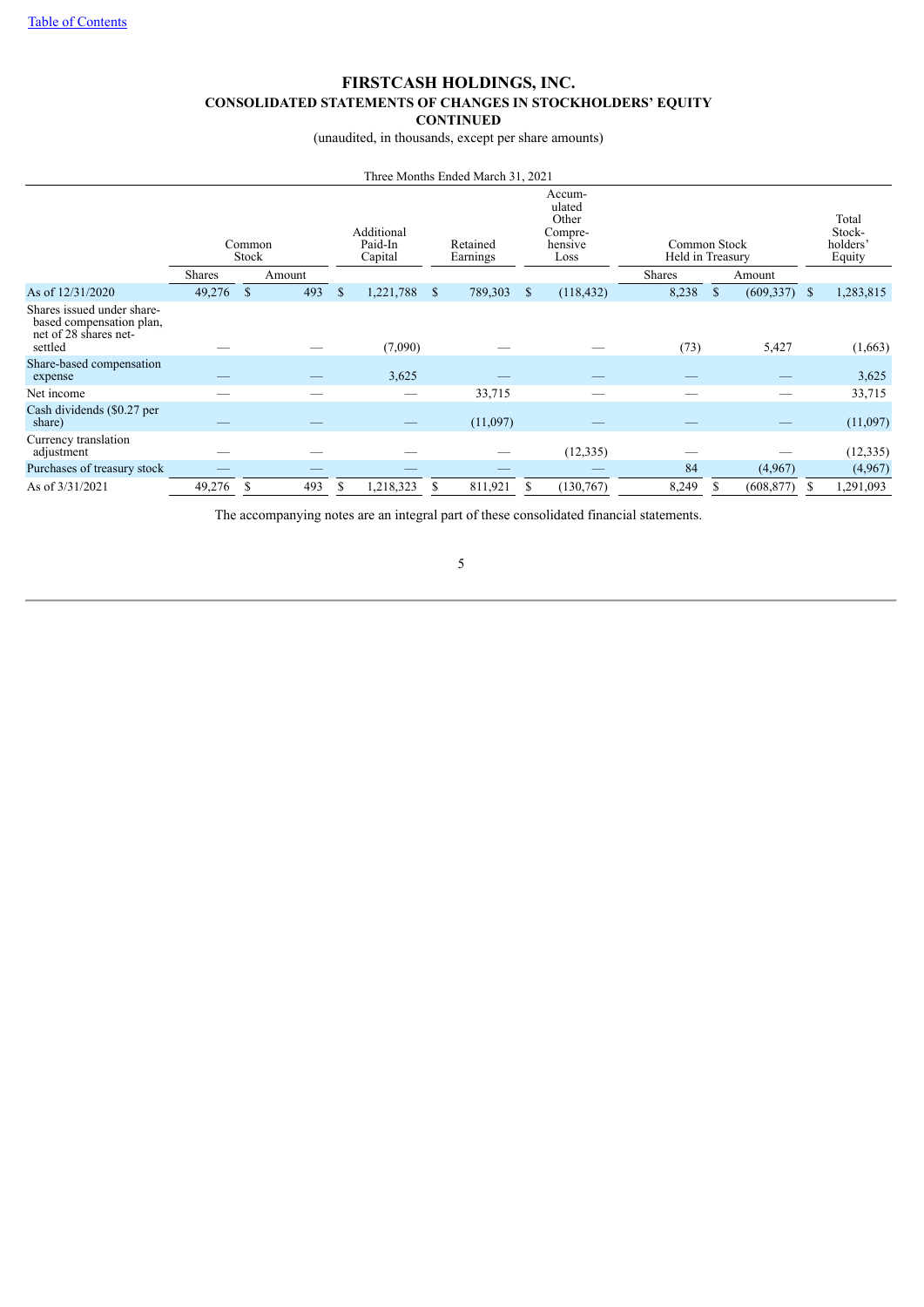# **FIRSTCASH HOLDINGS, INC. CONSOLIDATED STATEMENTS OF CASH FLOWS**

(unaudited, in thousands)

|                                                                                                                      | Three Months Ended<br>March 31. |    |           |
|----------------------------------------------------------------------------------------------------------------------|---------------------------------|----|-----------|
|                                                                                                                      | 2022                            |    | 2021      |
| Cash flow from operating activities:                                                                                 |                                 |    |           |
| Net income                                                                                                           | \$<br>28,005                    | -S | 33,715    |
| Adjustments to reconcile net income to net cash flow provided by operating activities:                               |                                 |    |           |
| Depreciation of leased merchandise                                                                                   | 93,706                          |    |           |
| Provision for lease losses                                                                                           | 39,820                          |    |           |
| Provision for loan losses                                                                                            | 24,697                          |    |           |
| Share-based compensation expense                                                                                     | 3,075                           |    | 3,625     |
| Depreciation and amortization expense                                                                                | 25,542                          |    | 10,612    |
| Amortization of debt issuance costs                                                                                  | 732                             |    | 395       |
| Net amortization of premiums, discounts and unearned origination fees on finance receivables                         | 15,782                          |    |           |
| Loss on revaluation of contingent acquisition consideration                                                          | 2,570                           |    |           |
| Impairments and dispositions of certain other assets                                                                 | 177                             |    | 878       |
| Deferred income taxes, net                                                                                           | 493                             |    | 2,010     |
| Changes in operating assets and liabilities, net of business combinations:                                           |                                 |    |           |
| Accounts receivable, net                                                                                             | 3,746                           |    | 5,394     |
| Inventories purchased directly from customers, wholesalers or manufacturers                                          | 7,075                           |    | 1,442     |
| Leased merchandise, net                                                                                              | (108, 729)                      |    |           |
| Prepaid expenses and other assets                                                                                    | (1, 165)                        |    | 868       |
| Accounts payable, accrued liabilities and other liabilities                                                          | (14,707)                        |    | 3,122     |
| Income taxes                                                                                                         | (674)                           |    | 7,113     |
| Net cash flow provided by operating activities                                                                       | 120,145                         |    | 69,174    |
| Cash flow from investing activities:                                                                                 |                                 |    |           |
| Pawn loans, net (1)                                                                                                  | 17,383                          |    | 42,394    |
| Finance receivables, net                                                                                             | 61                              |    |           |
| Purchases of furniture, fixtures, equipment and improvements                                                         | (7,028)                         |    | (9, 491)  |
| Purchases of store real property                                                                                     | (10, 233)                       |    | (14, 441) |
| Acquisitions of pawn stores, net of cash acquired                                                                    |                                 |    | (1,204)   |
| Net cash flow provided by investing activities                                                                       | 183                             |    | 17,258    |
| Cash flow from financing activities:                                                                                 |                                 |    |           |
| Borrowings from unsecured credit facilities                                                                          | 39,000                          |    | 45,000    |
| Repayments of unsecured credit facilities                                                                            | (80,000)                        |    | (124,000) |
| Debt issuance costs paid                                                                                             | (132)                           |    |           |
| Purchases of treasury stock                                                                                          | (72, 217)                       |    | (4,967)   |
| Payment of withholding taxes on net share settlements of restricted stock unit awards and stock options<br>exercised |                                 |    | (1,663)   |
| Dividends paid                                                                                                       | (14, 546)                       |    | (11,097)  |
| Net cash flow used in financing activities                                                                           | (127, 895)                      |    | (96, 727) |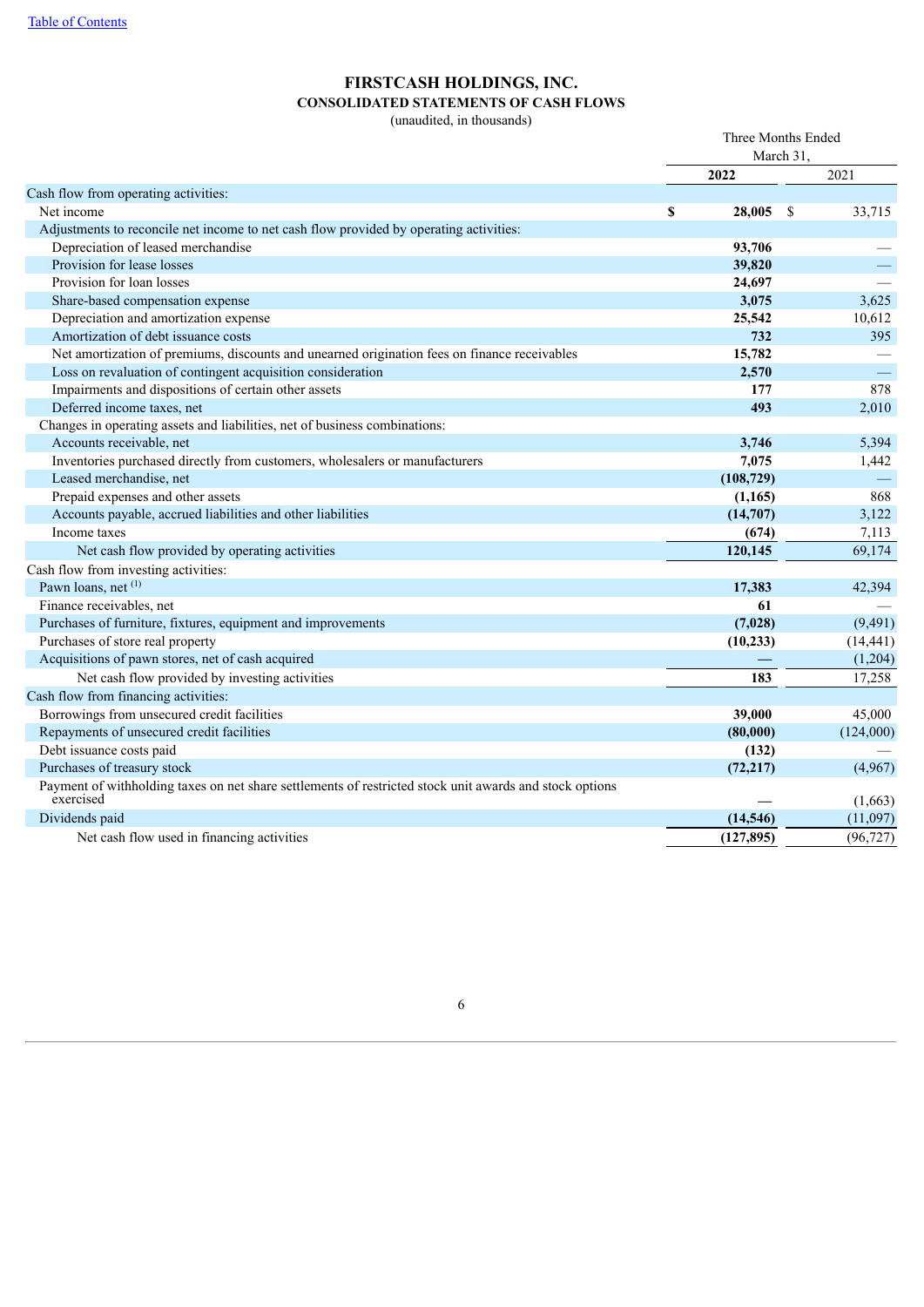### **FIRSTCASH HOLDINGS, INC. CONSOLIDATED STATEMENTS OF CASH FLOWS CONTINUED**

(unaudited, in thousands)

|                                                      | Three Months Ended<br>March 31. |          |  |  |
|------------------------------------------------------|---------------------------------|----------|--|--|
|                                                      | 2022                            | 2021     |  |  |
| Effect of exchange rates on cash                     | 838                             | (914)    |  |  |
| Change in cash and cash equivalents                  | (6,729)                         | (11,209) |  |  |
| Cash and cash equivalents at beginning of the period | 120,046                         | 65,850   |  |  |
| Cash and cash equivalents at end of the period       | 113,317                         | 54,641   |  |  |

<span id="page-10-0"></span> $<sup>(1)</sup>$  Includes the funding of new pawn loans net of cash repayments and recovery of principal through the sale of inventories acquired from forfeiture of pawn collateral.</sup>

The accompanying notes are an integral part of these consolidated financial statements.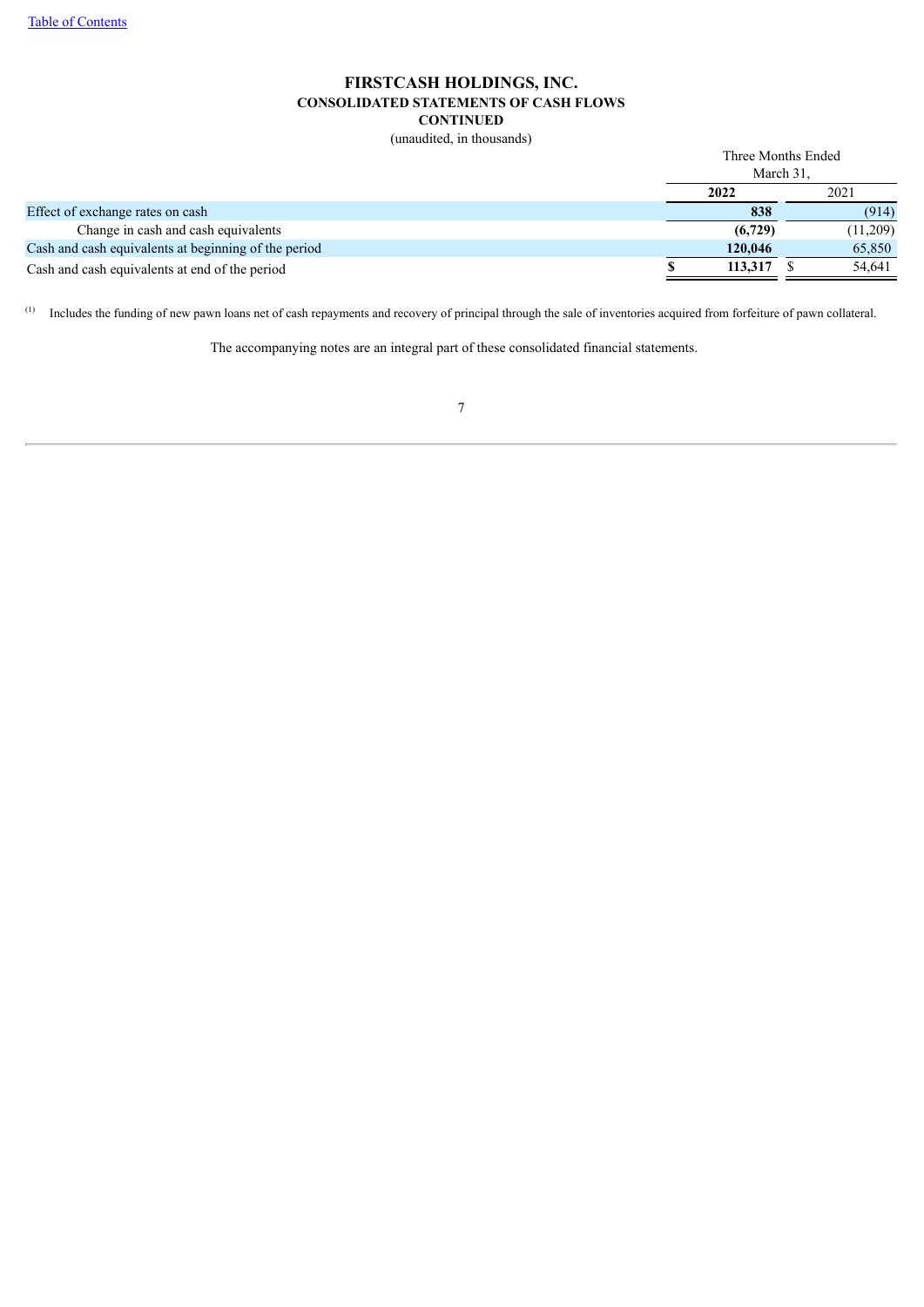### **FIRSTCASH HOLDINGS, INC. NOTES TO CONSOLIDATED FINANCIAL STATEMENTS (unaudited)**

#### **Note 1 - General**

#### *Basis of Presentation*

The accompanying consolidated balance sheet as of December 31, 2021, which is derived from audited consolidated financial statements, and the unaudited consolidated financial statements, including the notes thereto, includes the accounts of FirstCash Holdings, Inc. and its wholly-owned subsidiaries (together, the "Company"). The Company regularly makes acquisitions, and the results of operations for the acquired stores have been consolidated since the acquisition dates. All significant intercompany accounts and transactions have been eliminated.

These unaudited consolidated financial statements have been prepared in accordance with U.S. generally accepted accounting principles ("GAAP") for interim financial information and with the rules and regulations for reporting on Form 10-Q. Accordingly, they do not include certain information and disclosures required for comprehensive financial statements. These interim period financial statements should be read in conjunction with the Company's audited consolidated financial statements, which are included in the Company's Annual Report on Form 10-K for the year ended December 31, 2021, filed with the Securities and Exchange Commission (the "SEC") on February 28, 2022. The consolidated financial statements as of March 31, 2022 and 2021, and for the three month periods ended March 31, 2022 and 2021, are unaudited, but in management's opinion include all adjustments (consisting of only normal recurring adjustments) considered necessary to present fairly the financial position, results of operations and cash flow for such interim periods. Operating results for the period ended March 31, 2022 are not necessarily indicative of the results that may be expected for the full year.

On December 17, 2021, the Company completed the acquisition (the "AFF Acquisition") of American First Finance ("AFF"), which is a leading technology-driven retail point-of-sale ("POS") payment solutions platform primarily focused on providing lease-to-own ("LTO") products.

The Company has operations in Latin America, where in Mexico, Guatemala and Colombia, the functional currency is the Mexican peso, Guatemalan quetzal and Colombian peso. Accordingly, the assets and liabilities of these subsidiaries are translated into U.S. dollars at the exchange rate in effect at each balance sheet date, and the resulting adjustments are accumulated in other comprehensive income (loss) as a separate component of stockholders' equity. Revenues and expenses are translated at the average exchange rates occurring during the respective period. The Company also has operations in El Salvador where the reporting and functional currency is the U.S. dollar.

### *Use of Estimates*

The preparation of interim financial statements in conformity with GAAP requires management to make estimates and assumptions that affect the reported amounts of assets and liabilities, and related revenue and expenses, and the disclosure of gain and loss contingencies at the date of the financial statements. Such estimates and assumptions are subject to a number of risks and uncertainties, which may cause actual results to differ materially from the Company's estimates.

### *Reclassification*

Certain amounts in the consolidated balance sheets as of March 31, 2021 and December 31, 2021 and the consolidated statements of income and consolidated statements of cash flows for the three months ended March 31, 2021 have been reclassified in order to conform to the 2022 presentation.

### *Recent Accounting Pronouncements*

In March 2020, the Financial Accounting Standards Board issued ASU No 2020-04, "Reference Rate Reform (Topic 848): Facilitation of the Effects of Reference Rate Reform on Financial Reporting" ("ASU 2020-04"). ASU 2020-04 provides temporary optional expedients and exceptions to the GAAP guidance on contract modifications and hedge accounting to ease the financial reporting burdens related to the expected market transition from the London Interbank Offered Rate (LIBOR) and other interbank-offered rates to alternative reference rates. ASU 2020-04 was effective beginning on March 12, 2020, and the Company may elect to apply the amendments prospectively through December 31, 2022. The Company does not expect ASU 2020-04 to have a material effect on the Company's current financial position, results of operations or financial statement disclosures.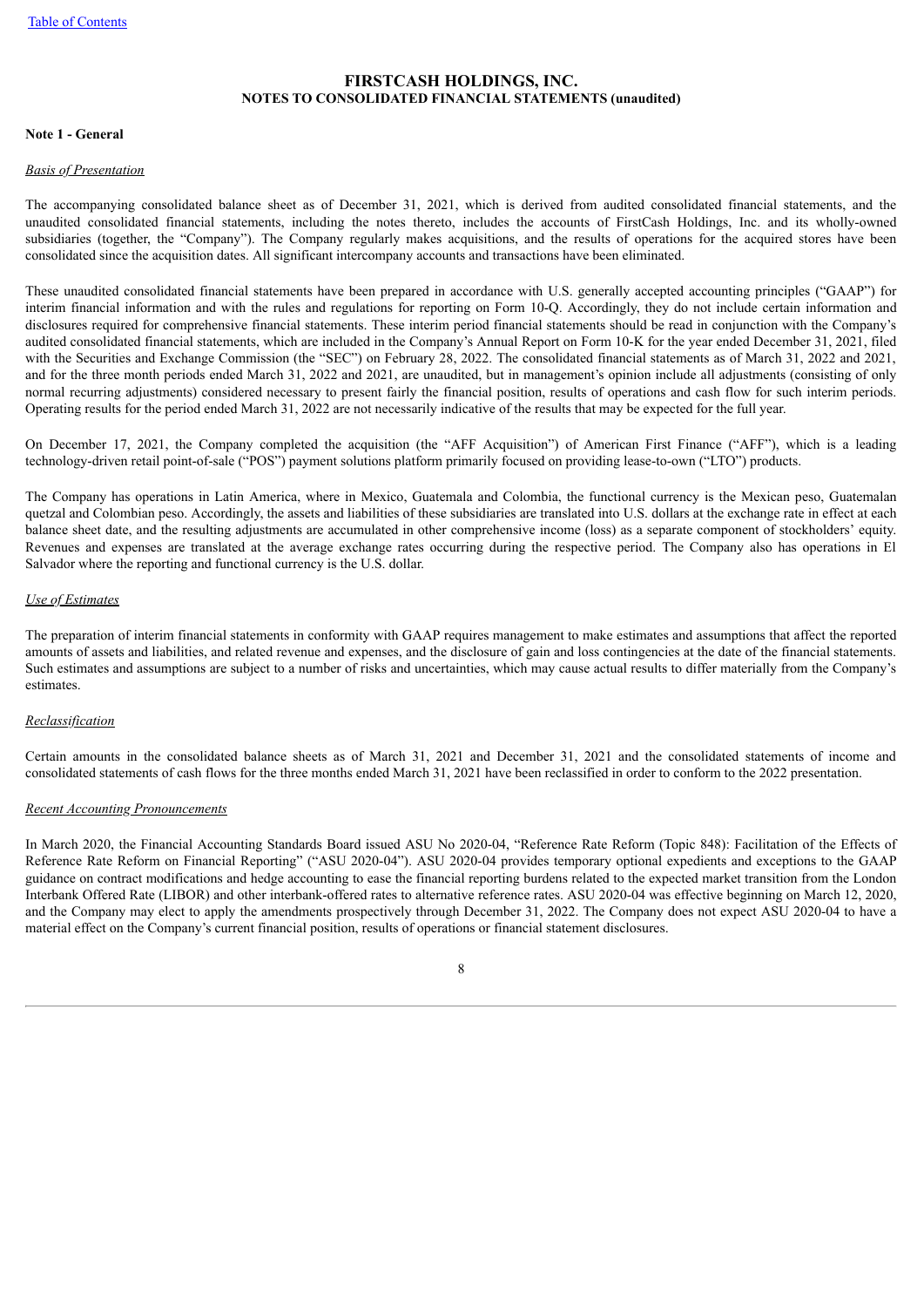In March 2022, the Financial Accounting Standards Board issued ASU No 2022-02, "Financial Instruments—Credit Losses (Topic 326): Troubled Debt Restructurings and Vintage Disclosures" ("ASU 2022-02"). ASU 2022-02 eliminates the accounting guidance for troubled debt restructurings by creditors while enhancing disclosure requirements for certain loan refinancing and restructurings by creditors made to borrowers experiencing financial difficulty. In addition, the amendments require disclosure of current period gross write-offs for financing receivables and net investment in leases by year of origination in the vintage disclosures. ASU 2022-02 is effective for fiscal years beginning after December 15, 2022, including interim periods within those fiscal years for entities. Early adoption is permitted if an entity has adopted the CECL accounting standard. Except for expanded disclosures to its vintage disclosures, the Company does not expect ASU 2022-02 to have a material effect on the Company's current financial position, results of operations or financial statements.

#### **Note 2 - Earnings Per Share**

The following table sets forth the computation of basic and diluted earnings per share (in thousands, except per share amounts):

|                                                                           | Three Months Ended<br>March 31. |        |    |        |
|---------------------------------------------------------------------------|---------------------------------|--------|----|--------|
|                                                                           |                                 | 2022   |    | 2021   |
| Numerator:                                                                |                                 |        |    |        |
| Net income                                                                |                                 | 28,005 |    | 33,715 |
|                                                                           |                                 |        |    |        |
| Denominator:                                                              |                                 |        |    |        |
| Weighted-average common shares for calculating basic earnings per share   |                                 | 48,241 |    | 41,034 |
| Effect of dilutive securities:                                            |                                 |        |    |        |
| Stock options and restricted stock unit awards                            |                                 | 59     |    | 22     |
| Weighted-average common shares for calculating diluted earnings per share |                                 | 48,300 |    | 41,056 |
|                                                                           |                                 |        |    |        |
| Earnings per share:                                                       |                                 |        |    |        |
| <b>Basic</b>                                                              | \$                              | 0.58   | \$ | 0.82   |
| Diluted                                                                   | S                               | 0.58   | \$ | 0.82   |

#### **Note 3 - Operating Leases**

Lessor

For information about the Company's revenue-generating activities as a lessor, refer to Note 2 to the consolidated financial statements included in the Company's 2021 Annual Report on Form 10-K. All of the Company's lease agreements are considered operating leases.

#### Lessee

The Company leases the majority of its pawnshop locations and certain administrative offices under operating leases and determines if an arrangement is or contains a lease at inception. Many leases include both lease and non-lease components, for which the Company accounts separately. Lease components include rent, taxes and insurance costs while non-lease components include common area or other maintenance costs. Operating leases are included in operating lease right of use assets, lease liability, current and lease liability, non-current in the consolidated balance sheets. The Company does not have any finance leases.

Leased facilities are generally leased for a term of three to five years with one or more options to renew for an additional three to five years, typically at the Company's sole discretion. In addition, the majority of these leases can be terminated early upon an adverse change in law which negatively affects the store's profitability. The Company regularly evaluates renewal and termination options to determine if the Company is reasonably certain to exercise the option, and excludes these options from the lease term included in the recognition of the operating lease right of use asset and lease liability until such certainty exists. The weighted-average remaining lease term for operating leases was 4.1 years for both March 31, 2022 and 2021.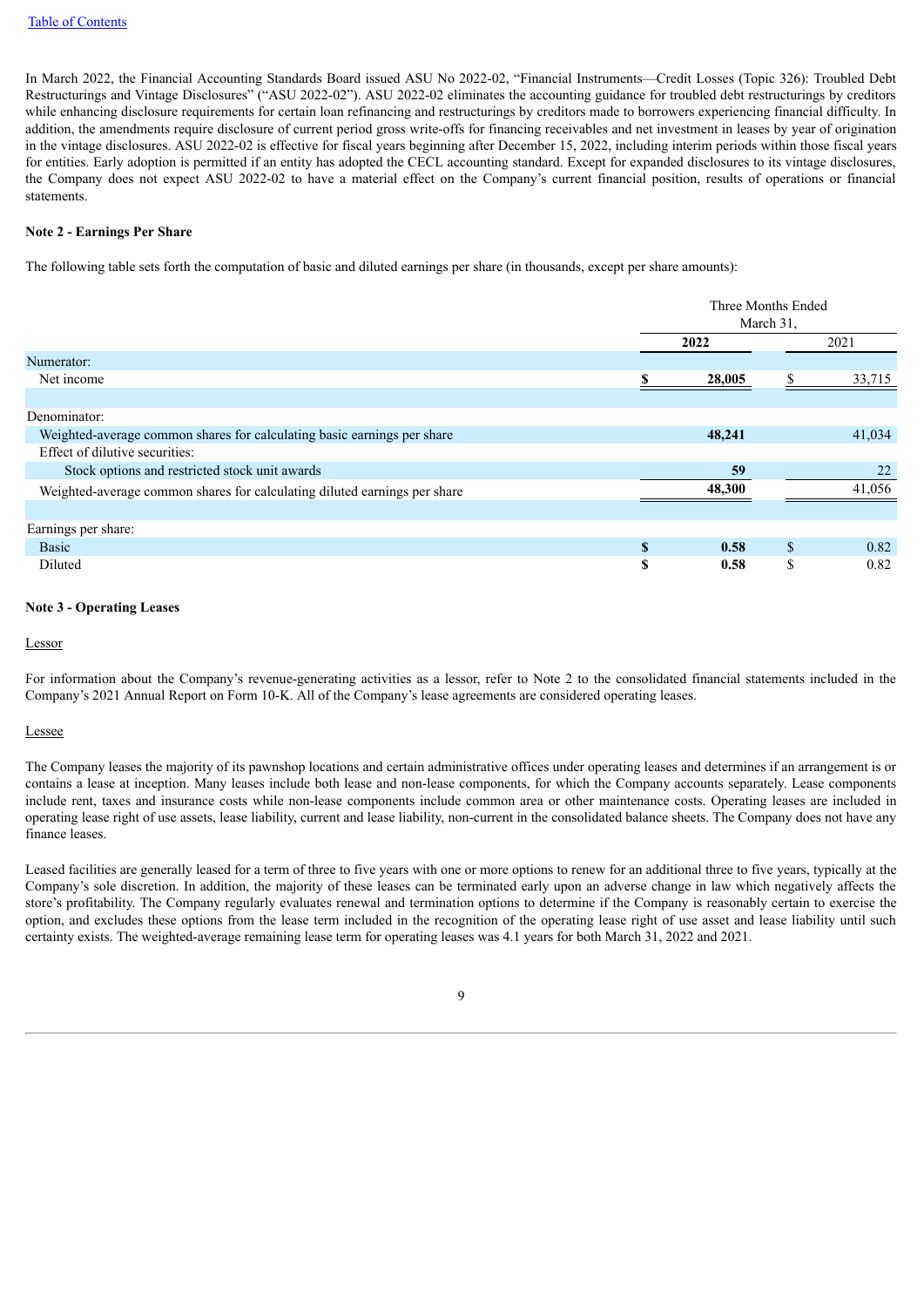The operating lease right of use asset and lease liability is recognized based on the present value of the future minimum lease payments over the lease term at the commencement date. The Company's leases do not provide an implicit rate and therefore, it uses its incremental borrowing rate based on the information available at the lease commencement date in determining the present value of the lease payments. The Company utilizes a portfolio approach for determining the incremental borrowing rate to apply to groups of leases with similar characteristics. The weighted-average discount rate used to measure the lease liability as of March 31, 2022 and 2021 was 6.1% and 6.7%, respectively.

The Company has certain operating leases in Mexico which are denominated in U.S. dollars. The liability related to these leases is considered a monetary liability and requires remeasurement each reporting period into the functional currency (Mexican pesos) using reporting date exchange rates. The remeasurement results in the recognition of foreign currency exchange gains or losses each reporting period, which can produce a certain level of earnings volatility. The Company recognized a foreign currency gain of \$0.7 million and a loss of \$0.6 million during the three months ended March 31, 2022 and 2021, respectively, related to the remeasurement of these U.S. dollar denominated operating leases, which is included in (gain) loss on foreign exchange in the accompanying consolidated statements of income.

Lease expense is recognized on a straight-line basis over the lease term, with variable lease expense recognized in the period such payments are incurred. The following table details the components of lease expense included in operating expenses in the consolidated statements of income during the three months ended March 31, 2022 and 2021 (in thousands):

|                               | Three Months Ended | March 31. |        |
|-------------------------------|--------------------|-----------|--------|
|                               | 2022               |           | 2021   |
| Operating lease expense       | 31,528             |           | 31,065 |
| Variable lease expense $(1)$  | 4.174              |           | 3,834  |
| Total operating lease expense | 35,702             |           | 34,899 |

Variable lease costs consist primarily of taxes, insurance and common area or other maintenance costs paid based on actual costs incurred by the lessor and can therefore vary over the lease term. (1)

The following table details the maturity of lease liabilities for all operating leases as of March 31, 2022 (in thousands):

| Nine months ending December 31, 2022                | \$<br>81,751 |
|-----------------------------------------------------|--------------|
| 2023                                                | 91,376       |
| 2024                                                | 67,484       |
| 2025                                                | 41,008       |
| 2026                                                | 21,792       |
| Thereafter                                          | 25,194       |
| Total                                               | 328,605      |
| Less amount of lease payments representing interest | (37, 754)    |
| Total present value of lease payments               | 290,851      |
|                                                     |              |

The following table details supplemental cash flow information related to operating leases for the three months ended March 31, 2022 and 2021 (in thousands):

|                                                                                  |  | Three Months Ended<br>March 31. |  |        |
|----------------------------------------------------------------------------------|--|---------------------------------|--|--------|
|                                                                                  |  | 2021                            |  |        |
| Cash paid for amounts included in the measurement of operating lease liabilities |  | 29,132                          |  | 28.186 |
| Leased assets obtained in exchange for new operating lease liabilities           |  | 18.946                          |  | 16.778 |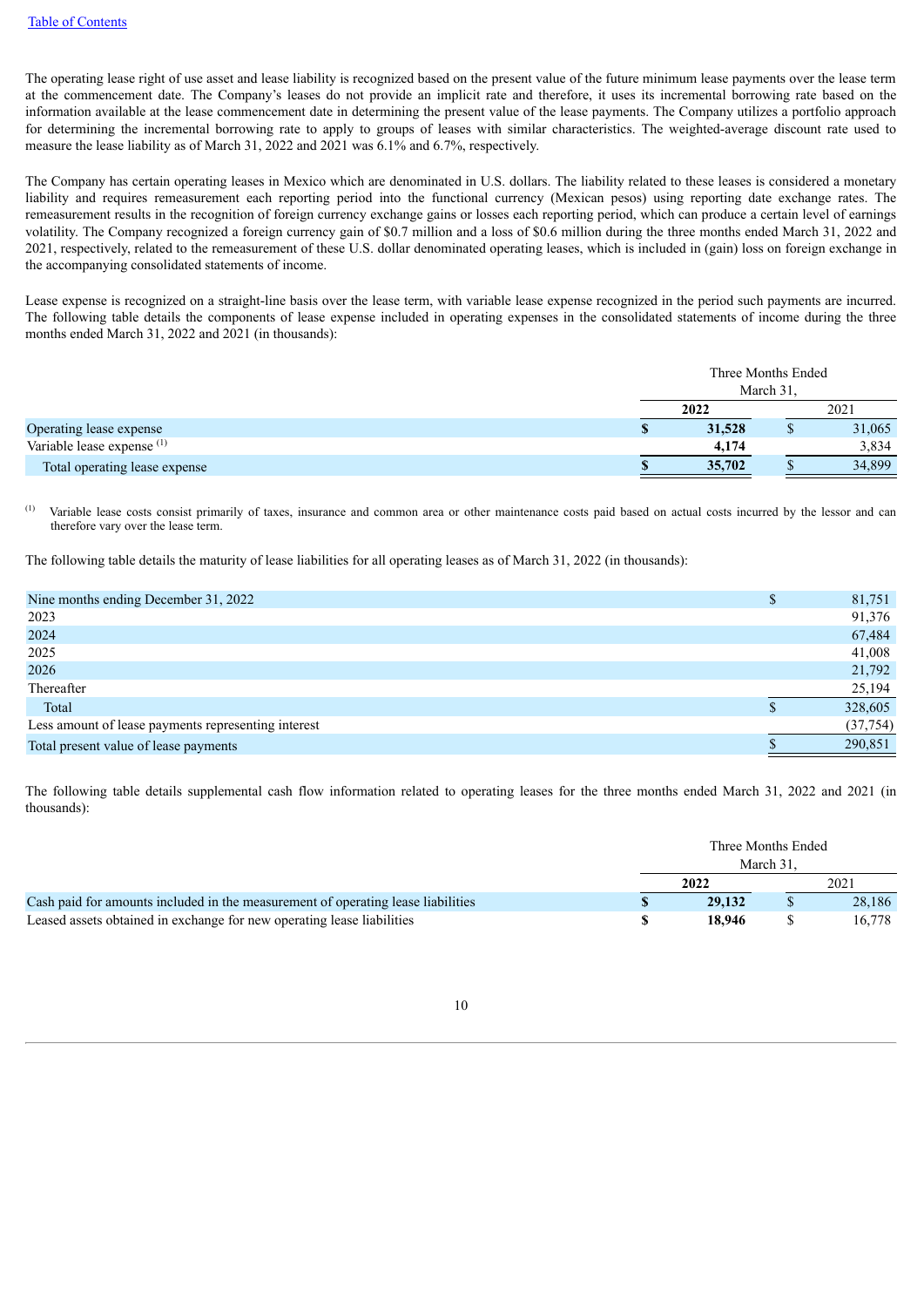### **Note 4 - Fair Value of Financial Instruments**

The fair value of financial instruments is determined by reference to various market data and other valuation techniques, as appropriate. Financial assets and liabilities are classified based on the lowest level of input that is significant to the fair value measurement. The Company's assessment of the significance of a particular input to the fair value measurement requires judgment and may affect the valuation of the fair value of assets and liabilities and their placement within the fair value hierarchy levels. The three fair value levels are (from highest to lowest):

- Level 1: Quoted market prices in active markets for identical assets or liabilities.
- Level 2: Observable market-based inputs or unobservable inputs that are corroborated by market data.
- Level 3: Unobservable inputs that are not corroborated by market data.

#### *Recurring Fair Value Measurements*

The Company's financial assets and liabilities as of March 31, 2022 and December 31, 2021 that are measured at fair value on a recurring basis are as follows (in thousands):

|                                                         |  | <b>Estimated Fair Value</b> |  |                   |                               |                          |         |  |  |  |  |  |  |
|---------------------------------------------------------|--|-----------------------------|--|-------------------|-------------------------------|--------------------------|---------|--|--|--|--|--|--|
|                                                         |  | March 31,                   |  |                   | Fair Value Measurements Using |                          |         |  |  |  |  |  |  |
|                                                         |  | 2022                        |  | Level 1           | Level 2                       |                          | Level 3 |  |  |  |  |  |  |
| Financial liabilities:                                  |  |                             |  |                   |                               |                          |         |  |  |  |  |  |  |
| Contingent AFF acquisition consideration <sup>(1)</sup> |  | 112.119                     |  | $\hspace{0.05cm}$ |                               | $\overline{\phantom{a}}$ | 12,119  |  |  |  |  |  |  |

The current portion of \$98.2 million is included in accounts payable and accrued liabilities, and the non-current portion of \$14.0 million is included in other liabilities in the accompanying consolidated balance sheets. (1)

|                                                         | <b>Estimated Fair Value</b> |              |  |         |                               |                          |  |         |  |  |  |
|---------------------------------------------------------|-----------------------------|--------------|--|---------|-------------------------------|--------------------------|--|---------|--|--|--|
|                                                         |                             | December 31. |  |         | Fair Value Measurements Using |                          |  |         |  |  |  |
|                                                         | 2021                        |              |  | Level 1 |                               | Level 2                  |  | evel 3  |  |  |  |
| <b>Financial liabilities:</b>                           |                             |              |  |         |                               |                          |  |         |  |  |  |
| Contingent AFF acquisition consideration <sup>(1)</sup> |                             | 109.549      |  |         |                               | $\overline{\phantom{0}}$ |  | 109.549 |  |  |  |

The current portion of \$95.6 million is included in accounts payable and accrued liabilities and the non-current portion of \$14.0 million is included in other liabilities in the accompanying consolidated balance sheets. (1)

The Company revalues the contingent AFF acquisition consideration to fair value at the end of each reporting period. The estimate of the fair value of contingent AFF acquisition consideration is determined by applying a Monte Carlo simulation, which includes inputs not observable in the market, such as the risk-free rate, risk-adjusted discount rate, the volatility of the underlying financial metrics and projected financial forecast of AFF over the earn-out period, and therefore represents a Level 3 measurement. Significant increases or decreases in these inputs could result in a significantly lower or higher fair value measurement of the contingent AFF acquisition consideration.

The changes in financial assets and liabilities that are measured and recorded at fair value on a recurring basis using Level 3 fair value measurements for the three months ended March 31, 2022 is as follows (in thousands):

| Contingent Consideration |  |  |
|--------------------------|--|--|
| 109.549                  |  |  |
| 2,570                    |  |  |
|                          |  |  |
|                          |  |  |

The Company recognized a \$2.6 million loss during the three months ended March 31, 2022 as a result of the change in fair value of the contingent AFF acquisition consideration, which is included in loss on revaluation of contingent acquisition consideration in the accompanying consolidated statement of income. (1)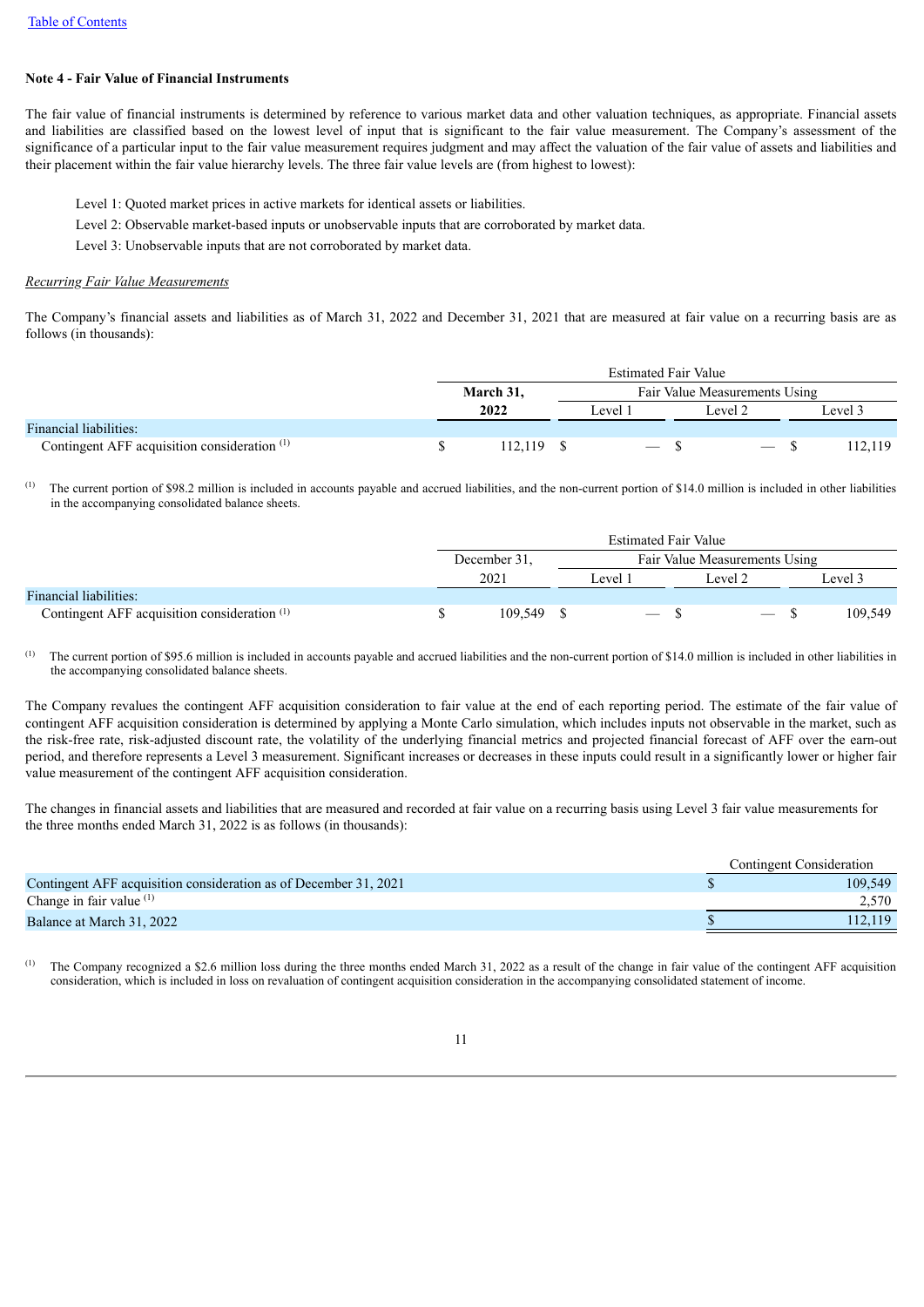There were no transfers in or out of Level 1, 2 or 3 during the three months ended March 31, 2022, and the Company did not have any financial assets and liabilities that are measured at fair value on a recurring basis as of March 31, 2021.

### *Fair Value Measurements on a Non-Recurring Basis*

The Company measures non-financial assets and liabilities, such as property and equipment and intangible assets, at fair value on a non-recurring basis, or when events or circumstances indicate that the carrying amount of the assets may be impaired.

### *Financial Assets and Liabilities Not Measured at Fair Value, But for Which Fair Value is Disclosed*

The Company's financial assets and liabilities as of March 31, 2022, 2021 and December 31, 2021 that are not measured at fair value in the consolidated balance sheets are as follows (in thousands):

|                                       | Carrying Value   |              | <b>Estimated Fair Value</b> |  |              |                               |            |          |         |  |  |  |
|---------------------------------------|------------------|--------------|-----------------------------|--|--------------|-------------------------------|------------|----------|---------|--|--|--|
|                                       | March 31,        |              | March 31,                   |  |              | Fair Value Measurements Using |            |          |         |  |  |  |
|                                       | 2022             |              | 2022                        |  | Level 1      |                               | Level 2    |          | Level 3 |  |  |  |
| Financial assets:                     |                  |              |                             |  |              |                               |            |          |         |  |  |  |
| Cash and cash equivalents             | \$<br>113,317    | <sup>S</sup> | $113,317$ \$                |  | $113,317$ \$ |                               |            | <b>S</b> |         |  |  |  |
| Accounts receivable, net              | 52,017           |              | 52,017                      |  |              |                               |            |          | 52,017  |  |  |  |
| Pawn loans                            | 344,101          |              | 344,101                     |  |              |                               |            |          | 344,101 |  |  |  |
| Finance receivables, net              | 140,481          |              | 180,819                     |  |              |                               |            |          | 180,819 |  |  |  |
|                                       | 649,916          |              | 690,254                     |  | 113,317      | -S                            |            |          | 576,937 |  |  |  |
| Financial liabilities:                |                  |              |                             |  |              |                               |            |          |         |  |  |  |
|                                       |                  |              |                             |  |              |                               |            |          |         |  |  |  |
| Revolving unsecured credit facilities | \$<br>218,000 \$ |              | 218,000 \$                  |  |              | <sup>\$</sup>                 | 218,000 \$ |          |         |  |  |  |
| Senior unsecured notes (outstanding   |                  |              |                             |  |              |                               |            |          |         |  |  |  |
| principal)                            | 1,050,000        |              | 992,000                     |  |              |                               | 992,000    |          |         |  |  |  |
|                                       | 1,268,000        |              | 1,210,000                   |  |              |                               | 1,210,000  |          |         |  |  |  |

|                                                   | Carrying Value | <b>Estimated Fair Value</b> |           |   |                               |    |           |               |         |  |  |  |
|---------------------------------------------------|----------------|-----------------------------|-----------|---|-------------------------------|----|-----------|---------------|---------|--|--|--|
|                                                   | March 31.      |                             | March 31. |   | Fair Value Measurements Using |    |           |               |         |  |  |  |
|                                                   | 2021           |                             | 2021      |   | Level 1                       |    | Level 2   |               | Level 3 |  |  |  |
| Financial assets:                                 |                |                             |           |   |                               |    |           |               |         |  |  |  |
| Cash and cash equivalents                         | 54,641         | -S                          | 54.641    | S | 54,641                        | -S |           | <sup>\$</sup> |         |  |  |  |
| Accounts receivable, net                          | 35,334         |                             | 35,334    |   |                               |    |           |               | 35,334  |  |  |  |
| Pawn loans                                        | 265,438        |                             | 265,438   |   |                               |    |           |               | 265,438 |  |  |  |
|                                                   | 355,413        |                             | 355,413   |   | 54,641                        |    |           |               | 300,772 |  |  |  |
| Financial liabilities:                            |                |                             |           |   |                               |    |           |               |         |  |  |  |
| Revolving unsecured credit facilities             | \$<br>44,000   | - \$                        | 44,000 \$ |   |                               | S  | 44,000 \$ |               |         |  |  |  |
| Senior unsecured notes (outstanding<br>principal) | 500,000        |                             | 506,000   |   |                               |    | 506,000   |               |         |  |  |  |
|                                                   | 544,000        |                             | 550,000   |   |                               |    | 550,000   |               |         |  |  |  |

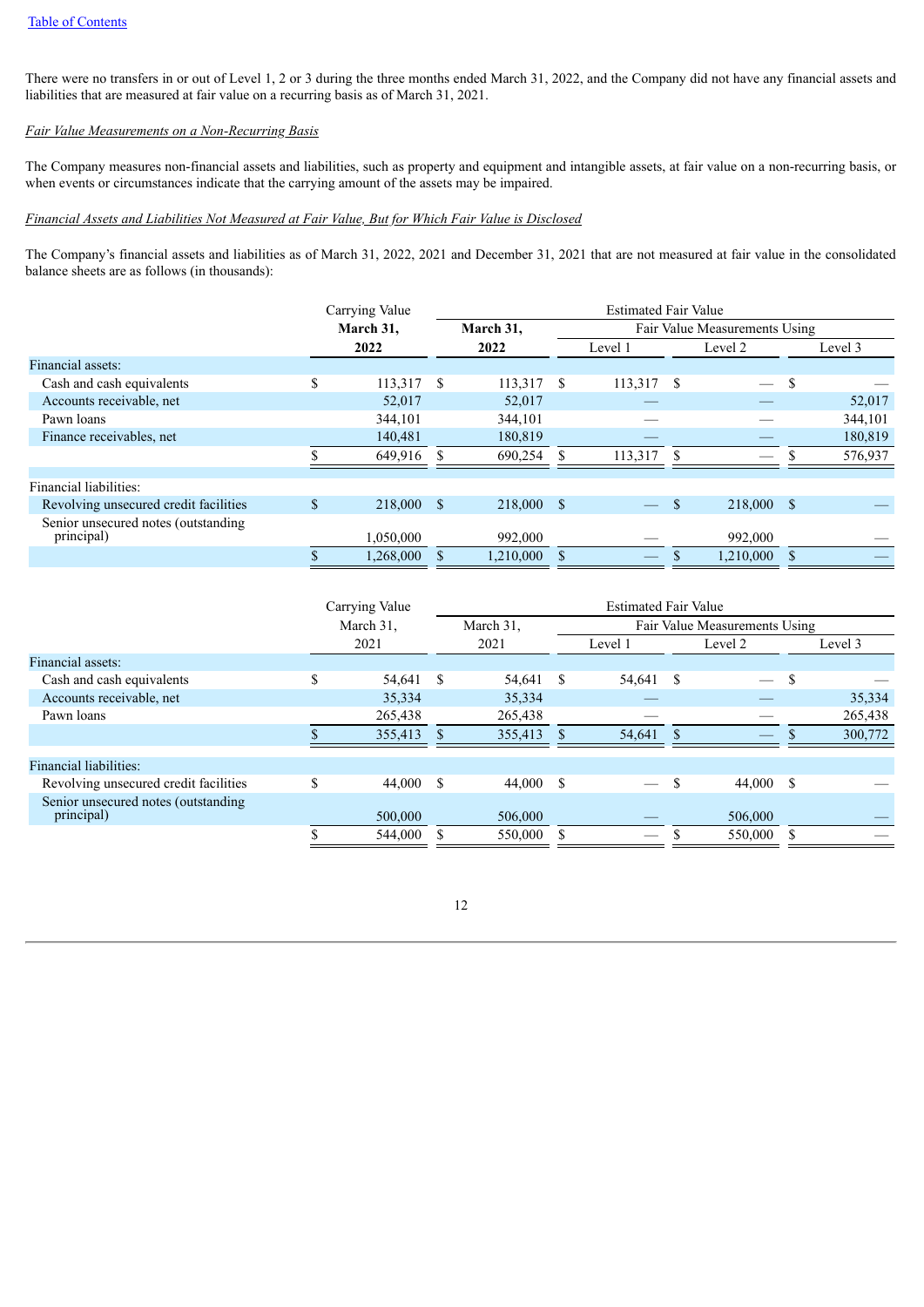|                                                    | Carrying Value | <b>Estimated Fair Value</b> |              |  |         |                               |            |               |         |  |  |
|----------------------------------------------------|----------------|-----------------------------|--------------|--|---------|-------------------------------|------------|---------------|---------|--|--|
|                                                    | December 31.   |                             | December 31. |  |         | Fair Value Measurements Using |            |               |         |  |  |
|                                                    | 2021           |                             | 2021         |  | Level 1 |                               | Level 2    |               | Level 3 |  |  |
| Financial assets:                                  |                |                             |              |  |         |                               |            |               |         |  |  |
| Cash and cash equivalents                          | \$<br>120,046  | - \$                        | $120,046$ \$ |  | 120,046 | -S                            |            | <sup>\$</sup> |         |  |  |
| Accounts receivable, net                           | 55,356         |                             | 55,356       |  |         |                               |            |               | 55,356  |  |  |
| Pawn loans                                         | 347,973        |                             | 347,973      |  |         |                               |            |               | 347,973 |  |  |
| Finance receivables, net                           | 181,021        |                             | 233,000      |  |         |                               |            |               | 233,000 |  |  |
|                                                    | 704,396        |                             | 756,375      |  | 120,046 |                               |            |               | 636,329 |  |  |
| Financial liabilities:                             |                |                             |              |  |         |                               |            |               |         |  |  |
| Revolving unsecured credit facilities              | \$<br>259,000  | - \$                        | 259,000 \$   |  |         | <sup>\$</sup>                 | 259,000 \$ |               |         |  |  |
| Senior unsecured notes (outstanding)<br>principal) | 1,050,000      |                             | 1,058,000    |  |         |                               | 1,058,000  |               |         |  |  |
|                                                    | 1,309,000      |                             | 1,317,000    |  |         |                               | 1,317,000  |               |         |  |  |

As cash and cash equivalents have maturities of less than three months, the carrying value of cash and cash equivalents approximates fair value. Due to their short-term maturities, the carrying value of pawn loans and accounts receivable, net approximate fair value.

Finance receivables are measured at amortized cost, net of an allowance for loan losses on the consolidated balance sheets. In estimating fair value for finance receivables, the Company utilized a discounted cash flow methodology. The Company used various unobservable inputs reflecting its own assumptions, such as contractual future principal and interest cash flows, future charge-off rates and discount rates (which consider current interest rates and are adjusted for credit risk, among other factors).

The carrying value of the unsecured credit facilities approximates fair value as of March 31, 2022, 2021 and December 31, 2021. The fair value of the unsecured credit facilities is estimated based on market values for debt issuances with similar characteristics or rates currently available for debt with similar terms. In addition, the unsecured credit facilities have a variable interest rate based on a fixed spread over LIBOR or the Mexican Central Bank's interbank equilibrium rate ("TIIE") and reprice with any changes in LIBOR or TIIE. The fair value of the senior unsecured notes is estimated based on quoted prices in markets that are not active.

### **Note 5 - Finance Receivables, Net**

Finance receivables, net consist of the following (in thousands):

|                                                                  |            | As of March 31. |                               | As of<br>December 31. |
|------------------------------------------------------------------|------------|-----------------|-------------------------------|-----------------------|
|                                                                  | 2022       |                 | 2021                          | 2021                  |
| Finance receivables, gross                                       | 191,845 \$ |                 | $\overline{\phantom{0}}$      | 220,329               |
| Fair value premium on non-PCD finance receivables <sup>(1)</sup> | 22,981     |                 |                               | 40,251                |
| Non-credit discount on PCD finance receivables <sup>(2)</sup>    |            |                 |                               | (3,521)               |
| Merchant partner discounts and premiums, net                     | (430)      |                 |                               | (104)                 |
| Unearned origination fees                                        | (1,583)    |                 |                               | (360)                 |
| Finance receivables, amortized cost                              | 212,813    |                 |                               | 256,595               |
| Less allowance for loan losses                                   | (72, 332)  |                 |                               | (75, 574)             |
| Finance receivables, net                                         | 140,481    |                 | $\overbrace{\phantom{12332}}$ | 181.021               |

Represents the difference between the initial fair value and the unpaid principal balance as of the date of the AFF Acquisition, which is recognized through interest income on an effective yield basis over the lives of the related non-purchased credit deteriorated ("PCD") finance receivables. (1)

Represents the difference between the unpaid principal balance and the amortized cost basis as of the date of the AFF Acquisition, which is recognized through interest income on an effective yield basis over the lives of the related PCD finance receivables. (2)

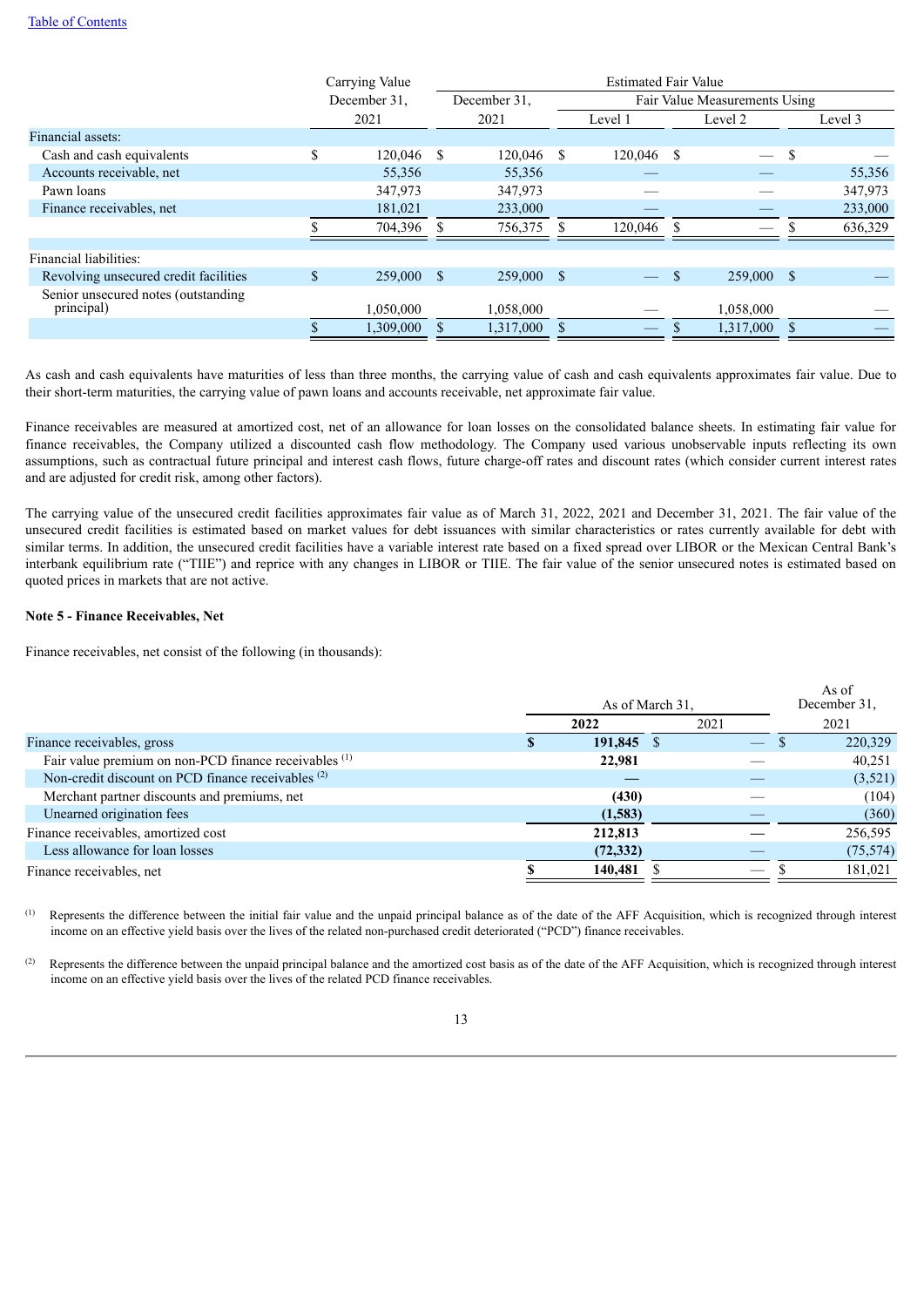Changes in the allowance for loan losses were as follows (in thousands):

|                                |           | Three Months Ended<br>March 31. |      |  |  |
|--------------------------------|-----------|---------------------------------|------|--|--|
|                                | 2022      |                                 | 2021 |  |  |
| Balance at beginning of period | 75,574    |                                 |      |  |  |
| Provision for loan losses      | 24,697    |                                 |      |  |  |
| Charge-offs                    | (29, 408) |                                 |      |  |  |
| Recoveries                     | 1,469     |                                 |      |  |  |
| Balance at end of period       | 72,332    |                                 |      |  |  |

The following is an assessment of the credit quality indicators of the amortized cost of finance receivables as of March 31, 2022, by origination year:

|                                                   | 2022<br>2021 |           | 2020    |        | Total |         |
|---------------------------------------------------|--------------|-----------|---------|--------|-------|---------|
| FICO score category $(1)$ :                       |              |           |         |        |       |         |
| No FICO score identified or obtained              |              | 14,928 \$ | 35,390  | 1.044  |       | 51,362  |
| 599 or less                                       |              | 19.589    | 43,693  | 5,389  |       | 68,671  |
| Between 600 and 699                               |              | 19.910    | 36,548  | 4.958  |       | 61,416  |
| 700 or greater                                    |              | 3,320     | 4,382   | 681    |       | 8,383   |
| Finance receivables before fair value adjustments |              | 57.747    | 120.013 | 12.072 |       | 189,832 |
| Fair value premium on non-PCD finance receivables |              |           |         |        |       | 22.981  |
| Finance receivables, amortized cost               |              |           |         |        |       | 212,813 |

#### $\left(1\right)$  FICO score as determined at the time of origination.

The following is an aging of the amortized cost of finance receivables as of March 31, 2022, by origination year:

|                                                                  | 2022<br>2021 |        | 2020 |         | Total  |   |         |
|------------------------------------------------------------------|--------------|--------|------|---------|--------|---|---------|
| Delinquency:                                                     |              |        |      |         |        |   |         |
| 1 to 30 days past due                                            |              | 3,083  | - S  | 11,180  | 1,132  | S | 15,395  |
| 31 to 60 days past due                                           |              | 1,048  |      | 6.917   | 556    |   | 8,521   |
| 61 to 90 days past due $(1)$                                     |              | 405    |      | 8,078   | 647    |   | 9,130   |
| Total past due finance receivables before fair value adjustments |              | 4.536  |      | 26,175  | 2,335  |   | 33,046  |
| Current finance receivables before fair value adjustments        |              | 53,211 |      | 93,838  | 9,737  |   | 156,786 |
| Finance receivables before fair value adjustments                |              | 57,747 |      | 120.013 | 12,072 |   | 189.832 |
| Fair value premium on non-PCD finance receivables                |              |        |      |         |        |   | 22,981  |
| Finance receivables, amortized cost                              |              |        |      |         |        |   | 212,813 |
|                                                                  |              |        |      |         |        |   |         |

The Company charges off finance receivables when a receivable is 90 days or more contractually past due. (1)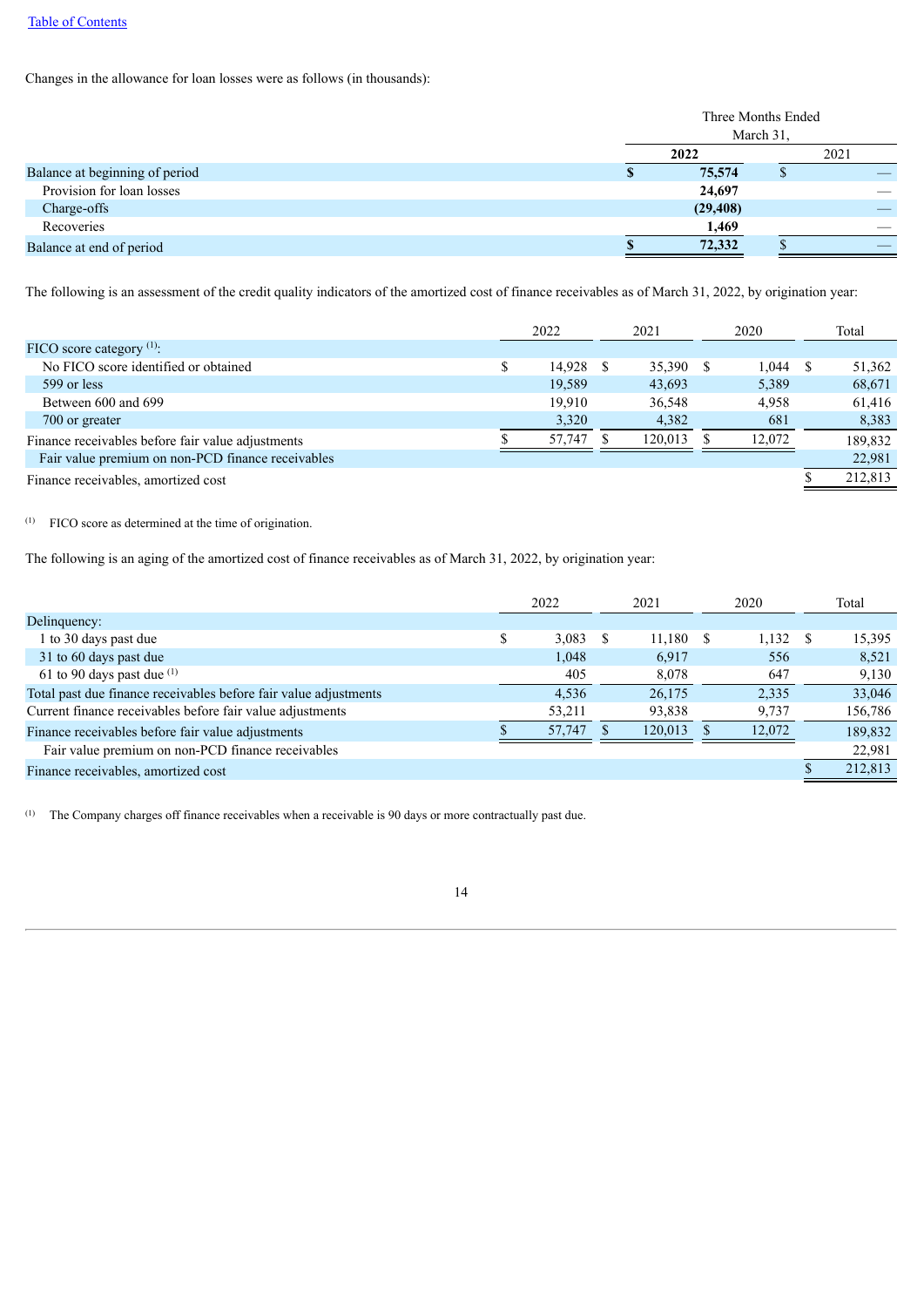## **Note 6 - Leased Merchandise, Net**

Leased merchandise, net consists of the following (in thousands):

|                                                       |          | As of March 31. |                                |      | As of<br>December 31. |  |
|-------------------------------------------------------|----------|-----------------|--------------------------------|------|-----------------------|--|
|                                                       | 2022     |                 |                                | 2021 |                       |  |
| Leased merchandise $(1)$                              | 193,023  |                 | $\overline{\phantom{0}}$       |      | 156,280               |  |
| Processing fees                                       | (2,019)  |                 |                                |      | (440)                 |  |
| Merchant partner discounts and premiums, net          | 1,192    |                 |                                |      | 310                   |  |
| Accumulated depreciation                              | (32,685) |                 |                                |      | (6,764)               |  |
| Leased merchandise, before allowance for lease losses | 159,511  |                 |                                |      | 149,386               |  |
| Allowance for lease losses                            | (40,364) |                 |                                |      | (5, 442)              |  |
| Leased merchandise, net                               | 119,147  |                 | $\overbrace{\hspace{25mm}}^{}$ |      | 143,944               |  |
|                                                       |          |                 |                                |      |                       |  |

Acquired leased merchandise in the AFF Acquisition was recorded at fair value. (1)

Changes in the allowance for lease losses were as follows (in thousands):

|                              | Three Months Ended |  |      |  |  |  |
|------------------------------|--------------------|--|------|--|--|--|
|                              | March 31.          |  |      |  |  |  |
|                              | 2022               |  | 2021 |  |  |  |
| Balance at beginning of year | 5,442              |  |      |  |  |  |
| Provision for lease losses   | 39,820             |  |      |  |  |  |
| Charge-offs                  | (6,020)            |  |      |  |  |  |
| Recoveries                   | 1,122              |  |      |  |  |  |
| Balance at end of year       | 40,364             |  |      |  |  |  |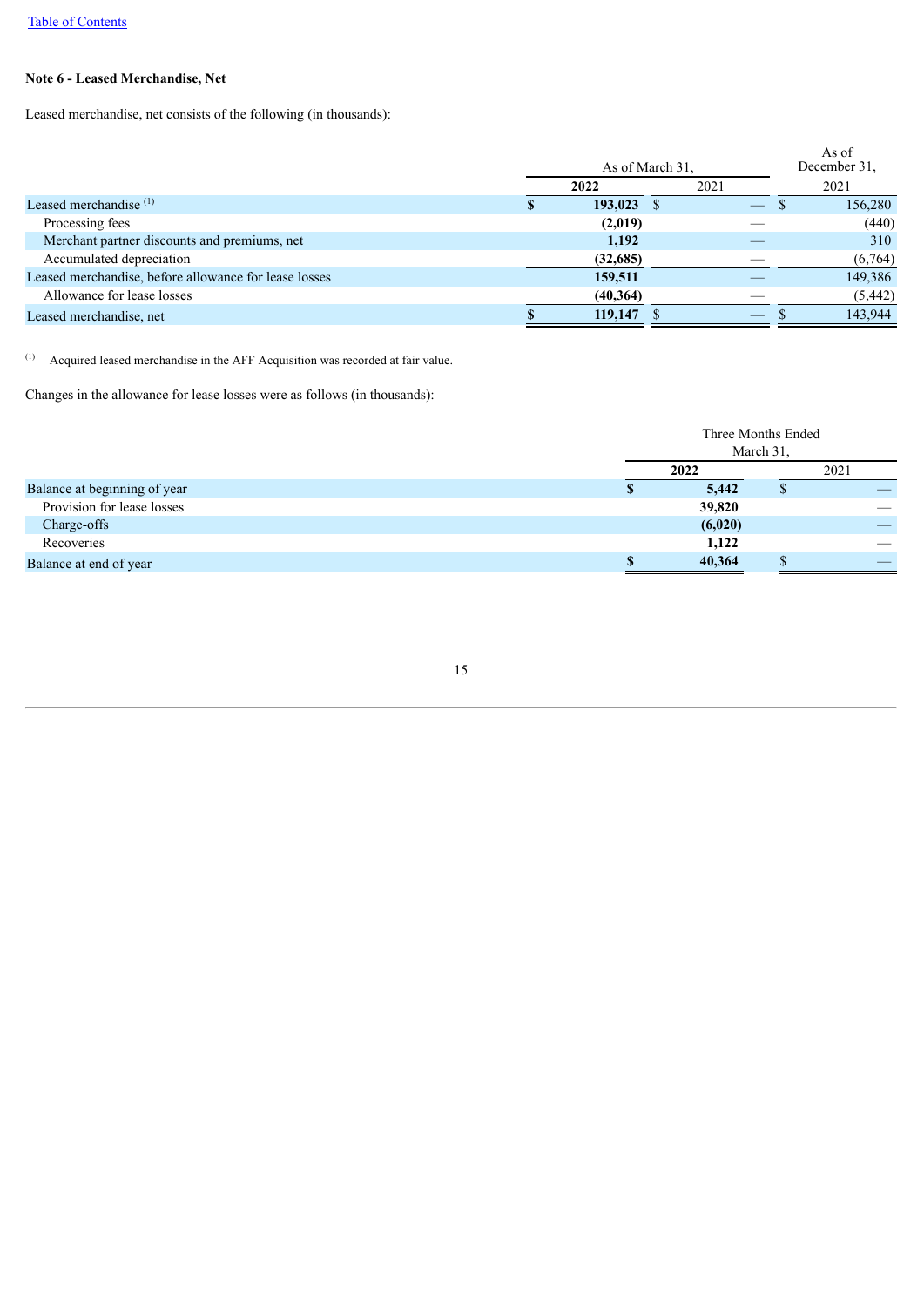### **Note 7 - Long-Term Debt**

The following table details the Company's long-term debt at the respective principal amounts, net of unamortized debt issuance costs on the senior unsecured notes (in thousands):

|                                                                   | As of March 31. |         |              | As of<br>December 31, |
|-------------------------------------------------------------------|-----------------|---------|--------------|-----------------------|
|                                                                   | 2022            | 2021    |              | 2021                  |
| Revolving unsecured credit facility, maturing 2024 <sup>(1)</sup> | 218,000         | 44,000  | <sup>S</sup> | 259,000               |
|                                                                   |                 |         |              |                       |
| Senior unsecured notes:                                           |                 |         |              |                       |
| 4.625% senior unsecured notes due 2028 <sup>(2)</sup>             | 492,739         | 493,108 |              | 492,499               |
| 5.625% senior unsecured notes due 2030 $(3)$                      | 541,616         |         |              | 541,405               |
| Total senior unsecured notes                                      | 1,034,355       | 493,108 |              | 1,033,904             |
|                                                                   |                 |         |              |                       |
| Total long-term debt                                              | 1,252,355       | 537,108 |              | 1,292,904             |
|                                                                   |                 |         |              |                       |

Debt issuance costs related to the Company's revolving unsecured credit facilities are included in other assets in the accompanying consolidated balance sheets. (1)

- As of March 31, 2022, 2021 and December 31, 2021, deferred debt issuance costs of \$7.3 million, \$6.9 million and \$7.5 million, respectively, are included as a direct deduction from the carrying amount of the senior unsecured notes due 2028 in the accompanying consolidated balance sheets. (2)
- As of March 31, 2022 and December 31, 2021, deferred debt issuance costs of \$8.4 million and \$8.6 million, respectively, are included as a direct deduction from the carrying amount of the senior unsecured notes due 2030 in the accompanying consolidated balance sheets. (3)

#### *Revolving Unsecured Credit Facility*

As of March 31, 2022, the Company maintained an unsecured line of credit with a group of U.S.-based commercial lenders (the "Credit Facility") in the amount of \$500.0 million. The Credit Facility matures on December 19, 2024. As of March 31, 2022, the Company had \$218.0 million in outstanding borrowings and \$3.2 million in outstanding letters of credit under the Credit Facility, leaving \$278.8 million available for future borrowings, subject to certain financial covenants. The Credit Facility is unsecured and bears interest, at the Company's option, of either (1) the prevailing LIBOR (with interest periods of 1, 2, 3 or 6 months at the Company's option) plus a fixed spread of 2.5% or (2) the prevailing prime or base rate plus a fixed spread of 1.5%. The agreement has a LIBOR floor of 0%. Additionally, the Company is required to pay an annual commitment fee of 0.325% on the average daily unused portion of the Credit Facility commitment. The weighted-average interest rate on amounts outstanding under the Credit Facility at March 31, 2022 was 2.82% based on 1-month LIBOR. Under the terms of the Credit Facility, the Company is required to maintain certain financial ratios and comply with certain financial covenants. The Credit Facility also contains customary restrictions on the Company's ability to incur additional debt, grant liens, make investments, consummate acquisitions and similar negative covenants with customary carve-outs and baskets. The Company was in compliance with the covenants of the Credit Facility as of March 31, 2022. During the three months ended March 31, 2022, the Company made net payments of \$41.0 million pursuant to the Credit Facility.

### *Revolving Unsecured Uncommitted Credit Facility*

As of March 31, 2022, the Company's primary subsidiary in Mexico, First Cash S.A. de C.V., maintained an unsecured and uncommitted line of credit guaranteed by FirstCash, Inc. with a bank in Mexico (the "Mexico Credit Facility") in the amount of \$600.0 million Mexican pesos. The Mexico Credit Facility bears interest at TIIE plus a fixed spread of 2.5% and matures on March 9, 2023. Under the terms of the Mexico Credit Facility, the Company is required to maintain certain financial ratios and comply with certain financial covenants. The Company was in compliance with the covenants of the Mexico Credit Facility as of March 31, 2022. At March 31, 2022, the Company had no amount outstanding under the Mexico Credit Facility and \$600.0 million Mexican pesos available for borrowings.

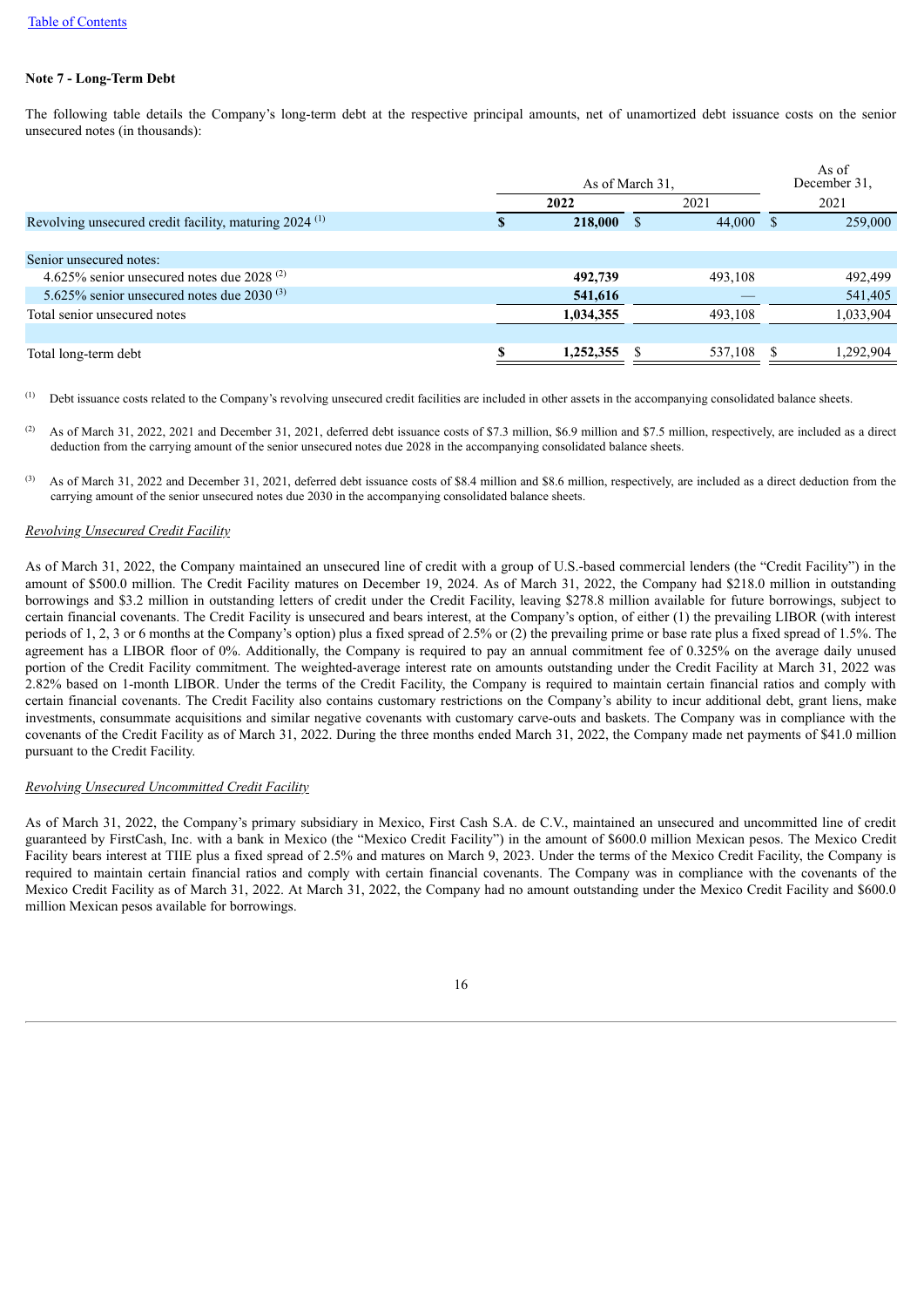### *Senior Unsecured Notes Due 2028*

On August 26, 2020, the Company issued \$500.0 million of 4.625% senior unsecured notes due on September 1, 2028 (the "2028 Notes"), all of which are currently outstanding. Interest on the 2028 Notes is payable semi-annually in arrears on March 1 and September 1. The 2028 Notes are fully and unconditionally guaranteed on a senior unsecured basis jointly and severally by all of the Company's existing and future domestic subsidiaries that guarantee its Credit Facility. The 2028 Notes will permit the Company to make restricted payments, such as purchasing shares of its stock and paying cash dividends, in an unlimited amount if, after giving pro forma effect to the incurrence of any indebtedness to make such payment, the Company's consolidated total debt ratio is less than 2.75 to 1. The consolidated total debt ratio is defined generally in the indenture governing the 2028 Notes as the ratio of (1) the total consolidated debt of the Company minus cash and cash equivalents of the Company to (2) the Company's consolidated trailing twelve months EBITDA, as adjusted to exclude certain non-recurring expenses and giving pro forma effect to operations acquired during the measurement period. As of March 31, 2022, the Company's consolidated total debt ratio was 2.72 to 1. While the 2028 Notes generally limit the Company's ability to make restricted payments if the consolidated total debt ratio is greater than 2.75 to 1, restricted payments are allowable within certain permitted baskets, which currently provide the Company with continued flexibility to make restricted payments when the Company's consolidated total debt ratio is greater than 2.75 to 1.

### *Senior Unsecured Notes Due 2030*

On December 13, 2021, the Company issued \$550.0 million of 5.625% senior unsecured notes due on January 1, 2030 (the "2030 Notes"), all of which are currently outstanding. Interest on the 2030 Notes is payable semi-annually in arrears on January 1 and July 1. The 2030 Notes are fully and unconditionally guaranteed on a senior unsecured basis jointly and severally by all of the Company's existing and future domestic subsidiaries that guarantee its Credit Facility. The 2030 Notes will permit the Company to make restricted payments, such as purchasing shares of its stock and paying cash dividends, in an unlimited amount if, after giving pro forma effect to the incurrence of any indebtedness to make such payment, the Company's consolidated total debt ratio is less than 3.0 to 1. The consolidated total debt ratio is defined generally in the indenture governing the 2030 Notes as the ratio of (1) the total consolidated debt of the Company minus cash and cash equivalents of the Company to (2) the Company's consolidated trailing twelve months EBITDA, as adjusted to exclude certain non-recurring expenses and giving pro forma effect to operations acquired during the measurement period. As of March 31, 2022, the Company's consolidated total debt ratio was 2.72 to 1. While the 2030 Notes generally limit the Company's ability to make restricted payments if the consolidated total debt ratio is greater than 3.0 to 1, restricted payments are allowable within certain permitted baskets, which currently provides the Company with continued flexibility to make restricted payments when the Company's consolidated total debt ratio is greater than 3.0 to 1.

The Company utilized the net proceeds from the offering of the 2030 Notes to finance the cash consideration and transaction expenses for the AFF Acquisition, including the repayment, in full, of the outstanding debt under AFF's credit facility at the closing of the AFF Acquisition, pay fees and expenses related to the note offering and reduce the outstanding balance on the Credit Facility.

#### **Note 8 - Commitments and Contingencies**

#### *Litigation*

The Company, in the ordinary course of business, is a defendant (actual or threatened) in certain lawsuits, arbitration proceedings and other general claims. Although no assurances can be given, in management's opinion, any potential adverse result should not have a material adverse effect on the Company's financial position, results of operations, or cash flows.

On January 14, 2022, plaintiff Genesee County Employees' Retirement System filed a putative shareholder securities class action lawsuit (the "Litigation") in the United States District Court for the Northern District of Texas against the Company and certain of its current officers styled Genesee County Employees' Retirement System v. FirstCash Holdings, Inc., et al., Civil Action No. 4:22-CV-00033-P (N.D. Tex.). The complaint alleges that the defendants made materially false and/or misleading statements that caused losses to investors. The complaint further alleges that the defendants failed to disclose in public statements that the Company engaged in widespread and systemic violations of the Military Lending Act ("MLA"). The Litigation does not quantify any alleged damages, but, in addition to attorneys' fees and costs, it seeks to recover damages on behalf of the plaintiff and other persons who purchased or otherwise acquired Company stock during the putative class period from February 1, 2018 through November 12, 2021 at allegedly inflated prices and purportedly suffered financial harm as a result. The Company disputes these allegations and intends to defend the Litigation vigorously. On April 4, 2022, following the appointment of a lead plaintiff, the Court entered an order setting certain case deadlines for the filing of an amended complaint and any responsive pleading thereto. At this stage, the Company is unable to determine whether a future loss will be incurred

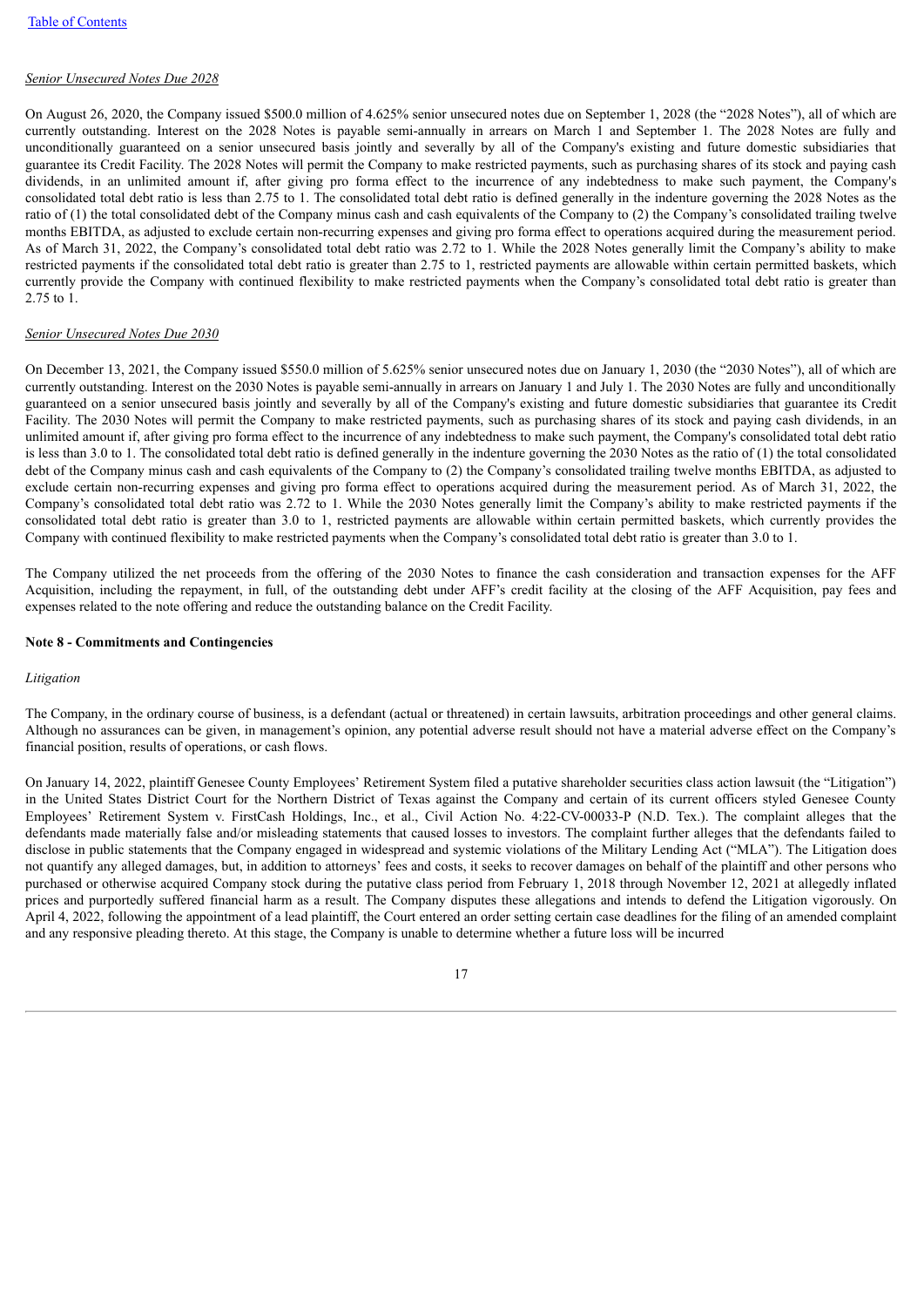due to this Litigation, or estimate a range of loss, if any, and accordingly, no amounts have been accrued in the Company's financial statements.

On November 12, 2021, the Consumer Financial Protection Bureau ("CFPB") initiated a civil action in the United States District Court for the Northern District of Texas against FirstCash, Inc. and Cash America West, Inc., two of the Company's subsidiaries, alleging violations of the MLA in connection with pawn transactions. The CFPB also alleges that these same alleged violations of the MLA also constitute breaches of a 2013 CFPB consent order entered into by its predecessor company that, among other things, allegedly required the company and its successors to cease and desist from further MLA violations. The CFPB is seeking an injunction, redress for affected borrowers and a civil monetary penalty. While the Company intends to vigorously defend itself against the allegations in the case, the Company cannot predict or determine the timing or final outcome of this matter or the effect that any adverse determinations the lawsuit may have on the Company.

On November 7, 2018, plaintiffs Maria Andrade and Shaun Caulkins filed a complaint (the "Andrade Complaint") in the United States District Court for the Northern District of California against AFF. In the Andrade Complaint, the plaintiffs allege that AFF partnered with California merchants to deceive California customers into taking out usurious loans made from AFF, an unlicensed lender. Based on these allegations, the plaintiffs assert claims on behalf of themselves and a class of all California residents who purchased consumer goods or services from AFF's partner retail businesses. Plaintiffs seek, among other things, class certification, a declaration that AFF's security agreements are void and uncollectible, restitution of all amounts collected from class members, actual damages, statutory damages, and attorneys' fees. Plaintiff Caulkins' claims were dismissed in October 2020 and co-defendants were dismissed from the complaint in August 2021. The class certification motion hearing is set for August 15, 2022. At this time, the Company cannot predict or determine the timing or final outcome of the Andrade Complaint or the effect that any adverse determinations the lawsuit may have on the Company.

On October 20, 2021, plaintiff Larry Facio filed a complaint (the "Facio Complaint") in the United States District Court for the Northern District of California against AFF. In the Facio Complaint, the plaintiff alleges that AFF partnered with California merchants to deceive California customers into taking out usurious loans made from AFF, an unlicensed lender. Plaintiff seeks, among other things, class certification, a declaration that AFF's security agreements are subject to the California Finance Lenders Law and that no person has a right to collect or receive principal or payments, restitution for all amounts collected from class members, actual damages, statutory damages and attorneys' fees. The case has been stayed pending resolution of the Andrade Complaint and pending the court's ruling on AFF's motion to compel arbitration. Accordingly, the Company cannot predict or determine the timing or final outcome of the Facio Complaint or the effect that any adverse determinations the lawsuit may have on the Company.

#### **Note 9 - Segment Information**

The Company organizes its operations into three reportable segments as follows:

- U.S. pawn
- Latin America pawn
- Retail POS payment solutions (AFF)

Corporate expenses and income, which include administrative expenses, corporate depreciation and amortization, interest expense, interest income, (gain) loss on foreign exchange, merger and acquisition expenses, loss on revaluation of contingent acquisition consideration, and impairment and dispositions of certain other assets, are presented on a consolidated basis and are not allocated between the U.S. pawn segment, Latin America pawn segment or retail POS payment solutions segment.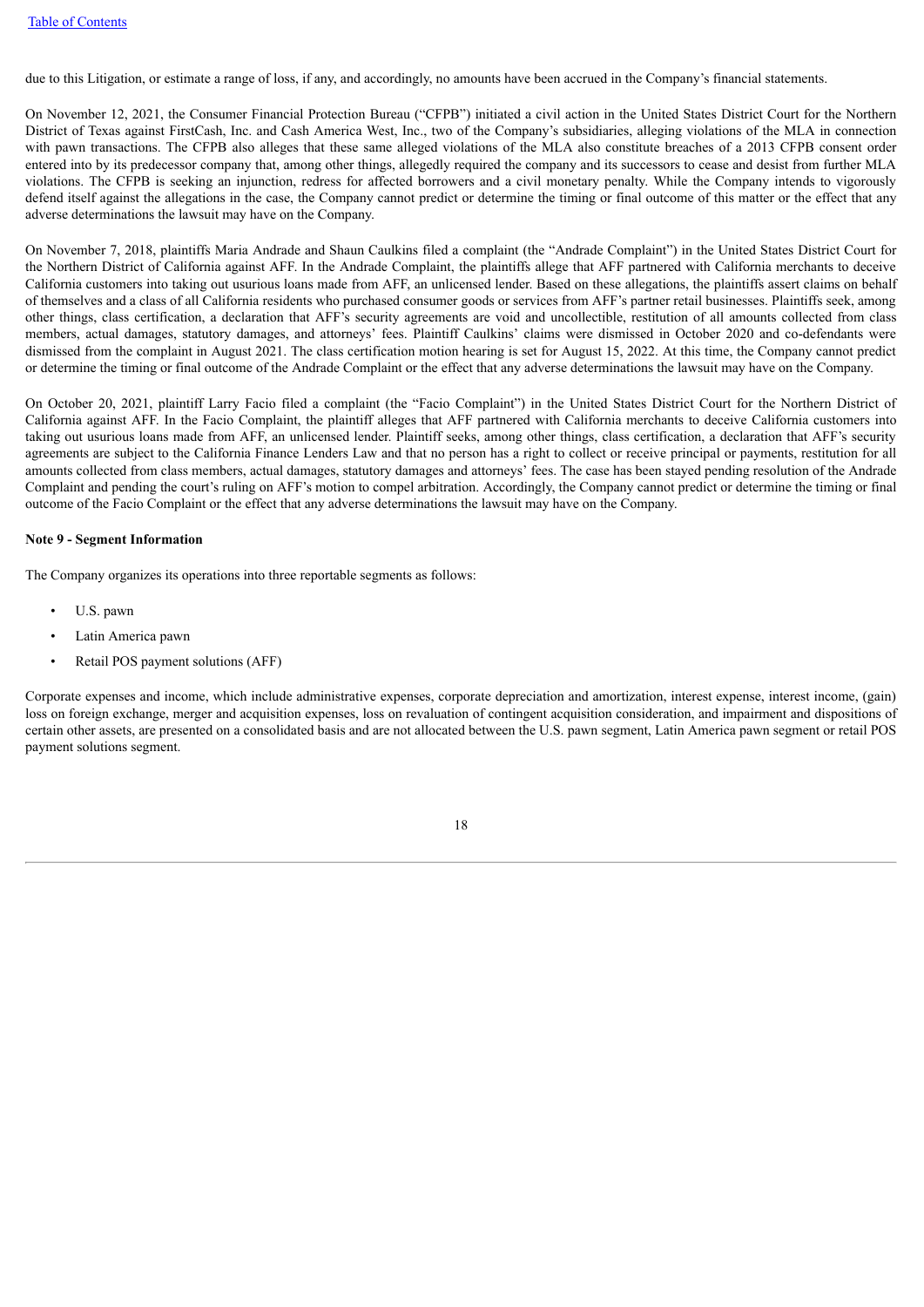The following tables present reportable segment information for the three-month periods ended March 31, 2022 and 2021 (in thousands):

|                                                                | Three Months Ended March 31, 2022 |              |                         |                                    |                           |                         |  |  |  |  |  |
|----------------------------------------------------------------|-----------------------------------|--------------|-------------------------|------------------------------------|---------------------------|-------------------------|--|--|--|--|--|
|                                                                |                                   | U.S.<br>Pawn | Latin America<br>Pawn   | Retail POS<br>Payment<br>Solutions | Corporate                 | Consolidated            |  |  |  |  |  |
| Revenue:                                                       |                                   |              |                         |                                    |                           |                         |  |  |  |  |  |
| Retail merchandise sales                                       | \$                                | 204,942      | \$<br>97,877 \$         |                                    | \$                        | 302,819<br>\$           |  |  |  |  |  |
| Pawn loan fees                                                 |                                   | 90,339       | 41,480                  |                                    |                           | 131,819                 |  |  |  |  |  |
| Leased merchandise income                                      |                                   |              |                         | 149,947                            |                           | 149,947                 |  |  |  |  |  |
| Interest and fees on finance receivables                       |                                   |              |                         | 42,449                             |                           | 42,449                  |  |  |  |  |  |
| Wholesale scrap jewelry sales                                  |                                   | 16,524       | 16,281                  |                                    |                           | 32,805                  |  |  |  |  |  |
| Total revenue                                                  |                                   | 311,805      | 155,638                 | 192,396                            |                           | 659,839                 |  |  |  |  |  |
| Cost of revenue:                                               |                                   |              |                         |                                    |                           |                         |  |  |  |  |  |
| Cost of retail merchandise sold                                |                                   | 119,718      | 62,496                  |                                    |                           | 182,214                 |  |  |  |  |  |
| Depreciation of leased merchandise                             |                                   |              |                         | 93,706                             |                           | 93,706                  |  |  |  |  |  |
| Provision for lease losses                                     |                                   |              |                         | 39,820                             |                           | 39,820                  |  |  |  |  |  |
| Provision for loan losses                                      |                                   |              |                         | 24,697                             |                           | 24,697                  |  |  |  |  |  |
| Cost of wholesale scrap jewelry sold                           |                                   | 14,530       | 13,685                  |                                    |                           | 28,215                  |  |  |  |  |  |
| Total cost of revenue                                          |                                   | 134,248      | 76,181                  | 158,223                            |                           | 368,652                 |  |  |  |  |  |
| Net revenue                                                    |                                   | 177,557      | 79,457                  | 34,173                             |                           | 291,187                 |  |  |  |  |  |
| Expenses and other income:                                     |                                   |              |                         |                                    |                           |                         |  |  |  |  |  |
| Operating expenses                                             |                                   | 98,822       | 45,542                  | 28,932                             |                           | 173,296                 |  |  |  |  |  |
| Administrative expenses                                        |                                   |              |                         |                                    | 36,863                    | 36,863                  |  |  |  |  |  |
| Depreciation and amortization                                  |                                   | 5,587        | 4,401                   | 682                                | 14,872                    | 25,542                  |  |  |  |  |  |
| Interest expense                                               |                                   |              |                         |                                    | 16,221                    | 16,221                  |  |  |  |  |  |
| Interest income                                                |                                   |              |                         |                                    | (676)                     | (676)                   |  |  |  |  |  |
| Gain on foreign exchange                                       |                                   |              |                         |                                    | (480)                     | (480)                   |  |  |  |  |  |
| Merger and acquisition expenses                                |                                   |              |                         |                                    | 665                       | 665                     |  |  |  |  |  |
| Loss on revaluation of contingent acquisition<br>consideration |                                   |              |                         |                                    | 2,570                     | 2,570                   |  |  |  |  |  |
| Impairments and dispositions of certain other<br>assets        |                                   |              |                         |                                    | 177                       | 177                     |  |  |  |  |  |
| Total expenses and other income                                |                                   | 104,409      | 49,943                  | 29,614                             | 70,212                    | 254,178                 |  |  |  |  |  |
| Income (loss) before income taxes                              | \$                                | 73,148       | $\mathcal{S}$<br>29,514 | $\mathbf S$<br>4,559               | <sup>S</sup><br>(70, 212) | 37,009<br>$\mathbf{\$}$ |  |  |  |  |  |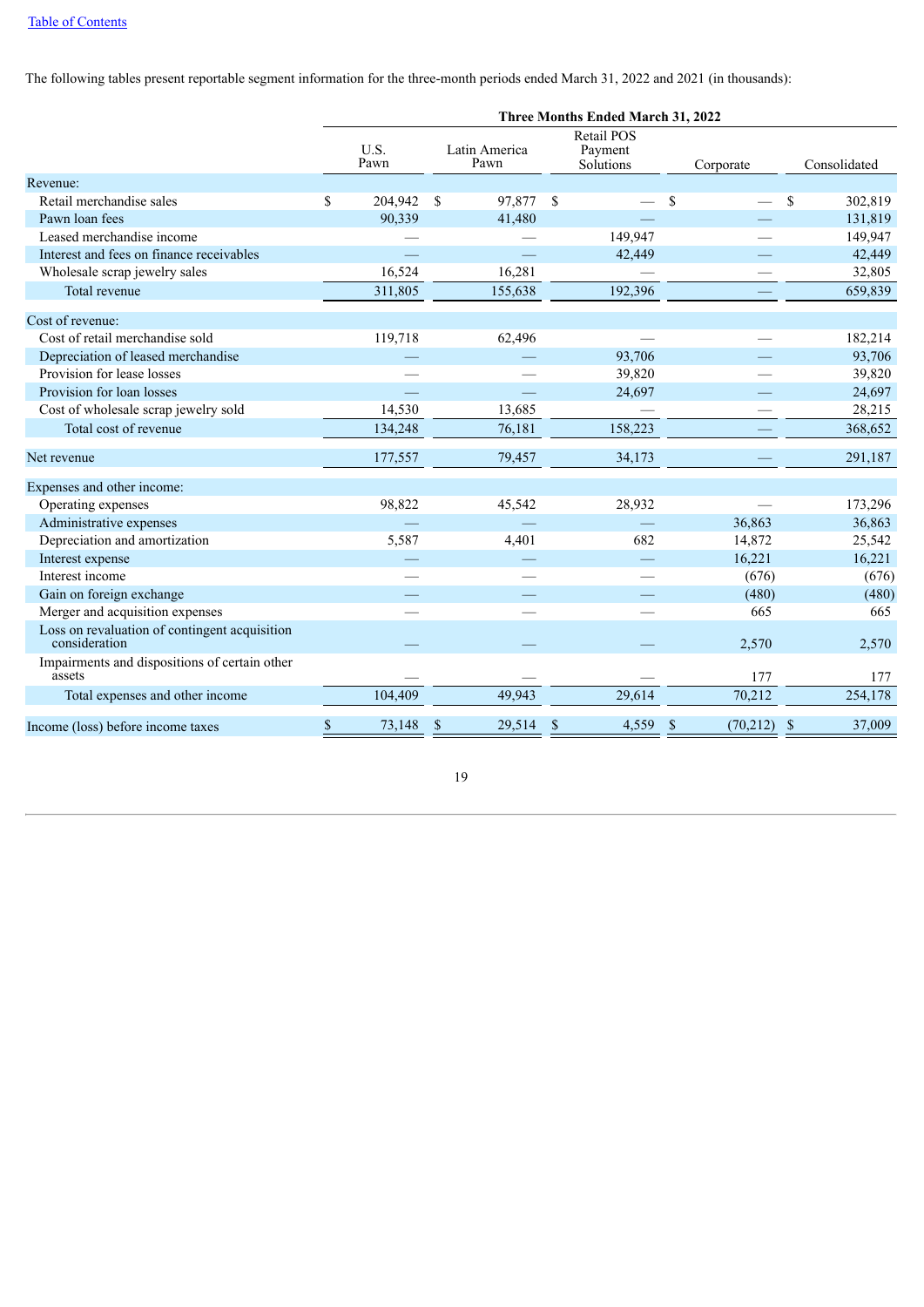## Table of [Contents](#page-1-0)

<span id="page-23-0"></span>

|                                                      | Three Months Ended March 31, 2021 |              |                         |                |               |              |  |  |  |
|------------------------------------------------------|-----------------------------------|--------------|-------------------------|----------------|---------------|--------------|--|--|--|
|                                                      |                                   | U.S.<br>Pawn | Latin America<br>Pawn   | Corporate      |               | Consolidated |  |  |  |
| Revenue:                                             |                                   |              |                         |                |               |              |  |  |  |
| Retail merchandise sales                             | \$                                | 189,957      | <sup>\$</sup><br>82,085 | <sup>S</sup>   | <sup>\$</sup> | 272,042      |  |  |  |
| Pawn loan fees                                       |                                   | 76,397       | 39,125                  |                |               | 115,522      |  |  |  |
| Wholesale scrap jewelry sales                        |                                   | 9,203        | 11,172                  |                |               | 20,375       |  |  |  |
| Total revenue                                        |                                   | 275,557      | 132,382                 |                |               | 407,939      |  |  |  |
| Cost of revenue:                                     |                                   |              |                         |                |               |              |  |  |  |
| Cost of retail merchandise sold                      |                                   | 106,530      | 50,623                  |                |               | 157,153      |  |  |  |
| Cost of wholesale scrap jewelry sold                 |                                   | 7,513        | 9,684                   |                |               | 17,197       |  |  |  |
| Total cost of revenue                                |                                   | 114,043      | 60,307                  |                |               | 174,350      |  |  |  |
| Net revenue                                          |                                   | 161,514      | 72,075                  |                |               | 233,589      |  |  |  |
| Expenses and other income:                           |                                   |              |                         |                |               |              |  |  |  |
| Operating expenses                                   |                                   | 95,247       | 42,077                  |                |               | 137,324      |  |  |  |
| Administrative expenses                              |                                   |              |                         | 30,999         |               | 30,999       |  |  |  |
| Depreciation and amortization                        |                                   | 5,382        | 4,263                   | 967            |               | 10,612       |  |  |  |
| Interest expense                                     |                                   |              |                         | 7,230          |               | 7,230        |  |  |  |
| Interest income                                      |                                   |              |                         | (158)          |               | (158)        |  |  |  |
| Loss on foreign exchange                             |                                   |              |                         | 267            |               | 267          |  |  |  |
| Merger and acquisition expenses                      |                                   |              |                         | 166            |               | 166          |  |  |  |
| Impairments and dispositions of certain other assets |                                   |              |                         | 878            |               | 878          |  |  |  |
| Total expenses and other income                      |                                   | 100,629      | 46,340                  | 40,349         |               | 187,318      |  |  |  |
| Income (loss) before income taxes                    |                                   | 60,885       | 25,735<br>\$            | (40, 349)<br>S | -S            | 46,271       |  |  |  |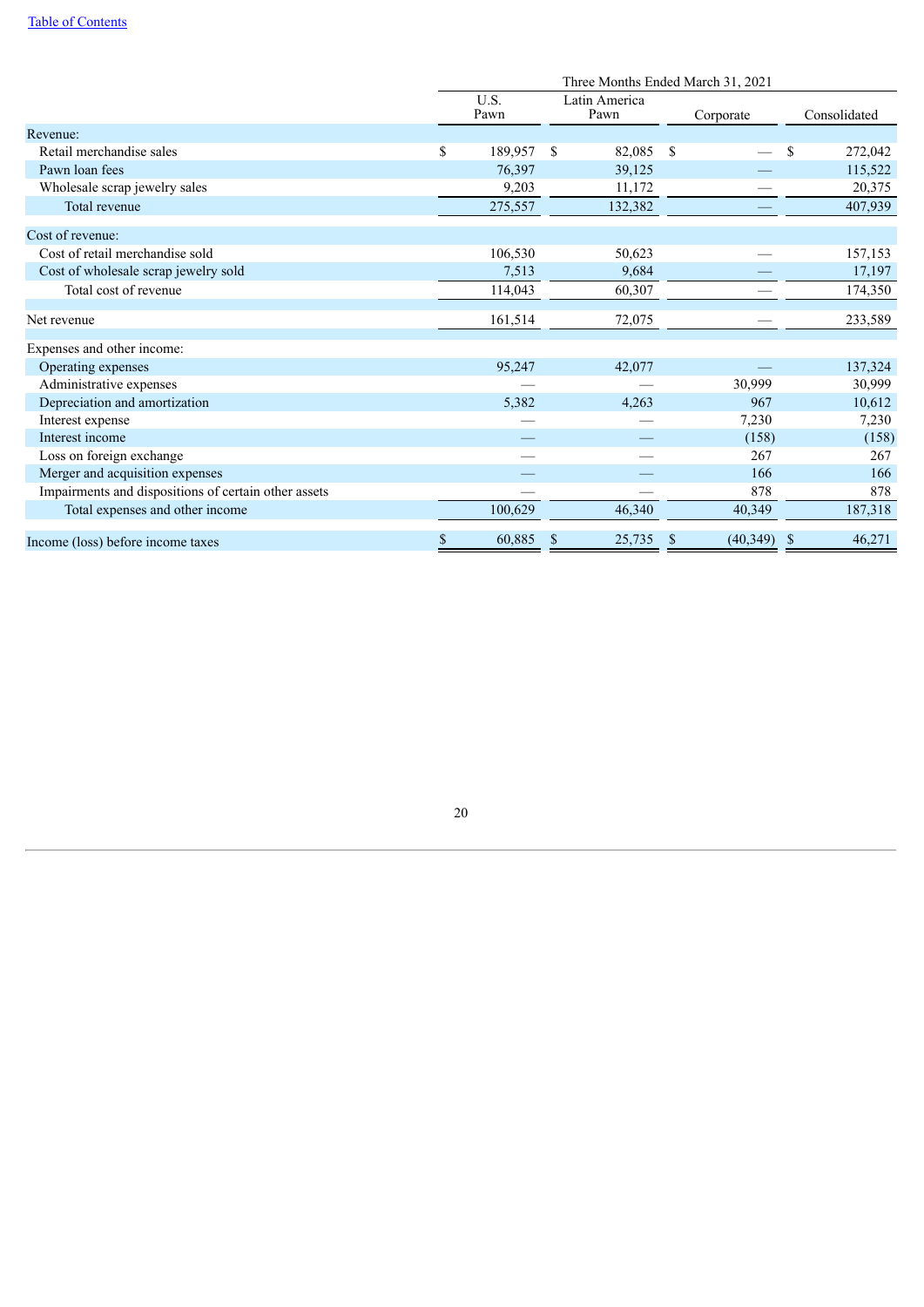# **ITEM 2. MANAGEMENT'S DISCUSSION AND ANALYSIS OF FINANCIAL CONDITION AND RESULTS OF OPERATIONS**

The following discussion of financial condition, results of operations, liquidity and capital resources of FirstCash Holdings, Inc. and its wholly-owned subsidiaries (together, the "Company") should be read in conjunction with the Company's consolidated financial statements and accompanying notes included under Part I, Item 1 of this quarterly report on Form 10-Q, as well as with the audited consolidated financial statements and accompanying notes and Management's Discussion and Analysis of Financial Condition and Results of Operations included in the Company's Annual Report on Form 10-K for the year ended December 31, 2021.

### **GENERAL**

The Company's primary line of business is the operation of retail pawn stores, also known as "pawnshops," which focus on serving cash and creditconstrained consumers. The Company is the leading operator of pawn stores in the U.S. and Latin America. Pawn stores help customers meet small shortterm cash needs by providing non-recourse pawn loans and buying merchandise directly from customers. Personal property, such as jewelry, electronics, tools, appliances, sporting goods and musical instruments, is pledged and held as collateral for the pawn loans over the typical 30-day term of the loan. Pawn stores also generate retail sales primarily from the merchandise acquired through collateral forfeitures and over-the-counter purchases from customers.

With the Company's acquisition of American First Finance ("AFF") on December 17, 2021 (the "AFF Acquisition"), the Company is also a leading provider of technology-driven, retail point-of-sale ("POS") payment solutions focused on serving credit-constrained consumers. The Company's retail POS payment solutions business line consists solely of the operations of AFF, which focuses on lease-to-own ("LTO") products and facilitating other retail financing payment options across a large network of traditional and e-commerce merchant partners in all 50 states in the U.S., the District of Columbia and Puerto Rico. AFF's retail partners provide consumer goods and services to their customers and use AFF's LTO and retail finance solutions to facilitate payments on such transactions. As one of the largest omni-channel providers of "no credit required" payment options, AFF's technology set provides consumers with seamless leasing and financing experiences in-store, online, in-cart and on mobile devices.

The Company's two business lines are organized into three reportable segments. The U.S. pawn segment consists of all pawn operations in the U.S. and the Latin America pawn segment consists of all pawn operations in Mexico, Guatemala, Colombia and El Salvador. The retail POS payment solutions segment consists of the operations of AFF in the U.S. and Puerto Rico.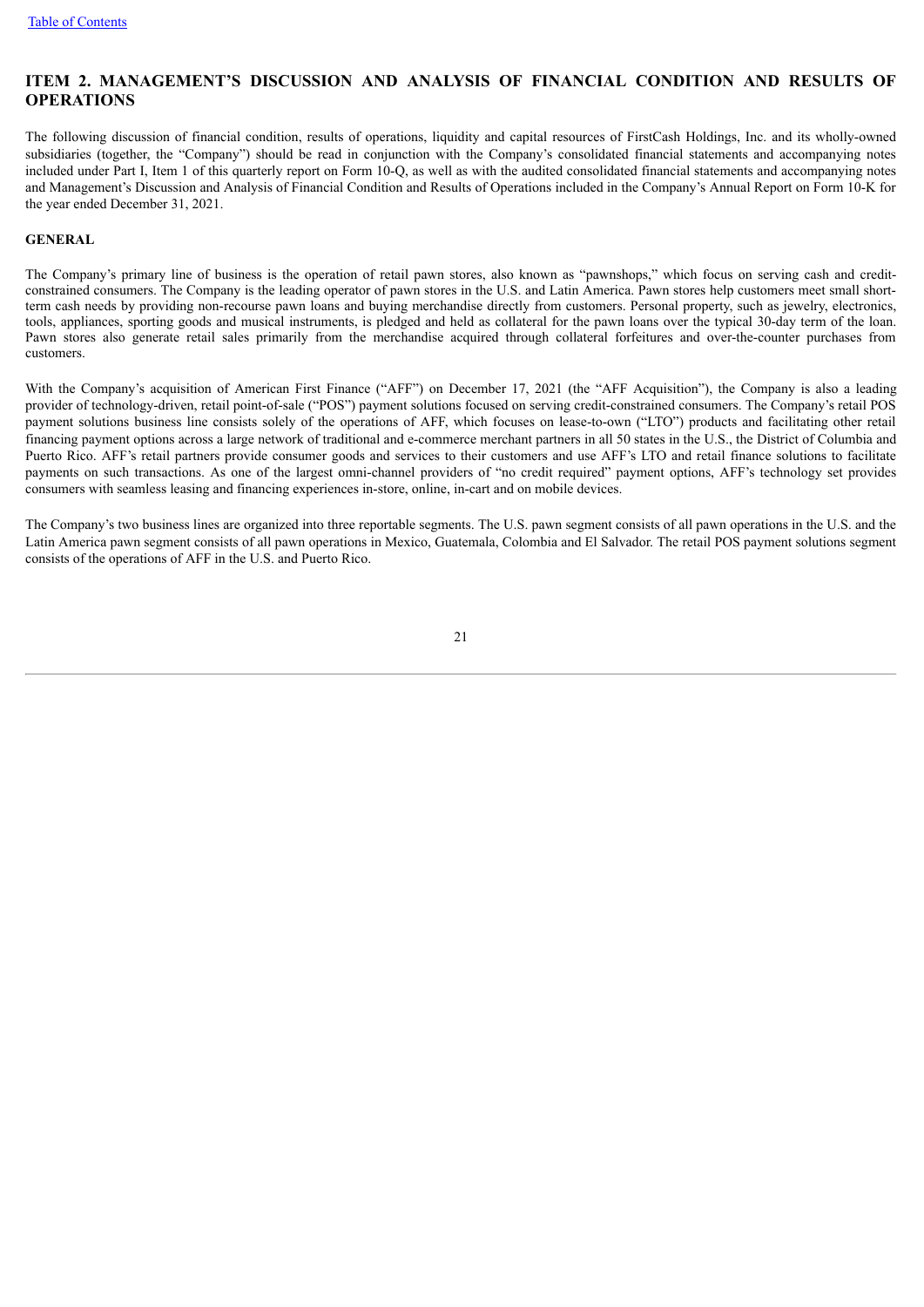### **OPERATIONS AND LOCATIONS**

As of March 31, 2022, the Company operated 2,829 pawn store locations composed of 1,078 stores in 25 U.S. states and the District of Columbia, 1,663 stores in 32 states in Mexico, 60 stores in Guatemala, 15 stores in Colombia and 13 stores in El Salvador.

The following table details pawn store count activity:

|                                                | Three Months Ended March 31, 2022 |               |       |  |  |  |  |  |
|------------------------------------------------|-----------------------------------|---------------|-------|--|--|--|--|--|
|                                                | U.S.                              | Latin America | Total |  |  |  |  |  |
| Total locations, beginning of period           | 1.081                             | .744          | 2,825 |  |  |  |  |  |
| New locations opened $(1)$                     |                                   | 10            | 10    |  |  |  |  |  |
| Consolidation of existing pawn locations $(2)$ |                                   |               | (6)   |  |  |  |  |  |
| Total locations, end of period                 | .078                              | .751          | 2,829 |  |  |  |  |  |

In addition to new store openings, the Company strategically relocated one store in Latin America during the three months ended March 31, 2022. (1)

Store consolidations were primarily acquired locations over the past five years which have been combined with overlapping stores and for which the Company expects to maintain a significant portion of the acquired customer base in the consolidated location. (2)

As of March 31, 2022, AFF provided lease-to-own and retail finance payment solutions for consumer goods and services through a nationwide network of approximately 6,900 active retail merchant partner locations.

### **CRITICAL ACCOUNTING ESTIMATES**

The financial statements have been prepared in accordance with accounting principles generally accepted in the United States of America ("GAAP"). The significant accounting policies and estimates that the Company believes are the most critical to aid in fully understanding and evaluating its reported financial results have been reported in the Company's 2021 Annual Report on Form 10-K. There have been no changes to the Company's significant accounting policies for the three months ended March 31, 2022.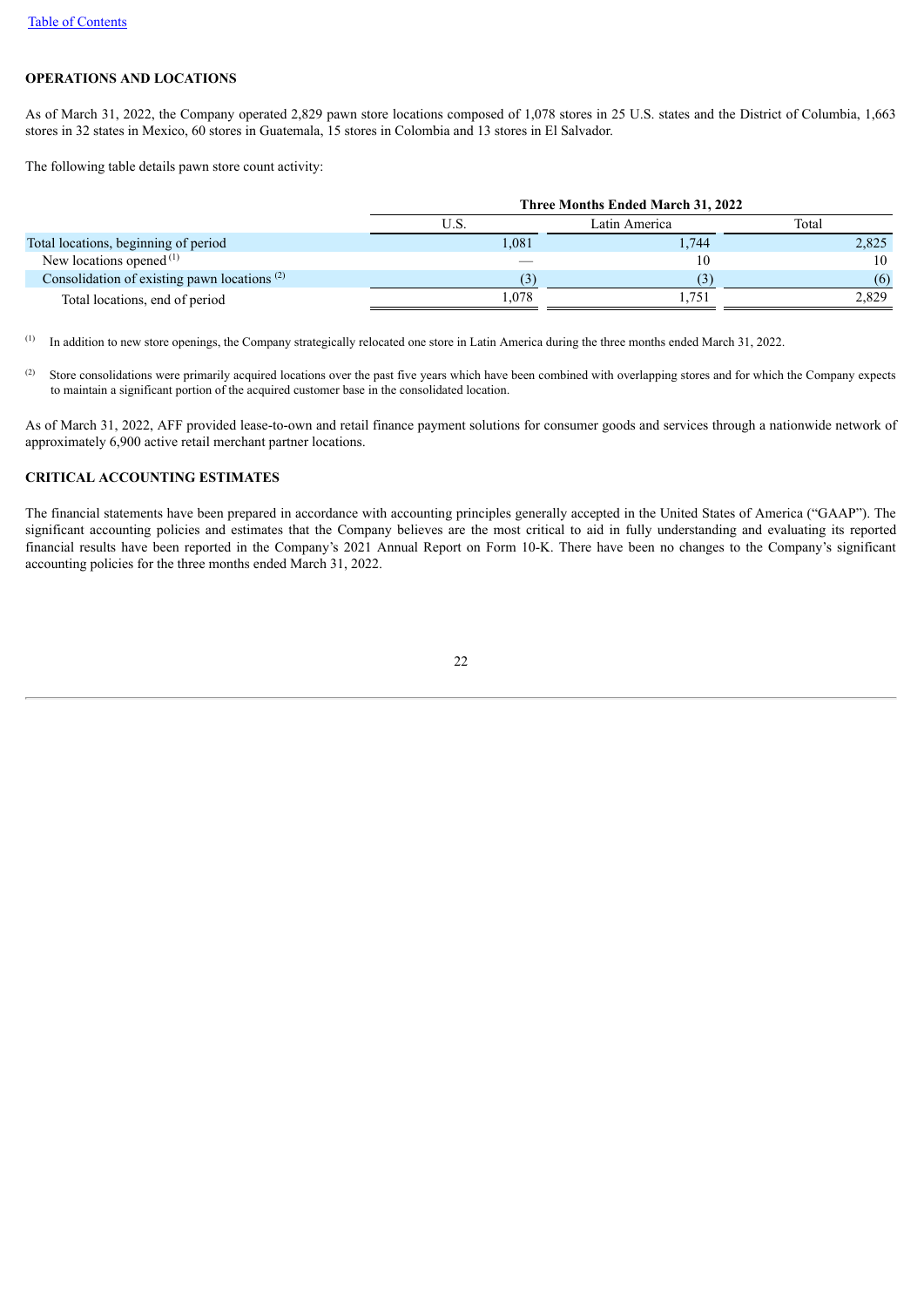# **RESULTS OF OPERATIONS (unaudited)**

# **Continuing Impact of COVID-19**

The COVID-19 pandemic continues to impact numerous aspects of the Company's business and the continuing long-term impact to its business remains unknown. The extent to which COVID-19 continues to impact the Company's operations, results of operations, liquidity and financial condition will depend on future developments, which are highly uncertain and cannot be predicted with confidence, including the unknown duration and severity of the COVID-19 pandemic, which may be impacted by variants of concern and the efficacy and adoption rate of the COVID-19 vaccines in the jurisdictions in which the Company operates. In addition, changes in economic conditions and consumer spending, rising inflation, and the actions taken to limit the economic impact of COVID-19, such as government stimulus and other transfer programs, have and may continue to have a material adverse impact on demand for pawn loans in future periods. Moreover, safety protocols, staffing constraints and supply chain delays continue to impact operations and traffic counts for many retailers, which include the Company's pawn stores and many of AFF's retail merchant partners.

# **Constant Currency Results**

The Company's management reviews and analyzes operating results in Latin America on a constant currency basis because the Company believes this better represents the Company's underlying business trends. Constant currency results are non-GAAP financial measures, which exclude the effects of foreign currency translation and are calculated by translating current-year results at prior-year average exchange rates. The wholesale scrap jewelry sales in Latin America are priced and settled in U.S. dollars and are not affected by foreign currency translation, as are a small percentage of the operating and administrative expenses in Latin America, which are billed and paid in U.S. dollars. Amounts presented on a constant currency basis are denoted as such. See "Non-GAAP Financial Information" for additional discussion of constant currency operating results.

Business operations in Mexico, Guatemala and Colombia are transacted in Mexican pesos, Guatemalan quetzales and Colombian pesos. The Company also has operations in El Salvador, where the reporting and functional currency is the U.S. dollar. The following table provides exchange rates for the Mexican peso, Guatemalan quetzal and Colombian peso for the current and prior-year periods:

|                                                 | March 31,   | Favorable / |                |
|-------------------------------------------------|-------------|-------------|----------------|
|                                                 | 2022        | 2021        | (Unfavorable)  |
| Mexican peso / U.S. dollar exchange rate:       |             |             |                |
| End-of-period                                   | <b>20.0</b> | 20.6        | $3\%$          |
| Three months ended                              | 20.5        | 20.3        | (1)%           |
|                                                 |             |             |                |
| Guatemalan quetzal / U.S. dollar exchange rate: |             |             |                |
| End-of-period                                   | 7.7         | 7.7         | $-\frac{9}{6}$ |
| Three months ended                              | 7.7         | 7.8         | $1\%$          |
|                                                 |             |             |                |
| Colombian peso / U.S. dollar exchange rate:     |             |             |                |
| End-of-period                                   | 3,748       | 3,737       | $-\frac{9}{6}$ |
| Three months ended                              | 3,914       | 3,553       | $(10)\%$       |
|                                                 |             |             |                |

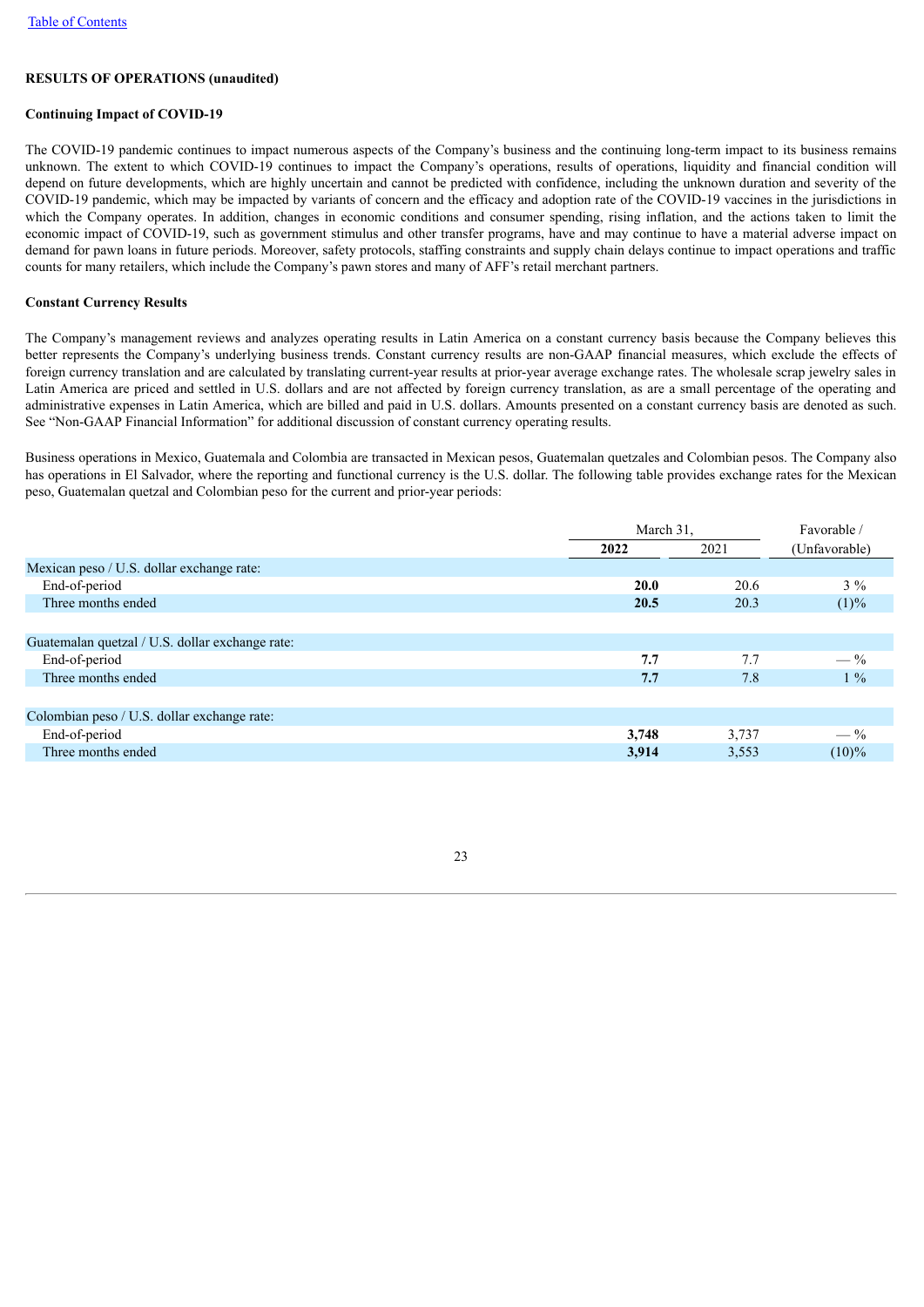### Operating Results for the Three Months Ended March 31, 2022 Compared to the Three Months Ended March 31, 2021

### *U.S. Pawn Segment*

The following table details earning assets, which consist of pawn loans and inventories, as well as other earning asset metrics of the U.S. pawn segment as of March 31, 2022 compared to March 31, 2021 (dollars in thousands, except as otherwise noted):

|                                                                                                      |                    | As of March 31, |              |           |          |  |
|------------------------------------------------------------------------------------------------------|--------------------|-----------------|--------------|-----------|----------|--|
|                                                                                                      |                    | 2022            |              | 2021      | Increase |  |
| <b>U.S. Pawn Segment</b>                                                                             |                    |                 |              |           |          |  |
| Earning assets:                                                                                      |                    |                 |              |           |          |  |
| Pawn loans                                                                                           | $\mathbf S$        | 241,597         | $\mathbb{S}$ | 169,642   | 42 $%$   |  |
| Inventories                                                                                          |                    | 184,671         |              | 128,308   | 44 %     |  |
|                                                                                                      | \$                 | 426,268         | \$           | 297,950   | 43 %     |  |
|                                                                                                      |                    |                 |              |           |          |  |
| Average outstanding pawn loan amount (in ones)                                                       | $\pmb{\mathbb{S}}$ | 226             | $\mathbf S$  | 215       | $5\%$    |  |
| Composition of pawn collateral:                                                                      |                    |                 |              |           |          |  |
| General merchandise                                                                                  |                    | 33 %            |              | $30\%$    |          |  |
| Jewelry                                                                                              |                    | $67 \%$         |              | 70 %      |          |  |
|                                                                                                      |                    | $100 \%$        |              | 100 %     |          |  |
|                                                                                                      |                    |                 |              |           |          |  |
| Composition of inventories:                                                                          |                    |                 |              |           |          |  |
| General merchandise                                                                                  |                    | 44 %            |              | 44 %      |          |  |
| Jewelry                                                                                              |                    | 56 %            |              | 56 %      |          |  |
|                                                                                                      |                    | 100 %           |              | $100\%$   |          |  |
|                                                                                                      |                    |                 |              |           |          |  |
| Percentage of inventory aged greater than one year                                                   |                    | $1\%$           |              | $2\%$     |          |  |
|                                                                                                      |                    |                 |              |           |          |  |
| Inventory turns (trailing twelve months cost of merchandise sales divided by average<br>inventories) |                    | 2.8 times       |              | 3.3 times |          |  |
|                                                                                                      |                    |                 |              |           |          |  |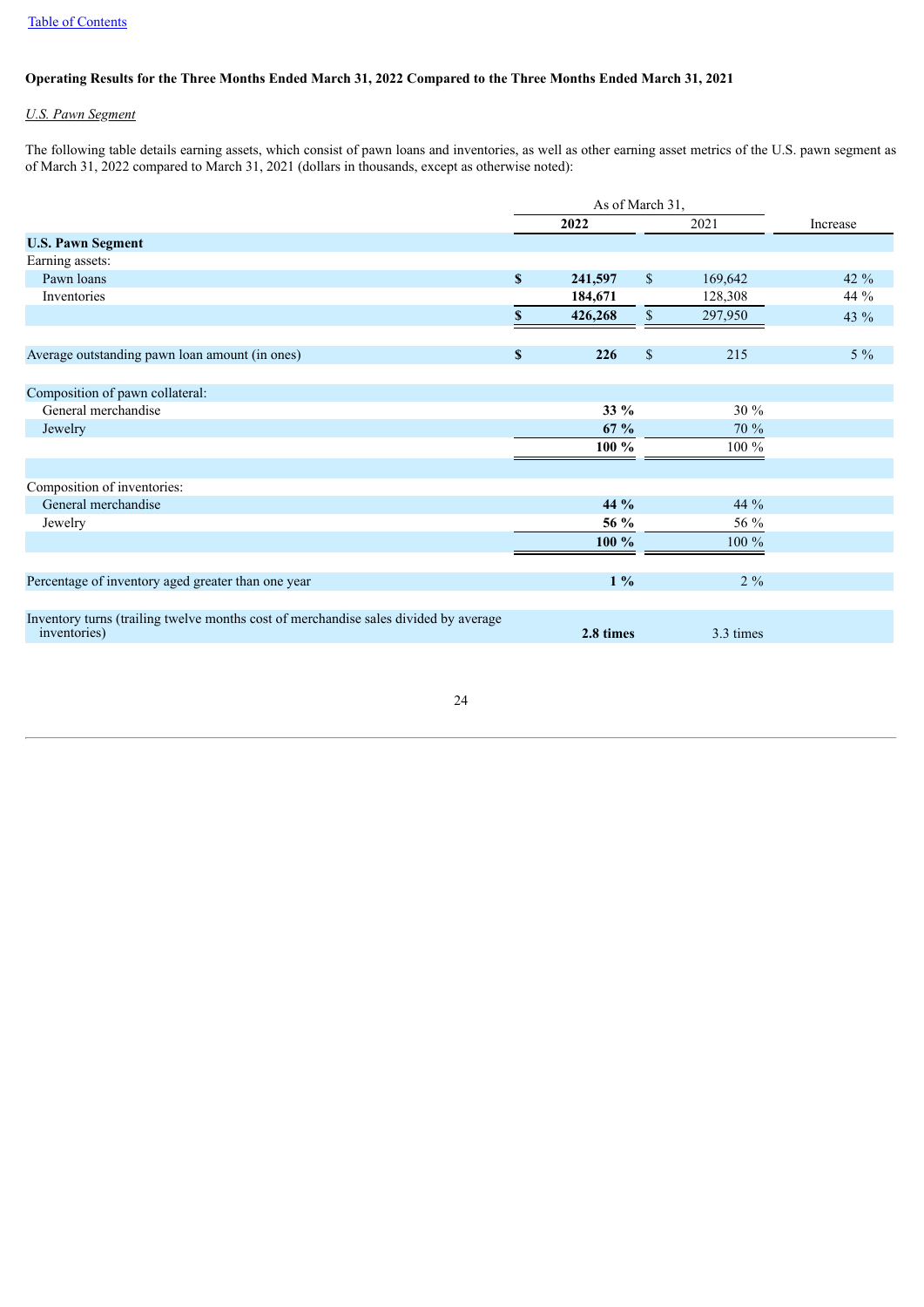The following table presents segment pre-tax operating income and other operating metrics of the U.S. pawn segment for the three months ended March 31, 2022 compared to the three months ended March 31, 2021 (dollars in thousands). Operating expenses include salary and benefit expense of pawn-storelevel employees, occupancy costs, bank charges, security, insurance, utilities, supplies and other costs incurred by the pawn stores.

|                                      |                           | Three Months Ended |                         |          |  |  |  |
|--------------------------------------|---------------------------|--------------------|-------------------------|----------|--|--|--|
|                                      |                           | March 31,          |                         |          |  |  |  |
|                                      |                           | 2022               | 2021                    | Increase |  |  |  |
| <b>U.S. Pawn Segment</b>             |                           |                    |                         |          |  |  |  |
| Revenue:                             |                           |                    |                         |          |  |  |  |
| Retail merchandise sales             | $\boldsymbol{\mathsf{s}}$ | 204,942            | $\mathbb{S}$<br>189,957 | $8\%$    |  |  |  |
| Pawn loan fees                       |                           | 90,339             | 76,397                  | 18 %     |  |  |  |
| Wholesale scrap jewelry sales        |                           | 16,524             | 9,203                   | 80 %     |  |  |  |
| Total revenue                        |                           | 311,805            | 275,557                 | 13 %     |  |  |  |
| Cost of revenue:                     |                           |                    |                         |          |  |  |  |
| Cost of retail merchandise sold      |                           | 119,718            | 106,530                 | $12\%$   |  |  |  |
| Cost of wholesale scrap jewelry sold |                           | 14,530             | 7.513                   | 93 %     |  |  |  |
| Total cost of revenue                |                           | 134,248            | 114,043                 | 18 %     |  |  |  |
|                                      |                           |                    |                         |          |  |  |  |
| Net revenue                          |                           | 177,557            | 161,514                 | $10\%$   |  |  |  |
|                                      |                           |                    |                         |          |  |  |  |
| Segment expenses:                    |                           |                    |                         | $4\%$    |  |  |  |
| Operating expenses                   |                           | 98,822             | 95,247                  |          |  |  |  |
| Depreciation and amortization        |                           | 5,587              | 5,382                   | $4\%$    |  |  |  |
| Total segment expenses               |                           | 104,409            | 100,629                 | $4\%$    |  |  |  |
| Segment pre-tax operating income     | \$                        | 73,148             | \$<br>60,885            | 20 %     |  |  |  |
|                                      |                           |                    |                         |          |  |  |  |
| Operating metrics:                   |                           |                    |                         |          |  |  |  |
| Retail merchandise sales margin      |                           | 42 $%$             | 44 %                    |          |  |  |  |
| Net revenue margin                   |                           | 57 %               | 59 %                    |          |  |  |  |
| Segment pre-tax operating margin     |                           | $23\%$             | $22\%$                  |          |  |  |  |

### *Retail Merchandise Sales Operations*

U.S. retail merchandise sales increased 8% to \$204.9 million during the first quarter of 2022 compared to \$190.0 million for the first quarter of 2021. Same-store retail sales increased 4% in the first quarter of 2022 compared to the first quarter of 2021. The increase in total and same-store retail sales was primarily due to increased inventory levels during the first quarter of 2022 compared to the first quarter of 2021. The gross profit margin on retail merchandise sales in the U.S. was 42% in the first quarter of 2022 and 44% in the first quarter of 2021.

U.S. inventories increased 44% from \$128.3 million at March 31, 2021 to \$184.7 million at March 31, 2022. The increase was primarily due to lower-thannormal inventory balances at March 31, 2021 due to the impacts of the COVID-19 pandemic. Inventories aged greater than one year in the U.S. were 1% at March 31, 2022 compared to 2% at March 31, 2021.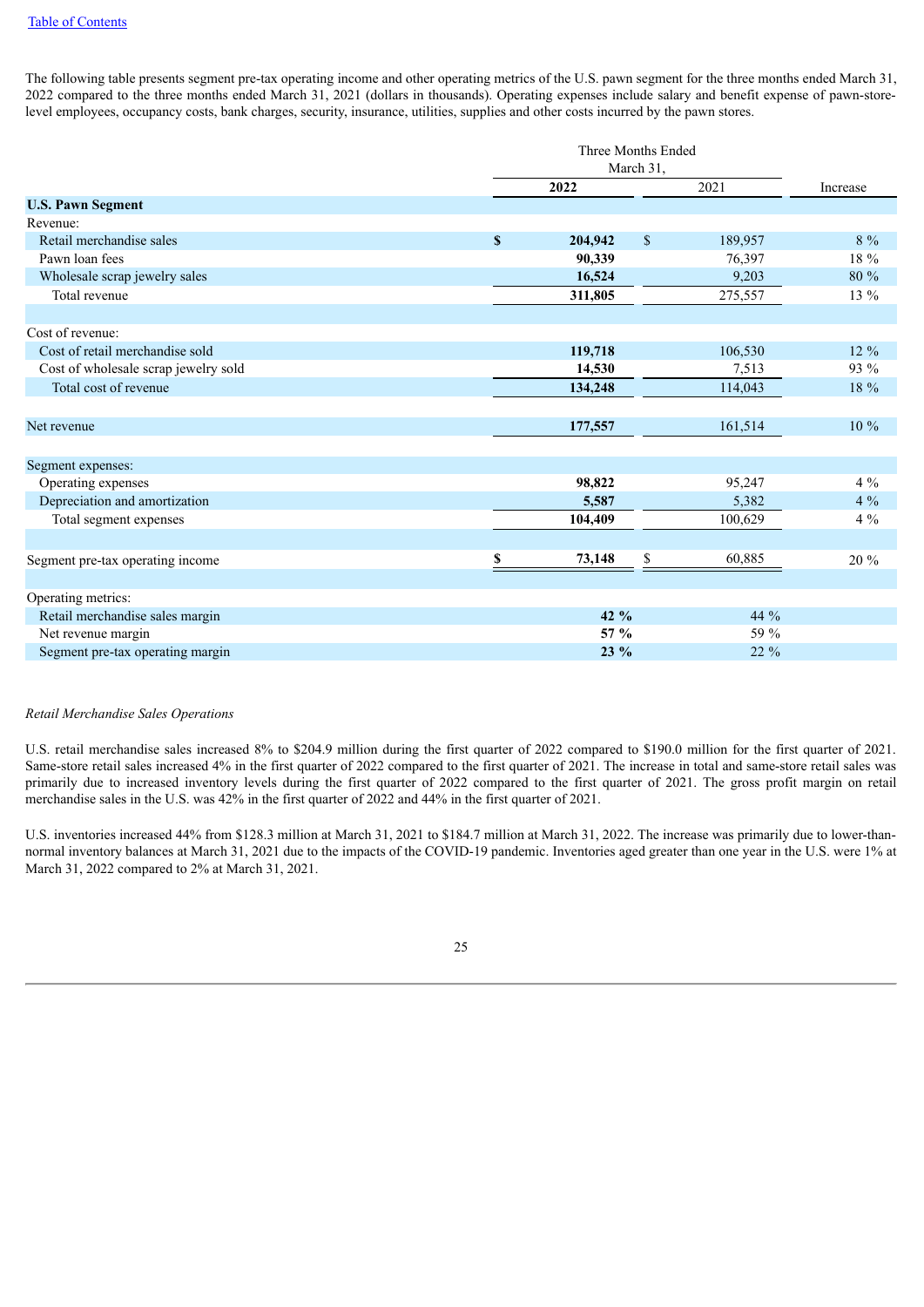### *Pawn Lending Operations*

U.S. pawn loan receivables as of March 31, 2022 increased 42% in total and 38% on a same-store basis compared to March 31, 2021. The increase in total and same-store pawn receivables was primarily due to the continued recovery in pawn lending demand during the first quarter of 2022 to pre-pandemic levels.

U.S. pawn loan fees increased 18% to \$90.3 million during the first quarter of 2022 compared to \$76.4 million for the first quarter of 2021. Same-store pawn fees in the first quarter of 2022 increased 14% compared to the first quarter of 2021. The increase in total and same-store pawn loan fees was primarily due to the continued recovery in pawn loan receivables, as described above.

### *Segment Expenses and Segment Pre-Tax Operating Income*

U.S. operating expenses increased 4% to \$98.8 million during the first quarter of 2022 compared to \$95.2 million during the first quarter of 2021 while same-store operating expenses were flat compared with the prior-year period. The increase in operating expenses was primarily due to increased store count and increased store-level incentive compensation driven by increased revenues during the first quarter of 2022.

The U.S. segment pre-tax operating income for the first quarter of 2022 was \$73.1 million, which generated a pre-tax segment operating margin of 23% compared to \$60.9 million and 22% in the prior year, respectively. The increase in the segment pre-tax operating income and margin reflected increases in gross profit from retail sales, pawn loan fees and gross profit from scrap sales, partially offset by an increase in operating expenses.

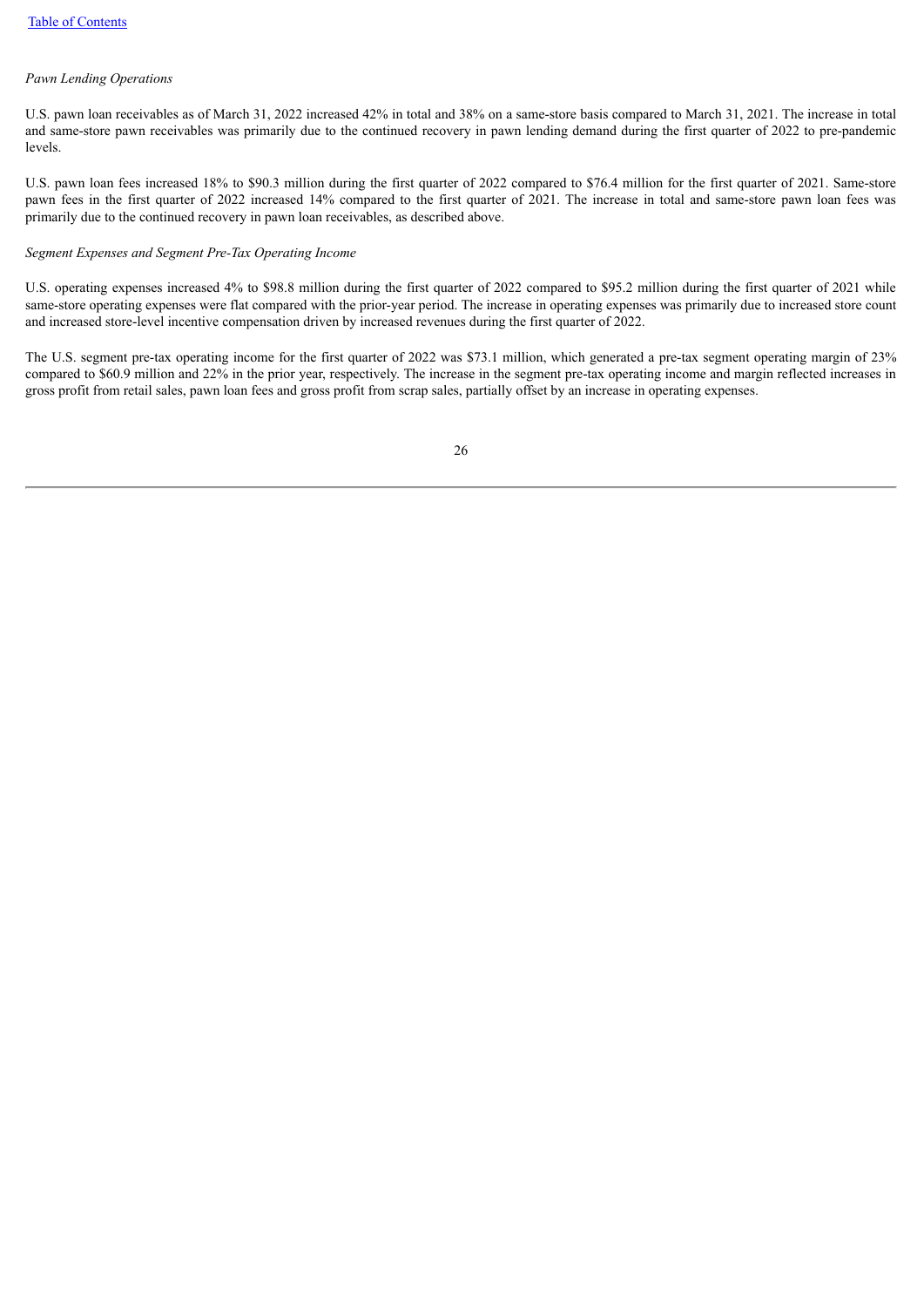### *Latin America Operations Segment*

Latin American results of operations for the three months ended March 31, 2022 compared to the three months ended March 31, 2021 were impacted by a 1% unfavorable change in the average value of the Mexican peso compared to the U.S. dollar. The translated value of Latin American earning assets as of March 31, 2022 compared to March 31, 2021 benefited from a 3% favorable change in the end-of-period value of the Mexican peso compared to the U.S. dollar.

The following table details earning assets, which consist of pawn loans and inventories as well as other earning asset metrics of the Latin America pawn segment as of March 31, 2022 compared to March 31, 2021 (dollars in thousands, except as otherwise noted):

|                                                       |                                 |               |          |             | <b>Constant Currency Basis</b> |            |
|-------------------------------------------------------|---------------------------------|---------------|----------|-------------|--------------------------------|------------|
|                                                       |                                 |               |          |             | As of<br>March 31,             |            |
|                                                       | As of March 31,                 |               |          |             | 2022                           | Increase   |
|                                                       | 2022                            | 2021          | Increase |             | (Non-GAAP)                     | (Non-GAAP) |
| <b>Latin America Pawn Segment</b>                     |                                 |               |          |             |                                |            |
| Earning assets:                                       |                                 |               |          |             |                                |            |
| Pawn loans                                            | S<br>102,504                    | \$<br>95,796  | $7\%$    | S           | 99,610                         | $4\%$      |
| Inventories                                           | 62,605                          | 57,028        | 10 %     |             | 60,841                         | $7\%$      |
|                                                       | $\mathbb S$<br>165,109          | \$<br>152,824 | 8 %      | $\mathbf S$ | 160,451                        | $5\%$      |
|                                                       |                                 |               |          |             |                                |            |
| Average outstanding pawn loan amount (in<br>ones)     | $\boldsymbol{\mathsf{s}}$<br>79 | \$<br>76      | $4\%$    | $\mathbf S$ | 76                             | $-$ %      |
|                                                       |                                 |               |          |             |                                |            |
| Composition of pawn collateral:                       |                                 |               |          |             |                                |            |
| General merchandise                                   | 68 %                            | 66 %          |          |             |                                |            |
| Jewelry                                               | $32\%$                          | 34 %          |          |             |                                |            |
|                                                       | $100 \%$                        | $100\ \%$     |          |             |                                |            |
|                                                       |                                 |               |          |             |                                |            |
| Composition of inventories:                           |                                 |               |          |             |                                |            |
| General merchandise                                   | 68 %                            | 58 %          |          |             |                                |            |
| Jewelry                                               | 32 %                            | 42 %          |          |             |                                |            |
|                                                       | 100 %                           | 100 %         |          |             |                                |            |
|                                                       |                                 |               |          |             |                                |            |
| Percentage of inventory aged greater than one<br>year | $1\%$                           | $2\%$         |          |             |                                |            |
|                                                       |                                 |               |          |             |                                |            |
| Inventory turns (trailing twelve months cost of       |                                 |               |          |             |                                |            |
| merchandise sales divided by average<br>inventories)  | 4.3 times                       | 4.4 times     |          |             |                                |            |
|                                                       |                                 |               |          |             |                                |            |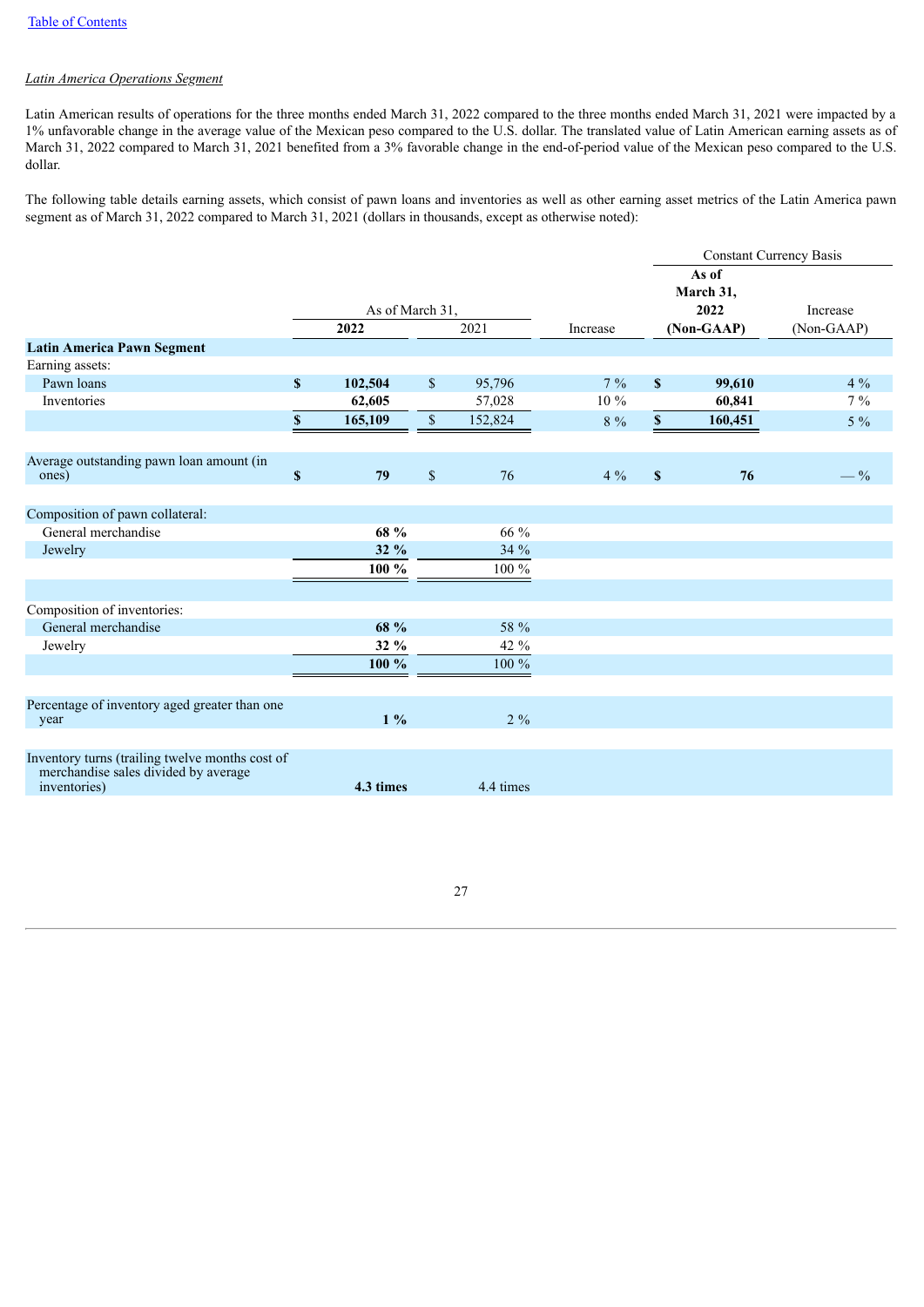The following table presents segment pre-tax operating income and other operating metrics of the Latin America pawn segment for the three months ended March 31, 2022 compared to the three months ended March 31, 2021 (dollars in thousands). Operating expenses include salary and benefit expense of pawn-store-level employees, occupancy costs, bank charges, security, insurance, utilities, supplies and other costs incurred by the pawn stores.

|                                      |             |                    |             |         |          | <b>Constant Currency Basis</b> |                     |            |  |  |
|--------------------------------------|-------------|--------------------|-------------|---------|----------|--------------------------------|---------------------|------------|--|--|
|                                      |             |                    |             |         |          |                                | <b>Three Months</b> |            |  |  |
|                                      |             |                    |             |         |          |                                | <b>Ended</b>        |            |  |  |
|                                      |             | Three Months Ended |             |         |          |                                | March 31,           |            |  |  |
|                                      |             |                    | March 31,   |         |          |                                | 2022                | Increase   |  |  |
|                                      |             | 2022               |             | 2021    | Increase |                                | (Non-GAAP)          | (Non-GAAP) |  |  |
| <b>Latin America Pawn Segment</b>    |             |                    |             |         |          |                                |                     |            |  |  |
| Revenue:                             |             |                    |             |         |          |                                |                     |            |  |  |
| Retail merchandise sales             | $\mathbf S$ | 97,877             | $\sqrt{\ }$ | 82,085  | 19%      | $\mathbf{s}$                   | 98,802              | 20 %       |  |  |
| Pawn loan fees                       |             | 41,480             |             | 39,125  | $6\%$    |                                | 41,873              | $7\%$      |  |  |
| Wholesale scrap jewelry sales        |             | 16,281             |             | 11,172  | 46 %     |                                | 16,281              | 46 %       |  |  |
| Total revenue                        |             | 155,638            |             | 132,382 | 18 %     |                                | 156,956             | 19 %       |  |  |
|                                      |             |                    |             |         |          |                                |                     |            |  |  |
| Cost of revenue:                     |             |                    |             |         |          |                                |                     |            |  |  |
| Cost of retail merchandise sold      |             | 62,496             |             | 50,623  | $23\%$   |                                | 63,084              | $25\%$     |  |  |
| Cost of wholesale scrap jewelry sold |             | 13,685             |             | 9,684   | 41 %     |                                | 13,819              | 43 %       |  |  |
| Total cost of revenue                |             | 76,181             |             | 60,307  | $26\%$   |                                | 76,903              | 28 %       |  |  |
|                                      |             |                    |             |         |          |                                |                     |            |  |  |
| Net revenue                          |             | 79,457             |             | 72,075  | 10 %     |                                | 80,053              | $11\%$     |  |  |
|                                      |             |                    |             |         |          |                                |                     |            |  |  |
| Segment expenses:                    |             |                    |             |         |          |                                |                     |            |  |  |
| Operating expenses                   |             | 45,542             |             | 42,077  | $8\%$    |                                | 45,965              | $9\%$      |  |  |
| Depreciation and amortization        |             | 4,401              |             | 4,263   | $3\%$    |                                | 4,451               | $4\%$      |  |  |
| Total segment expenses               |             | 49,943             |             | 46,340  | $8\%$    |                                | 50,416              | $9\%$      |  |  |
|                                      |             |                    |             |         |          |                                |                     |            |  |  |
| Segment pre-tax operating income     | S           | 29,514             | \$          | 25,735  | $15\%$   | S                              | 29,637              | $15\%$     |  |  |
|                                      |             |                    |             |         |          |                                |                     |            |  |  |
| Operating metrics:                   |             |                    |             |         |          |                                |                     |            |  |  |
| Retail merchandise sales margin      |             | $36\%$             |             | 38 %    |          |                                | 36 %                |            |  |  |
| Net revenue margin                   |             | 51 %               |             | 54 %    |          |                                | 51 %                |            |  |  |
| Segment pre-tax operating margin     |             | 19%                |             | 19 %    |          |                                | 19%                 |            |  |  |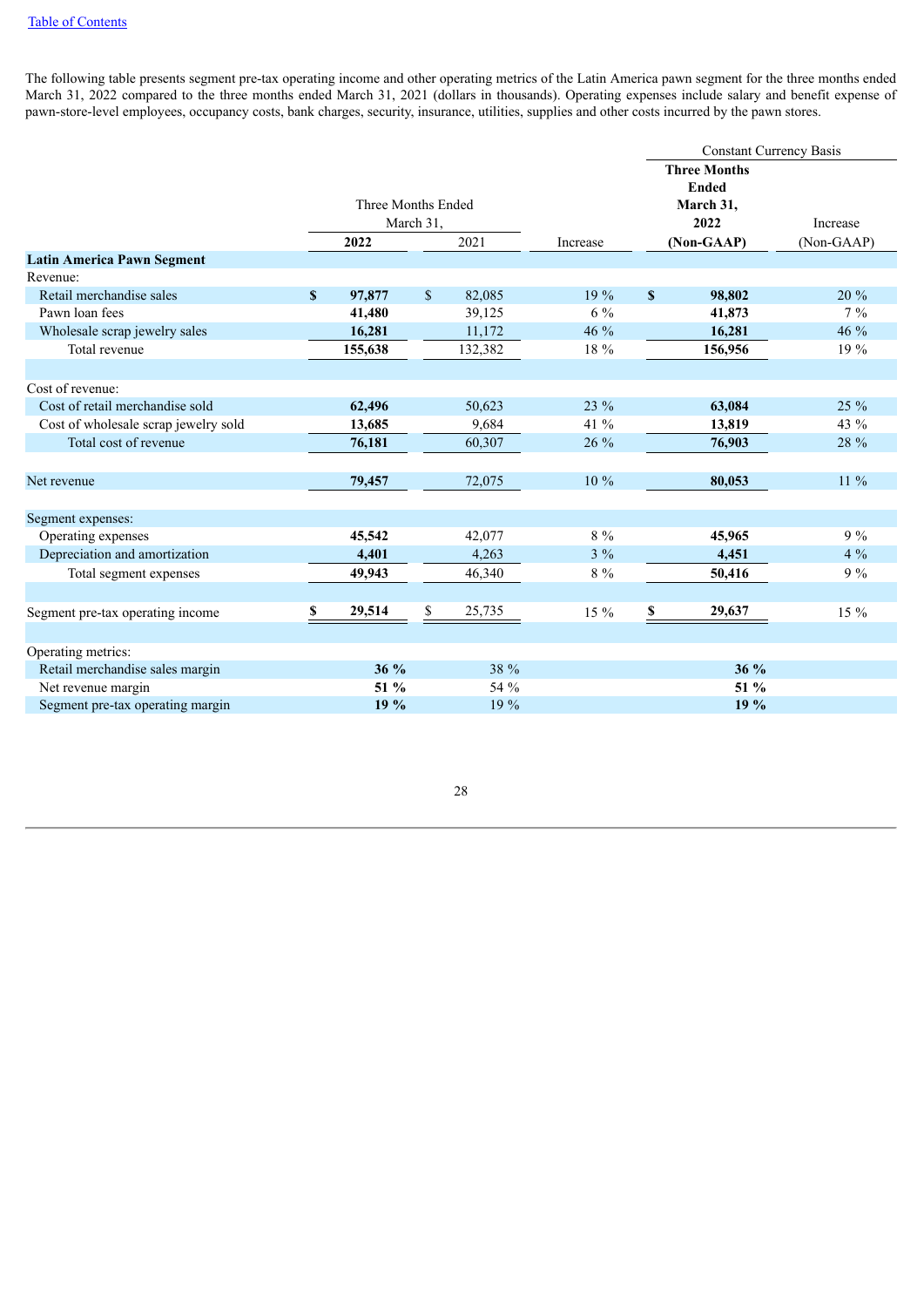### *Retail Merchandise Sales Operations*

Latin America retail merchandise sales increased 19% (20% on a constant currency basis) to \$97.9 million during the first quarter of 2022 compared to \$82.1 million for the first quarter of 2021. Same-store retail sales increased 18% (19% on a constant currency basis) during the first quarter of 2022 compared to the first quarter of 2021. The increase in total and same-store retail sales was primarily due to increased inventory levels during the first quarter of 2022 compared to the first quarter of 2021. The gross profit margin on retail merchandise sales was 36% during the first quarter of 2022 compared to 38% during the first quarter of 2021.

Latin America inventories increased 10% (7% on a constant currency basis) from \$57.0 million at March 31, 2021 to \$62.6 million at March 31, 2022. The increase was primarily due to lower-than-normal inventory balances at March 31, 2021 due to the impacts of the COVID-19 pandemic. Inventories aged greater than one year in Latin America were 1% at March 31, 2022 and 2% at March 31, 2021.

#### *Pawn Lending Operations*

Latin America pawn loan receivables increased 7% (4% on a constant currency basis) as of March 31, 2022 compared to March 31, 2021, and on a samestore basis pawn loan receivables increased 6% (3% on a constant currency basis). The increase in total and same-store pawn receivables was primarily due to the continued recovery in pawn lending demand during the first quarter of 2022 towards pre-pandemic levels. The Company attributes the slower growth in Latin American pawn receivables in part to continued, elevated currency remittances from the U.S.

Latin America pawn loan fees increased 6% (7% on a constant currency basis), totaling \$41.5 million during the first quarter of 2022 compared to \$39.1 million for the first quarter of 2021. Same-store pawn fees increased 5% (6% on a constant currency basis) in the first quarter of 2022 compared to the first quarter of 2021. The increase in total and same-store constant currency pawn loan fees was primarily due to the continued recovery in pawn loan receivables as described above.

### *Segment Expenses and Segment Pre-Tax Operating Income*

Operating expenses increased 8% (9% on a constant currency basis) to \$45.5 million during the first quarter of 2022 compared to \$42.1 million during the first quarter of 2021, reflecting continued store growth and inflationary pressure on labor and other operating expenses in the current quarter. Same-store operating expenses increased 7% (8% on a constant currency basis) compared to the prior-year period.

The segment pre-tax operating income for the first quarter of 2022 was \$29.5 million, which generated a pre-tax segment operating margin of 19% compared to \$25.7 million and 19% in the prior year, respectively. The increase in the segment pre-tax operating income was primarily due to increases in gross profit from retail sales, pawn loan fees and gross profit from scrap sales, partially offset by an increase in operating expenses.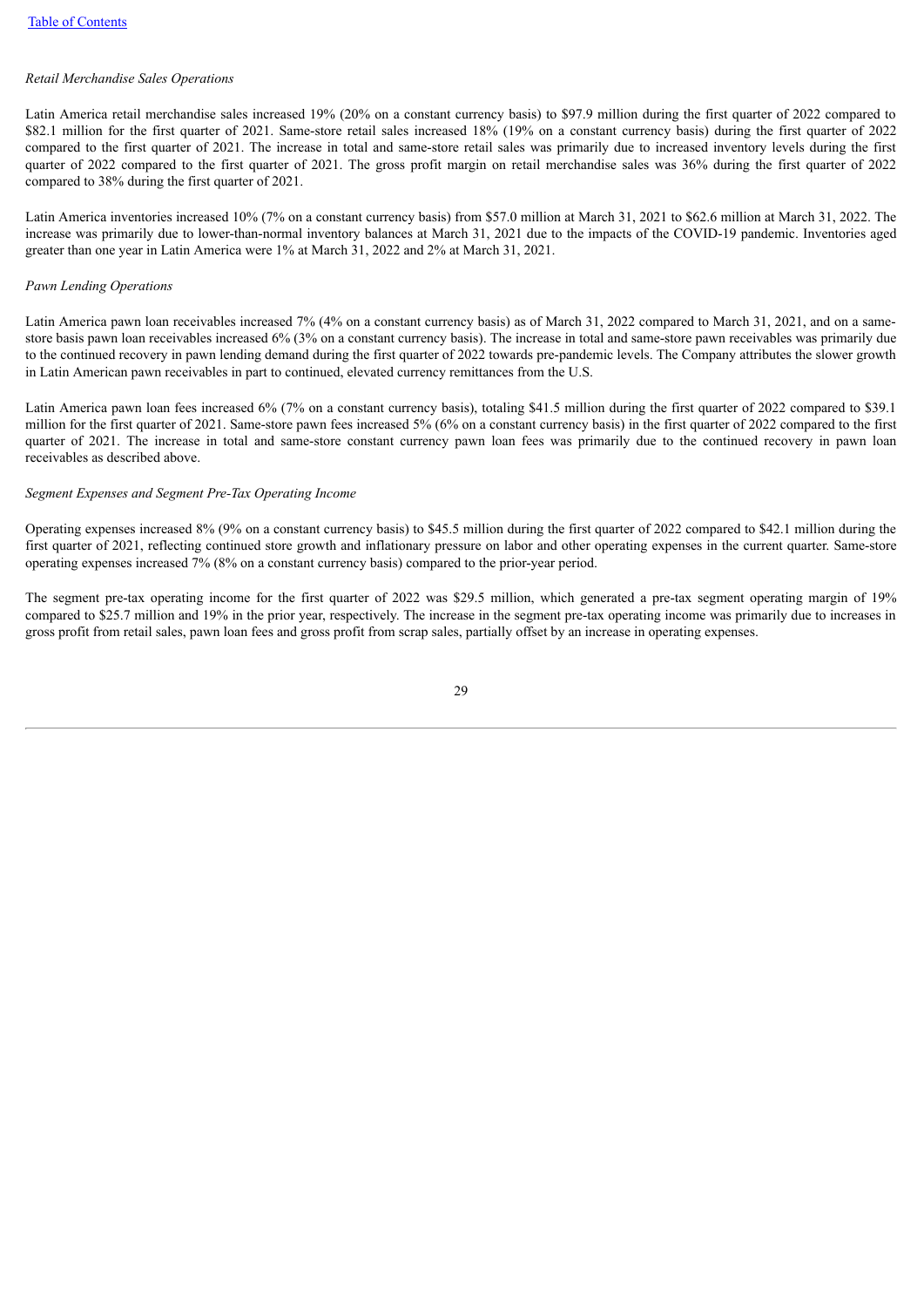# *Retail POS Payment Solutions Segment*

The Company completed the AFF Acquisition on December 17, 2021, and the results of operations of AFF have been consolidated since the acquisition date. As a result of purchase accounting, AFF's as reported earning assets, consisting of finance receivables and leased merchandise, contain significant fair value adjustments. The fair value adjustments will be amortized over the life of the finance receivables and lease contracts acquired at the time of acquisition.

The following table provides a detail of finance receivables as reported and as adjusted to exclude the impacts of purchase accounting as of March 31, 2022 (in thousands):

|                                                                      | As of March 31, 2022  |  |                |                        |           |  |  |  |
|----------------------------------------------------------------------|-----------------------|--|----------------|------------------------|-----------|--|--|--|
|                                                                      | As Reported<br>(GAAP) |  | Adjustments    | Adjusted<br>(Non-GAAP) |           |  |  |  |
| Finance receivables, before allowance for loan losses <sup>(1)</sup> | 212,813 \$            |  | $(26, 484)$ \$ |                        | 186,329   |  |  |  |
| Less allowance for loan losses                                       | (72.332)              |  |                |                        | (72, 332) |  |  |  |
| Finance receivables, net                                             | 140.481               |  | (26, 484)      |                        | 113,997   |  |  |  |

As reported acquired finance receivables was recorded at fair value in conjunction with purchase accounting. Adjustment represents the difference between the original amortized cost basis and fair value of the remaining acquired finance receivables. (1)

The following table provides a detail of leased merchandise as reported and as adjusted to exclude the impacts of purchase accounting as of March 31, 2022 (in thousands):

|                                                           | As of March 31, 2022  |             |              |  |                        |  |  |  |
|-----------------------------------------------------------|-----------------------|-------------|--------------|--|------------------------|--|--|--|
|                                                           | As Reported<br>(GAAP) | Adjustments |              |  | Adjusted<br>(Non-GAAP) |  |  |  |
| Leased merchandise, before allowance for lease losses (1) | 159,511 \$            |             | 32,327       |  | 191,838                |  |  |  |
| Less allowance for lease losses                           | (40.364)              |             | (35,664)     |  | (76, 028)              |  |  |  |
| Leased merchandise, net                                   | 119.147               |             | $(3,337)$ \$ |  | 115.810                |  |  |  |

As reported acquired leased merchandise was recorded at fair value (which includes estimates for charge-offs) in conjunction with purchase accounting. Adjustment represents the difference between the original depreciated cost and fair value of the remaining acquired leased merchandise. (1)

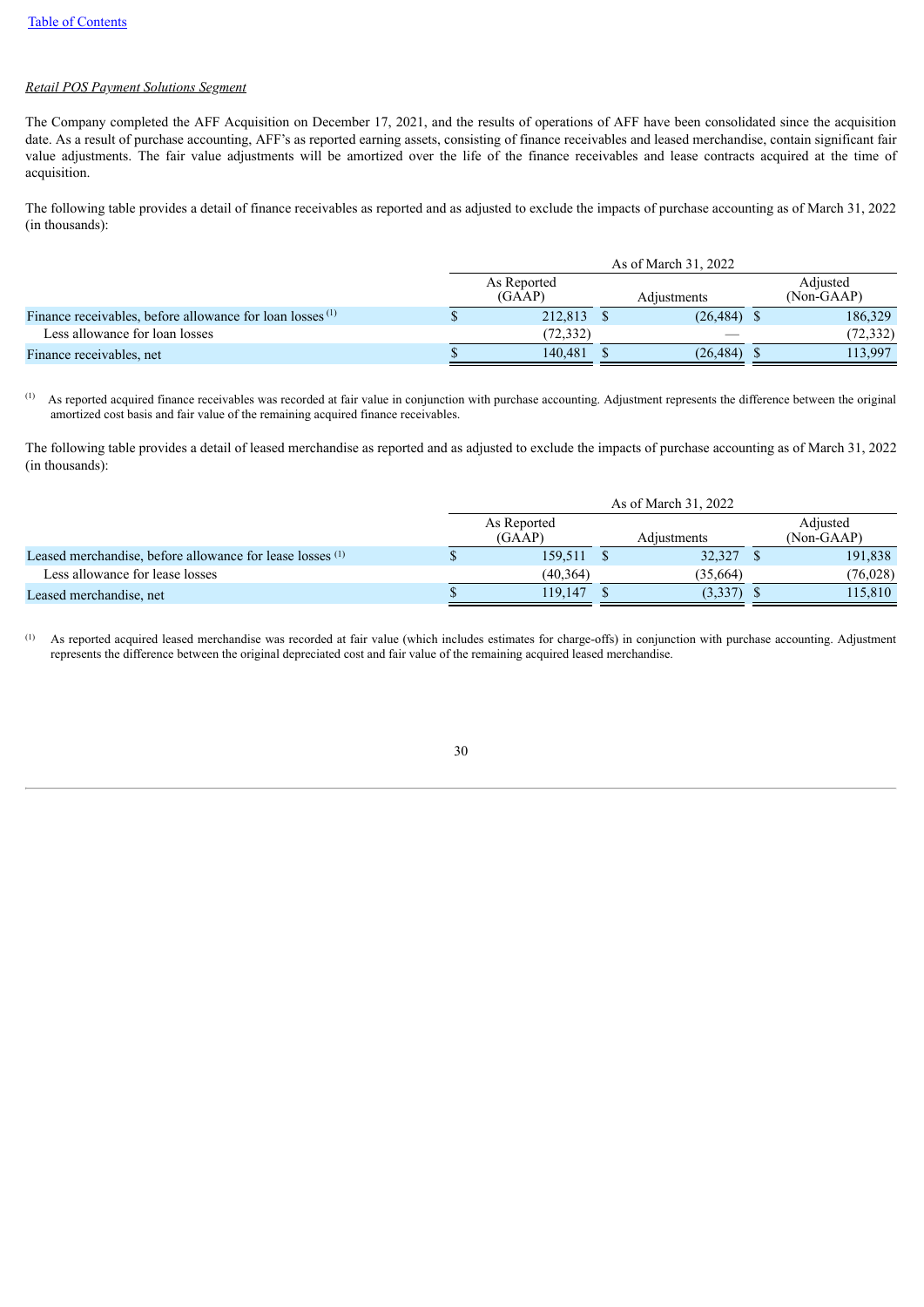AFF's as reported results of operations contain significant purchase accounting impacts. The following table presents segment pre-tax operating income as reported and as adjusted to exclude the impacts of purchase accounting for the three months ended March 31, 2022 (in thousands). Operating expenses include salary and benefit expense of certain operations focused departments, merchant partner incentives, bank and other payment processing charges, credit reporting costs, information technology costs, advertising costs and other operational costs incurred by AFF. Administrative expenses of AFF and amortization expense of intangible assets related to the purchase of AFF are not included in the segment pre-tax operating income.

|                                             |              | Three Months Ended March 31, 2022 |              |                         |  |  |  |  |  |  |  |
|---------------------------------------------|--------------|-----------------------------------|--------------|-------------------------|--|--|--|--|--|--|--|
|                                             |              | As Reported                       |              | Adjusted                |  |  |  |  |  |  |  |
|                                             |              | (GAAP)                            | Adjustments  | (Non-GAAP)              |  |  |  |  |  |  |  |
| <b>Retail POS Payment Solutions Segment</b> |              |                                   |              |                         |  |  |  |  |  |  |  |
| Revenue:                                    |              |                                   |              |                         |  |  |  |  |  |  |  |
| Leased merchandise income                   | $\mathbb{S}$ | 149,947                           | - \$         | $\mathbf{s}$<br>149,947 |  |  |  |  |  |  |  |
| Interest and fees on finance receivables    |              | 42,449                            | 16,173       | 58,622                  |  |  |  |  |  |  |  |
| Total revenue                               |              | 192,396                           | 16,173       | 208,569                 |  |  |  |  |  |  |  |
| Cost of revenue:                            |              |                                   |              |                         |  |  |  |  |  |  |  |
| Depreciation of leased merchandise          |              | 93,706                            | (4,359)      | 89,347                  |  |  |  |  |  |  |  |
| Provision for lease losses                  |              | 39,820                            |              | 39,820                  |  |  |  |  |  |  |  |
| Provision for loan losses                   |              | 24,697                            |              | 24,697                  |  |  |  |  |  |  |  |
| Total cost of revenue                       |              | 158,223                           | (4,359)      | 153,864                 |  |  |  |  |  |  |  |
|                                             |              |                                   |              |                         |  |  |  |  |  |  |  |
| Net revenue                                 |              | 34,173                            | 20,532       | 54,705                  |  |  |  |  |  |  |  |
| Segment expenses:                           |              |                                   |              |                         |  |  |  |  |  |  |  |
| Operating expenses                          |              | 28,932                            |              | 28,932                  |  |  |  |  |  |  |  |
| Depreciation and amortization               |              | 682                               |              | 682                     |  |  |  |  |  |  |  |
| Total segment expenses                      |              | 29,614                            |              | 29,614                  |  |  |  |  |  |  |  |
|                                             |              |                                   |              |                         |  |  |  |  |  |  |  |
| Segment pre-tax operating income            | \$           | 4,559                             | 20,532<br>Y. | 25,091<br>S             |  |  |  |  |  |  |  |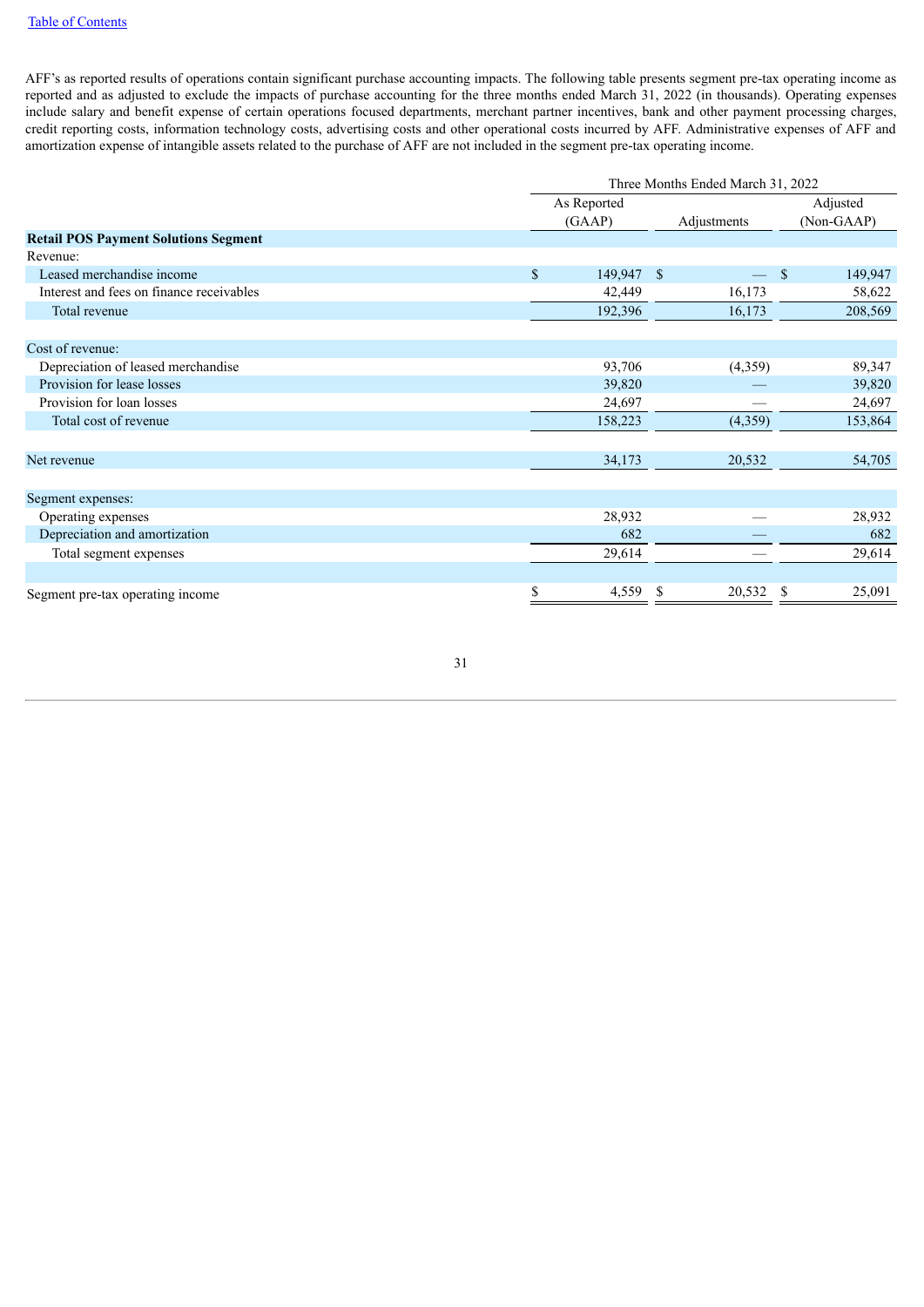### *Consolidated Results of Operations*

The following table reconciles pre-tax operating income of the Company's U.S. pawn segment, Latin America pawn segment and retail POS payment solutions segment discussed above to consolidated net income for the three months ended March 31, 2022 compared to the three months ended March 31, 2021 (dollars in thousands):

|                                                             |              | March 31,   |        |                |  |  |
|-------------------------------------------------------------|--------------|-------------|--------|----------------|--|--|
|                                                             |              | 2022        | 2021   | (Decrease)     |  |  |
| <b>Consolidated Results of Operations</b>                   |              |             |        |                |  |  |
| Segment pre-tax operating income:                           |              |             |        |                |  |  |
| U.S. pawn                                                   | $\mathbf{s}$ | $73,148$ \$ | 60,885 | $20\%$         |  |  |
| Latin America pawn                                          |              | 29,514      | 25,735 | 15 %           |  |  |
| Retail POS payment solutions <sup>(1)</sup>                 |              | 4,559       |        | $-$ %          |  |  |
| Consolidated segment pre-tax operating income               |              | 107,221     | 86,620 | 24 %           |  |  |
|                                                             |              |             |        |                |  |  |
| Corporate expenses and other income:                        |              |             |        |                |  |  |
| Administrative expenses                                     |              | 36,863      | 30,999 | $19\%$         |  |  |
| Depreciation and amortization                               |              | 14,872      | 967    | 1,438 %        |  |  |
| Interest expense                                            |              | 16,221      | 7,230  | 124 %          |  |  |
| Interest income                                             |              | (676)       | (158)  | 328 %          |  |  |
| (Gain) loss on foreign exchange                             |              | (480)       | 267    | 280 %          |  |  |
| Merger and acquisition expenses                             |              | 665         | 166    | 301 %          |  |  |
| Loss on revaluation of contingent acquisition consideration |              | 2,570       |        | $-\frac{9}{6}$ |  |  |
| Impairments and dispositions of certain other assets        |              | 177         | 878    | (80)%          |  |  |
| Total corporate expenses and other income                   |              | 70,212      | 40,349 | 74 %           |  |  |
|                                                             |              |             |        |                |  |  |
| Income before income taxes                                  |              | 37,009      | 46,271 | $(20)\%$       |  |  |
|                                                             |              |             |        |                |  |  |
| Provision for income taxes                                  |              | 9,004       | 12,556 | $(28)\%$       |  |  |
|                                                             |              |             |        |                |  |  |
| Net income                                                  | \$           | 28,005      | 33,715 | (17)%          |  |  |

The AFF results are significantly impacted by certain purchase accounting adjustments as noted in the retail POS payment solutions segment results of operations above. Adjusted retail POS payment solutions segment pre-tax operating income excluding such purchase accounting adjustments was \$25.1 million for the three months ended March 31, 2022. (1)

### *Corporate Expenses and Taxes*

Administrative expenses increased 19% to \$36.9 million during the first quarter of 2022 compared to \$31.0 million in the first quarter of 2021, primarily due to the AFF Acquisition. As a percentage of revenue, administrative expenses decreased from 8% during the first quarter of 2021 to 6% during the first quarter of 2022.

Corporate depreciation and amortization expense increased 1,438% to \$14.9 million during the first quarter of 2022 compared to \$1.0 million in the first quarter of 2021, primarily due to \$14.2 million in amortization expense during the first quarter of 2022 related to identified intangible assets in the AFF Acquisition.

Interest expense increased 124% to \$16.2 million during the first quarter of 2022 compared to \$7.2 million in the first quarter of 2021, primarily due to an increase in the Company's outstanding senior unsecured notes and higher average balances outstanding on the Company's unsecured credit facilities. See Note 7 of Notes to Consolidated Financial Statements and "Liquidity and Capital Resources."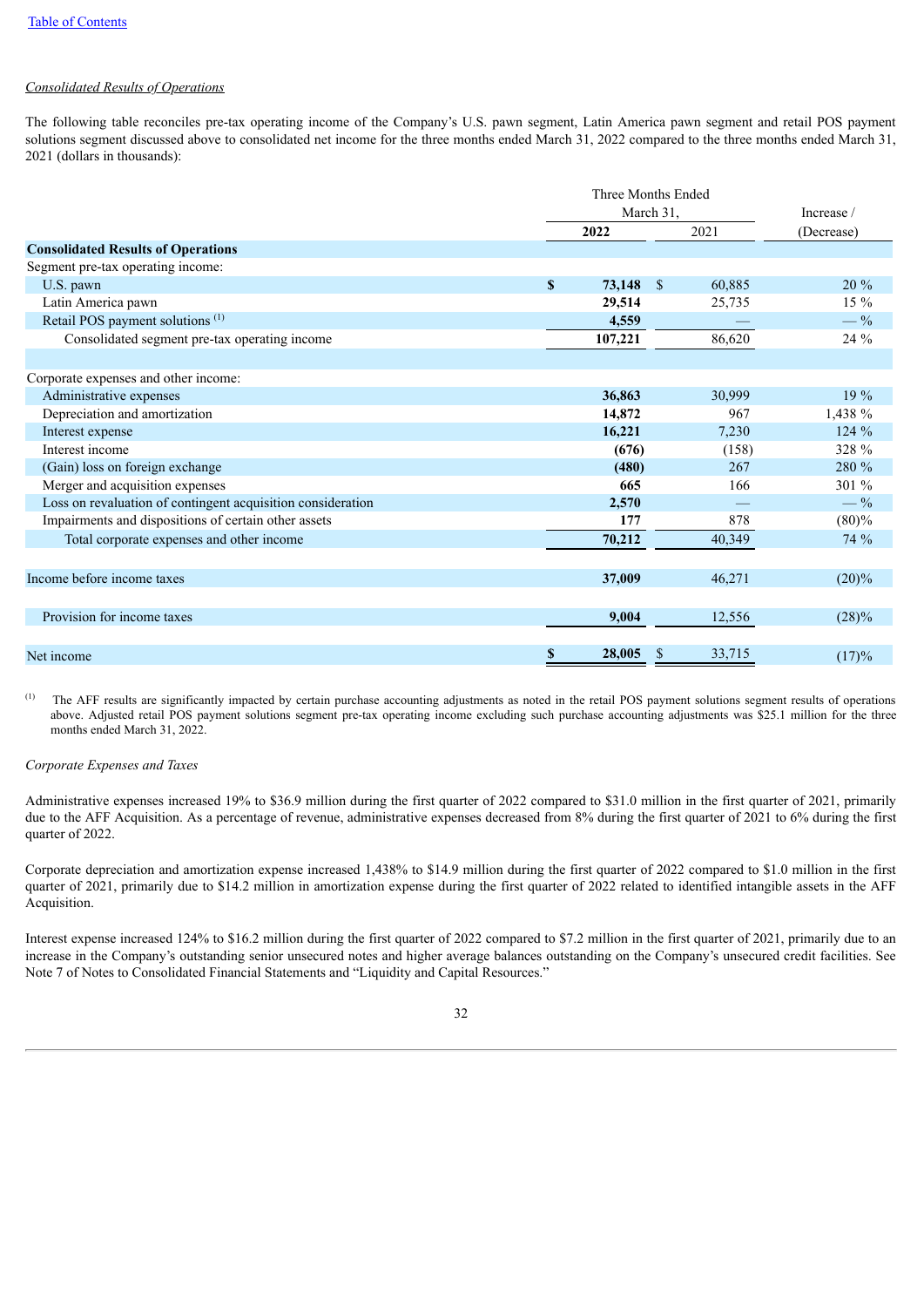Merger and acquisition expenses increased 301% to \$0.7 million during the first quarter of 2022 compared to \$0.2 million during first quarter of 2021, reflecting timing of transaction costs primarily related to the AFF Acquisition.

The Company recognized a loss of \$2.6 million during the first quarter of 2022 as a result of an increase in the liability for the estimated fair value of certain contingent consideration related to the AFF Acquisition.

Consolidated effective income tax rates for the first quarter of 2022 and 2021 were 24.3% and 27.1%, respectively. The decrease in the effective tax rate was primarily due to an increase in U.S. sourced income, primarily a result of the AFF Acquisition, which is taxed at a lower rate than the Latin American countries the Company operates in, and an increased foreign permanent tax benefit recorded in the first quarter of 2022 compared to the first quarter of 2021, related to an increased inflation index adjustment allowed in Mexico as a result of elevated inflation in Mexico, which started during the latter half of 2021.

### **LIQUIDITY AND CAPITAL RESOURCES**

### **Material Capital Requirements**

The Company's primary capital requirements include:

- Expand pawn operations through growth of pawn receivables and inventories in existing stores, new store openings and strategic acquisition of pawn stores;
	- Expand retail POS payment solutions operations through growth of the business generated from new and existing merchant partners;
		- Expected to result in additional purchases of lease merchandise, funding of additional finance receivables and an increase in servicing and collection activities to support increased leases and finance receivables outstanding;
		- Expected to require operational support and development activities around AFF's proprietary loan management and decisioning systems along with merchant and customer service functions; and
- Return capital to shareholders through dividends and stock repurchases.

Other material capital requirements include operating expenses (see Note 3 of Notes to Consolidated Financial Statements regarding operating lease commitments), general corporate operating activities, income tax payments and debt service among others. The Company believes that net cash provided by operating activities and available and unused funds under its revolving unsecured credit facilities will be adequate to meet its liquidity and capital needs for these items in the short-term over the next 12 months and also in the long-term beyond the next 12 months.

#### *Expand Pawn Operations*

The Company intends to continue expansion through new store openings, primarily in Latin America. For 2022, the Company expects to add up to 60 de novo full-service pawn locations in Latin America. Future store openings remain subject to uncertainties related to the COVID-19 pandemic, including but not limited to, the ability to continue construction projects and obtain necessary licenses and permits, utility services, store equipment, supplies and staffing.

The Company continually looks for, and is presented with, potential pawn store acquisition opportunities and will evaluate potential acquisitions based upon growth potential, purchase price, available liquidity, debt covenant restrictions, strategic fit and quality of management personnel, among other factors.

Although viewed by management as a discretionary expenditure not required to operate its pawn stores, the Company may continue to purchase real estate from its landlords at existing stores or in conjunction with pawn store acquisitions as opportunities arise at reasonable valuations. The Company purchased the real estate at six store locations, primarily from landlords at existing stores, for a cumulative purchase price of \$10.2 million during the three months ended March 31, 2022.

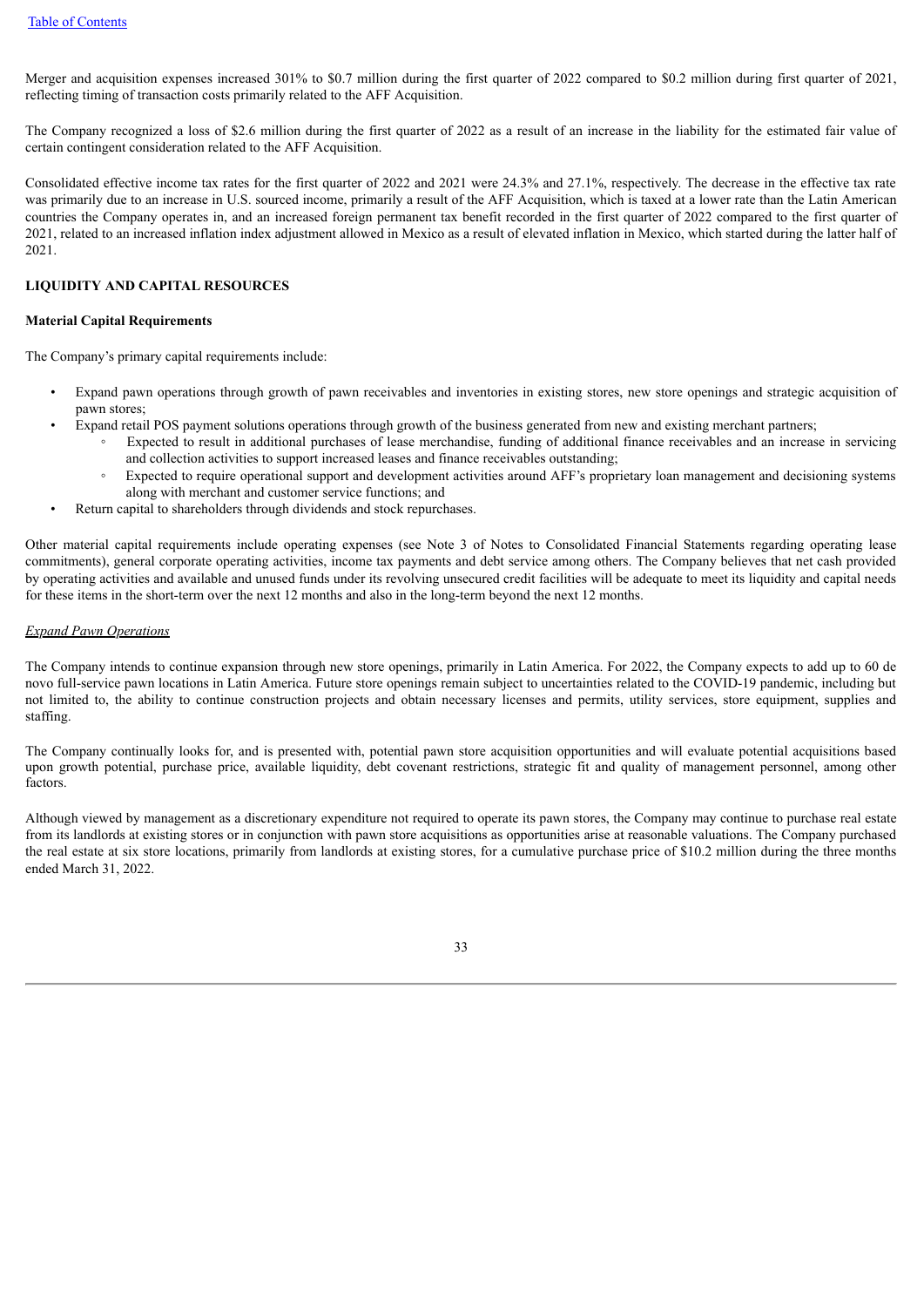### *Expand Retail POS Payment Solutions Operations*

AFF will continue to promote and build relationships with existing customers and merchants and believes there is an opportunity to increase the share of existing merchants' overall transaction volumes. While existing merchant partner relationships represent a significant source of AFF's origination volumes, the Company believes there are also many more untapped traditional and e-commerce merchants providing goods and services to customers that could benefit from offering AFF's retail POS payment solutions. AFF has made, and intends to continue to make, investments in its marketing team to drive awareness of AFF's products at its merchant partners to increase utilization and encourage repeat business through increased marketing directly to AFF's customers. In addition, AFF has made, and intends to continue to make, investments in its unique and proprietary decisioning platform.

#### *Return of Capital to Shareholders*

In April 2022, the Company's Board of Directors declared a \$0.30 per share second quarter cash dividend on common shares outstanding, or an aggregate of \$14.2 million based on the March 31, 2022 share count, to be paid on May 31, 2022 to stockholders of record as of May 16, 2022. While the Company currently expects to continue the payment of quarterly cash dividends, the amount, declaration and payment of cash dividends in the future (quarterly or otherwise) will be made by the Board of Directors, from time to time, subject to the Company's financial condition, results of operations, business requirements, compliance with legal requirements, debt covenant restrictions and other relevant factors, including the impact of COVID-19.

During the three months ended March 31, 2022, the Company repurchased a total of 1,048,000 shares of common stock at an aggregate cost of \$72.2 million and an average cost per share of \$68.87 to complete the \$100.0 million share repurchase program authorized in January 2021. During the three months ended March 31, 2021, the Company repurchased 84,000 shares of common stock at an aggregate cost of \$5.0 million and an average cost per share of \$59.06. In April 2022, the Board of Directors approved a new share repurchase authorization of up to \$100.0 million of common shares, of which the entire \$100.0 million is currently remaining. While the Company intends to continue repurchases under its active share repurchase program, future share repurchases are subject to a variety of factors, including, but not limited to, the level of cash balances, liquidity needs, credit availability, debt covenant restrictions, general business and economic conditions, regulatory requirements, the market price of the Company's stock, dividend policy and the availability of alternative investment opportunities.

#### **Sources of Liquidity**

The Company regularly evaluates opportunities to optimize its capital structure, including through consideration of the issuance of debt or equity, to refinance existing debt and to enter into interest rate hedge transactions, such as interest rate swap agreements. As of March 31, 2022, the Company's primary sources of liquidity were \$113.3 million in cash and cash equivalents and \$308.9 million of available and unused funds under the Company's revolving unsecured credit facilities, subject to certain financial covenants (see Note 7 of Notes to Consolidated Financial Statements). The Company had working capital of \$651.8 million as of March 31, 2022.

The Company's cash and cash equivalents as of March 31, 2022 included \$36.5 million held by its foreign subsidiaries. These cash balances, which are primarily held in Mexican pesos, are associated with foreign earnings the Company has asserted are indefinitely reinvested and which the Company primarily plans to use to support its continued growth plans outside the U.S. through funding of capital expenditures, acquisitions, operating expenses or other similar cash needs of the Company's foreign operations.

The Company's liquidity is affected by a number of factors, including changes in general customer traffic and demand, pawn loan balances, loan-to-value ratios, collection of pawn fees, merchandise sales, inventory levels, LTO and finance receivable originations, collection of lease and finance receivable payments, seasonality, operating expenses, administrative expenses, expenses related to merger and acquisition activities, earnout payments associated with the AFF Acquisition, litigation related expenses, tax rates, gold prices, foreign currency exchange rates and the pace of new pawn store expansion and acquisitions. Additionally, a prolonged reduction in earnings and EBITDA could limit the Company's future ability to fully borrow on its credit facilities under current leverage covenants. Regulatory developments affecting the Company's operations may also impact profitability and liquidity. See "Regulatory Developments."

If needed, the Company could seek to raise additional funds from a variety of sources, including, but not limited to, repatriation of excess cash held in Latin America, the sale of assets, reductions in operating expenses, capital expenditures and dividends, the forbearance or deferral of operating expenses, the issuance of debt or equity securities, leveraging currently unencumbered real estate owned by the Company and/or changes to its management of current assets. The characteristics of the Company's current assets, specifically the ability to rapidly liquidate gold jewelry inventory, which accounts for approximately 50% of total inventory, give the Company flexibility to quickly increase cash flow, if necessary.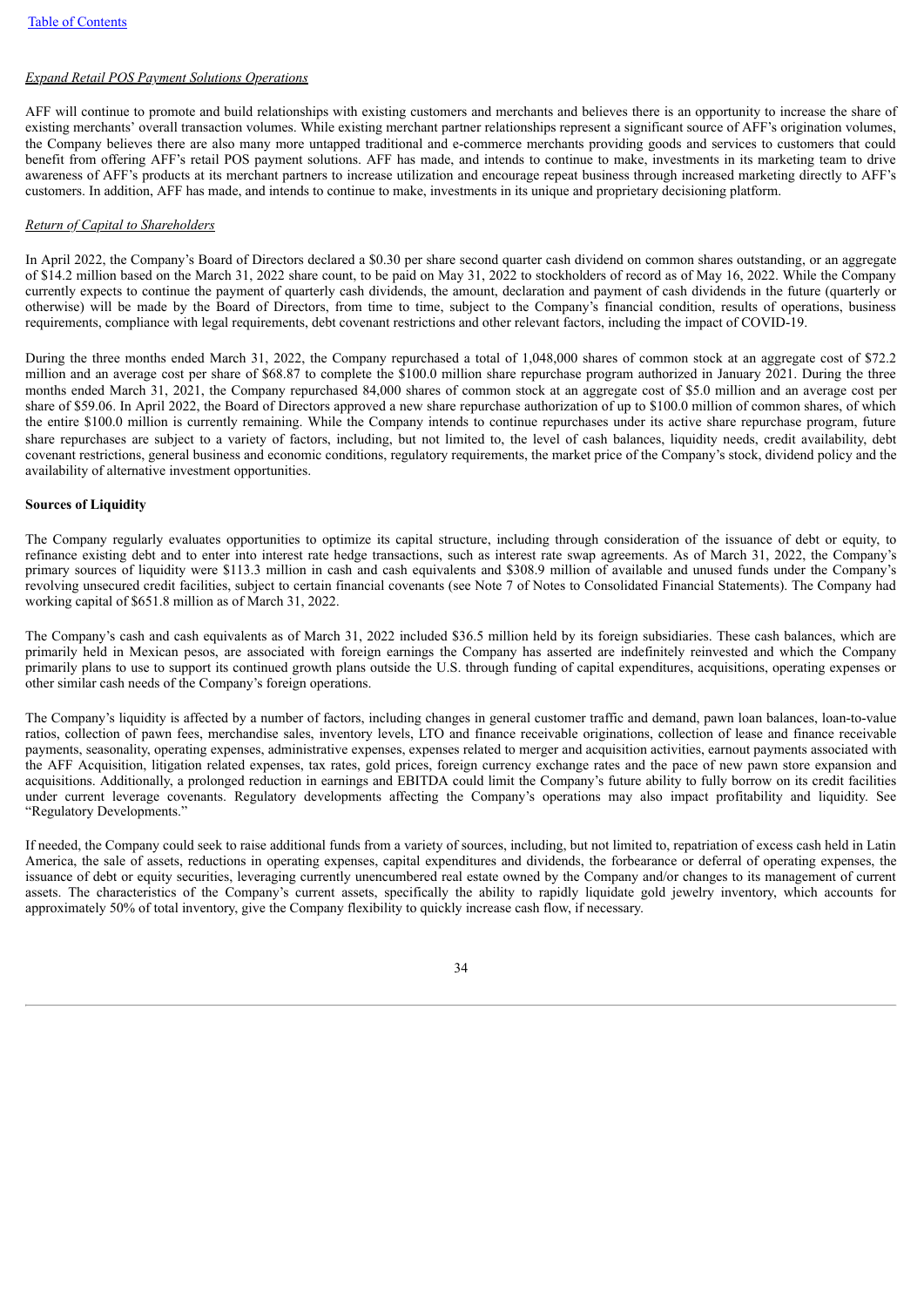### **Cash Flows and Liquidity Metrics**

The following tables set forth certain historical information with respect to the Company's sources and uses of cash and other key indicators of liquidity (dollars in thousands):

|                                            |  | Three Months Ended March 31. |      |           |  |  |  |
|--------------------------------------------|--|------------------------------|------|-----------|--|--|--|
|                                            |  |                              | 2021 |           |  |  |  |
| Cash flow provided by operating activities |  | 120,145                      |      | 69,174    |  |  |  |
| Cash flow provided by investing activities |  | 183                          |      | 17.258    |  |  |  |
| Cash flow used in financing activities     |  | (127.895)                    |      | (96, 727) |  |  |  |

|                 | As of March 31. |  |      |         |  |  |  |
|-----------------|-----------------|--|------|---------|--|--|--|
|                 | 2022            |  | 2021 |         |  |  |  |
| Working capital | 651,802         |  |      | 345,644 |  |  |  |
| Current ratio   | 2.7:1           |  |      | 2.6:1   |  |  |  |

### *Cash Flow Provided by Operating Activities*

Net cash provided by operating activities increased \$51.0 million, or 74%, from \$69.2 million for the three months ended March 31, 2021 to \$120.1 million for the three months ended March 31, 2022, due to net changes in certain non-cash adjustments to reconcile net income to operating cash flow and net changes in other operating assets and liabilities (as detailed in the consolidated statements of cash flows), partially offset by a decrease in net income of \$5.7 million.

#### *Cash Flow Provided by Investing Activities*

Net cash provided by investing activities decreased \$17.1 million, or 99%, from \$17.3 million for the three months ended March 31, 2021 to \$0.2 million for the three months ended March 31, 2022. Cash flows from investing activities are utilized primarily to fund acquisitions, purchases of furniture, fixtures, equipment and improvements, which includes capital expenditures for improvements to existing stores and for new pawn store openings and other corporate assets, and discretionary purchases of store real property. In addition, cash flows related to the funding of new pawn loans net of cash repayments and recovery of principal through the sale of inventories acquired from forfeiture of pawn collateral and finance receivables are included in investing activities. The Company paid \$7.0 million for furniture, fixtures, equipment and improvements and \$10.2 million for discretionary pawn store real property purchases during the three months ended March 31, 2022 compared to \$9.5 million and \$14.4 million in the prior-year period, respectively. The Company paid \$1.2 million in cash related to pawn store acquisitions during the three months ended March 31, 2021. The Company received funds from a net decrease in pawn loans of \$17.4 million during the three months ended March 31, 2022 and \$42.4 million during the three months ended March 31, 2021, and the Company received funds from a net decrease in finance receivables of \$0.1 million during the three months ended March 31, 2022.

#### *Cash Flow Used in Financing Activities*

Net cash used in financing activities increased \$31.2 million, or 32%, from \$96.7 million for the three months ended March 31, 2021 to \$127.9 million for the three months ended March 31, 2022. Net payments on the credit facilities were \$41.0 million during the three months ended March 31, 2022 compared to net payments of \$79.0 million during the three months ended March 31, 2021. The Company funded \$72.2 million for share repurchases and paid dividends of \$14.5 million during the three months ended March 31, 2022, compared to funding \$5.0 million of share repurchases and dividends paid of \$11.1 million during the three months ended March 31, 2021. In addition, the Company paid withholding taxes on net share settlements of restricted stock awards during the three months ended March 31, 2021 of \$1.7 million.

#### **REGULATORY DEVELOPMENTS**

The Company's pawn, LTO and retail finance businesses are subject to significant regulation in all of the jurisdictions in which it operates. Existing regulations and regulatory developments are further and more completely described under "Governmental Regulation" in Part I, Item 1 of the Company's 2021 Annual Report on Form 10-K filed with the Securities and Exchange Commission ("SEC") on February 28, 2022. There have been no material changes in regulatory developments directly affecting the Company since December 31, 2021.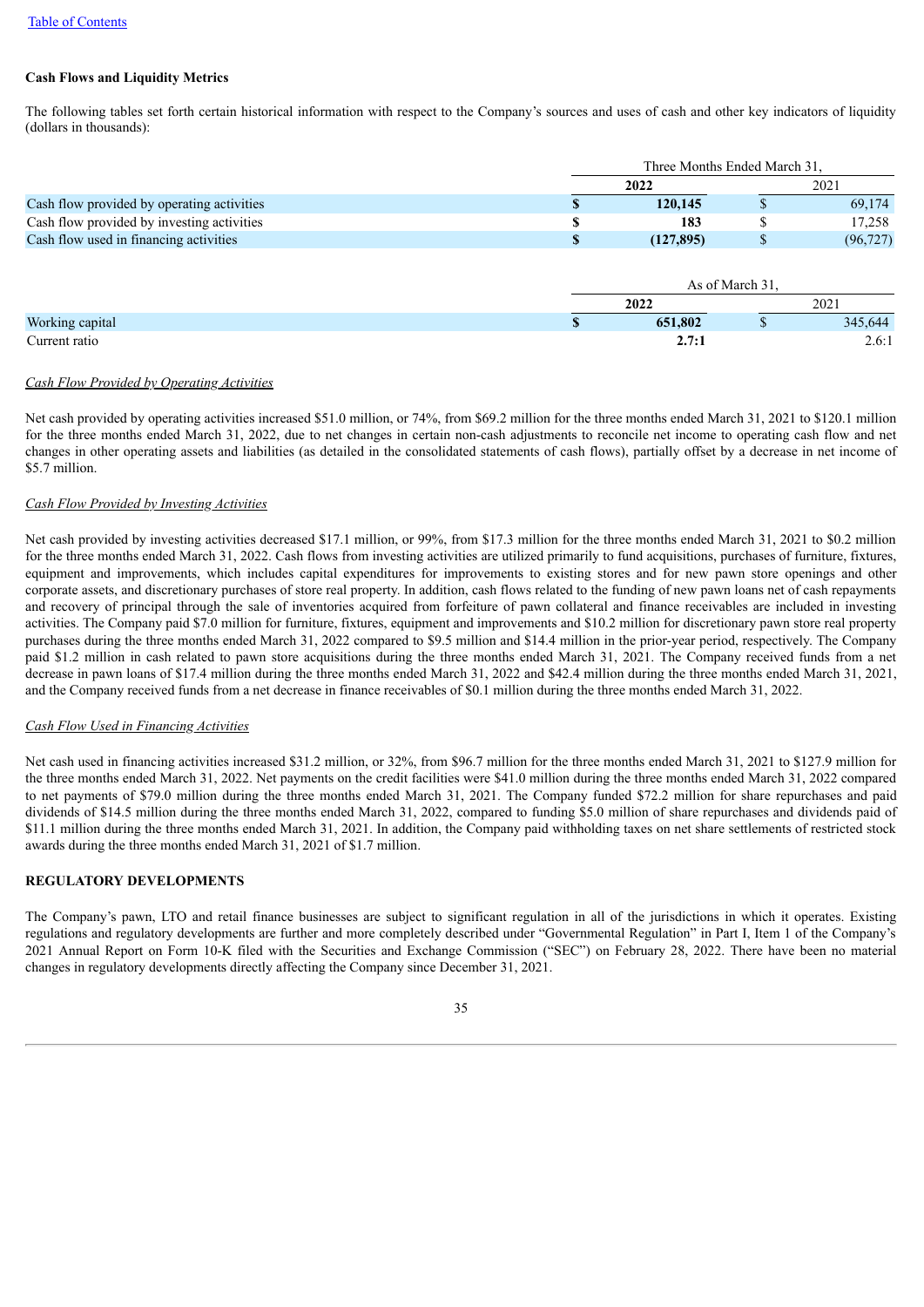### **NON-GAAP FINANCIAL INFORMATION**

The Company uses certain financial calculations such as adjusted net income, adjusted diluted earnings per share, EBITDA, adjusted EBITDA, free cash flow, adjusted free cash flow, adjusted retail POS payment solutions segment metrics and constant currency results as factors in the measurement and evaluation of the Company's operating performance and period-over-period growth. The Company derives these financial calculations on the basis of methodologies other than GAAP, primarily by excluding from a comparable GAAP measure certain items the Company does not consider to be representative of its actual operating performance. These financial calculations are "non-GAAP financial measures" as defined under the SEC rules. The Company uses these non-GAAP financial measures in operating its business because management believes they are less susceptible to variances in actual operating performance that can result from the excluded items, other infrequent charges and currency fluctuations. The Company presents these financial measures to investors because management believes they are useful to investors in evaluating the primary factors that drive the Company's core operating performance and provide greater transparency into the Company's results of operations. However, items that are excluded and other adjustments and assumptions that are made in calculating these non-GAAP financial measures are significant components in understanding and assessing the Company's financial performance. These non-GAAP financial measures should be evaluated in conjunction with, and are not a substitute for, the Company's GAAP financial measures. Further, because these non-GAAP financial measures are not determined in accordance with GAAP and are thus susceptible to varying calculations, the non-GAAP financial measures, as presented, may not be comparable to other similarly-titled measures of other companies.

While acquisitions are an important part of the Company's overall strategy, the Company has adjusted the applicable financial calculations to exclude merger and acquisition expenses, including the Company's transaction expenses incurred in connection with its acquisition of AFF, and the impacts of purchase accounting with respect to the AFF acquisition in order to allow more accurate comparisons of the financial results to prior periods. In addition, the Company does not consider these merger and acquisition expenses to be related to the organic operations of the acquired businesses or its continuing operations, and such expenses are generally not relevant to assessing or estimating the long-term performance of the acquired businesses. Merger and acquisition expenses include incremental costs directly associated with merger and acquisition activities, including professional fees, legal expenses, severance, retention and other employee-related costs, contract breakage costs and costs related to the consolidation of technology systems and corporate facilities, among others.

The Company has certain leases in Mexico which are denominated in U.S. dollars. The lease liability of these U.S. dollar denominated leases, which is considered a monetary liability, is remeasured into Mexican pesos using current period exchange rates, resulting in the recognition of foreign currency exchange gains or losses. The Company has adjusted the applicable financial measures to exclude these remeasurement gains or losses because they are non-cash, non-operating items that could create volatility in the Company's consolidated results of operations due to the magnitude of the end of period lease liability being remeasured, and to improve comparability of current periods presented with prior periods.

In conjunction with the Cash America merger in 2016, the Company recorded certain lease intangibles related to above- or below-market lease liabilities of Cash America which are included in the operating lease right of use asset on the consolidated balance sheets. As the Company continues to opportunistically purchase real estate from landlords at certain Cash America stores, the associated lease intangible, if any, is written off and gain or loss is recognized. The Company has adjusted the applicable financial measures to exclude these gains or losses given the variability in size and timing of these transactions and because they are non-cash, non-operating gains or losses. The Company believes this improves comparability of operating results for current periods presented with prior periods.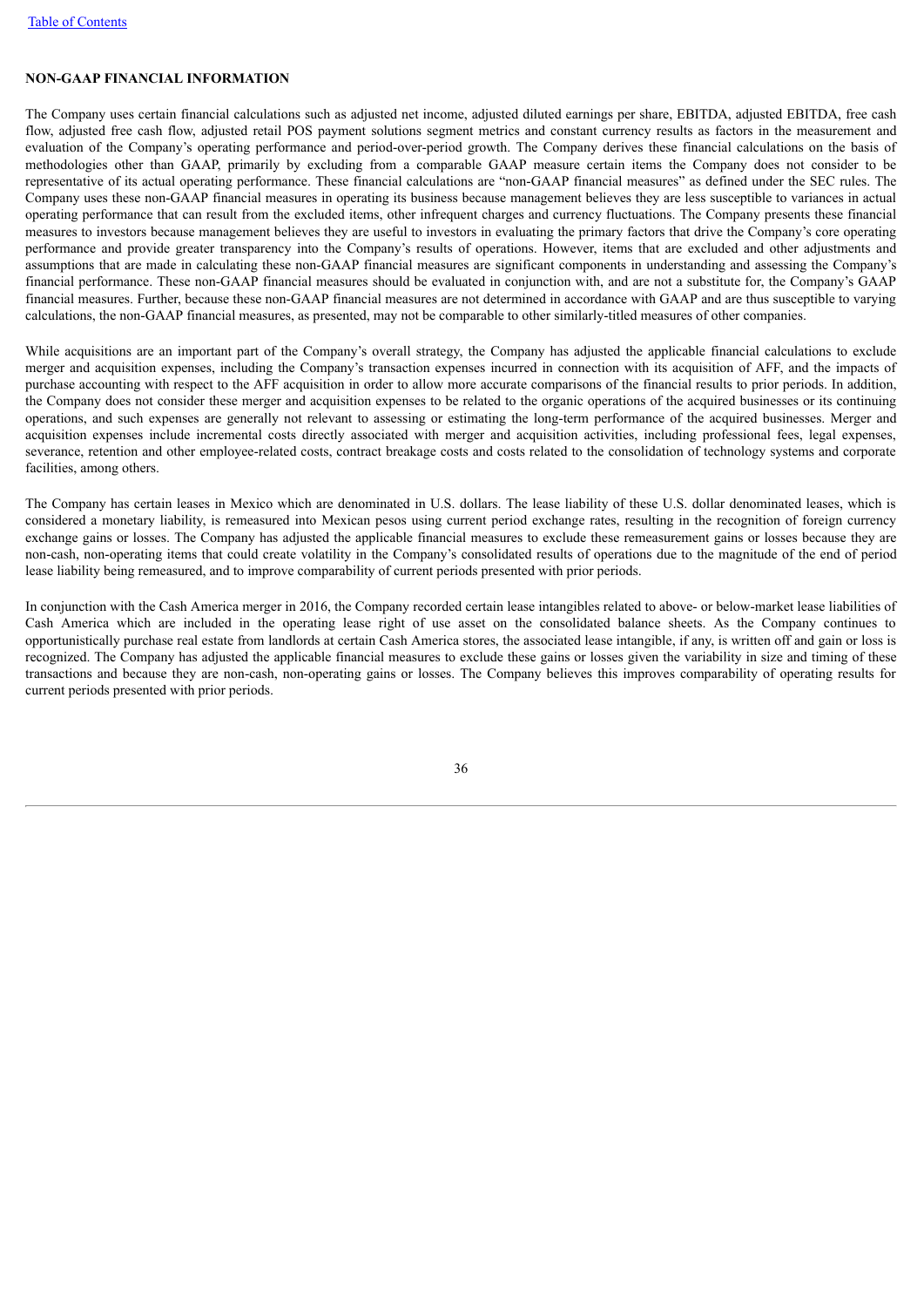### **Adjusted Net Income and Adjusted Diluted Earnings Per Share**

Management believes the presentation of adjusted net income and adjusted diluted earnings per share provides investors with greater transparency and provides a more complete understanding of the Company's financial performance and prospects for the future by excluding items that management believes are non-operating in nature and not representative of the Company's core operating performance. In addition, management believes the adjustments shown below are useful to investors in order to allow them to compare the Company's financial results for the current periods presented with the prior periods presented.

The following table provides a reconciliation between net income and diluted earnings per share calculated in accordance with GAAP to adjusted net income and adjusted diluted earnings per share, which are shown net of tax (in thousands, except per share amounts):

|                                                                  | Three Months Ended March 31, |              |           |        |              |        |           |      |  |  |
|------------------------------------------------------------------|------------------------------|--------------|-----------|--------|--------------|--------|-----------|------|--|--|
|                                                                  |                              | 2022         |           |        | 2021         |        |           |      |  |  |
|                                                                  |                              | In Thousands | Per Share |        | In Thousands |        | Per Share |      |  |  |
| Net income and diluted earnings per share, as reported           |                              | 28,005       |           | 0.58   |              | 33,715 |           | 0.82 |  |  |
| Adjustments, net of tax:                                         |                              |              |           |        |              |        |           |      |  |  |
| Merger and acquisition expenses                                  |                              | 511          |           | 0.01   |              | 116    |           |      |  |  |
| Non-cash foreign currency (gain) loss related to lease liability |                              | (484)        |           | (0.01) |              | 421    |           | 0.01 |  |  |
| AFF purchase accounting adjustments, net (1)                     |                              | 28,703       |           | 0.60   |              |        |           |      |  |  |
| Impairments and dispositions of certain other assets             |                              | 136          |           |        |              | 676    |           | 0.02 |  |  |
| Adjusted net income and diluted earnings per share               |                              | 56,871       |           | 1.18   |              | 34,928 |           | 0.85 |  |  |

Includes \$12.5 million related to the amortization of purchase accounting adjustments to record acquired finance receivables at fair value, \$10.9 million related to the amortization of acquired intangible assets, \$3.3 million related to the amortization of purchase accounting adjustments to record acquired leased merchandise at fair value and a \$2.0 million loss on the revaluation of AFF contingent acquisition consideration (all shown net of tax). (1)

The following table provides a reconciliation of the gross amounts, the impact of income taxes and the net amounts for the adjustments included in the table above (in thousands):

|                                                                  | Three Months Ended March 31. |         |  |       |  |           |  |         |  |     |  |           |  |
|------------------------------------------------------------------|------------------------------|---------|--|-------|--|-----------|--|---------|--|-----|--|-----------|--|
|                                                                  |                              | 2022    |  |       |  |           |  | 2021    |  |     |  |           |  |
|                                                                  |                              | Pre-tax |  | Tax   |  | After-tax |  | Pre-tax |  | Tax |  | After-tax |  |
| Merger and acquisition expenses                                  | ъ                            | 665     |  | 154   |  | 511       |  | 166     |  | 50  |  | 116       |  |
| Non-cash foreign currency (gain) loss related to lease liability |                              | (692)   |  | (208) |  | (484)     |  | 602     |  | 181 |  | 421       |  |
| AFF purchase accounting adjustments, net                         |                              | 37,277  |  | 8.574 |  | 28,703    |  |         |  |     |  |           |  |
| Impairment and dispositions of certain other assets              |                              | 177     |  | 41    |  | 136       |  | 878     |  | 202 |  | 676       |  |
| Total adjustments                                                |                              | 37,427  |  | 8.561 |  | 28,866    |  | 1.646   |  | 433 |  | .213      |  |

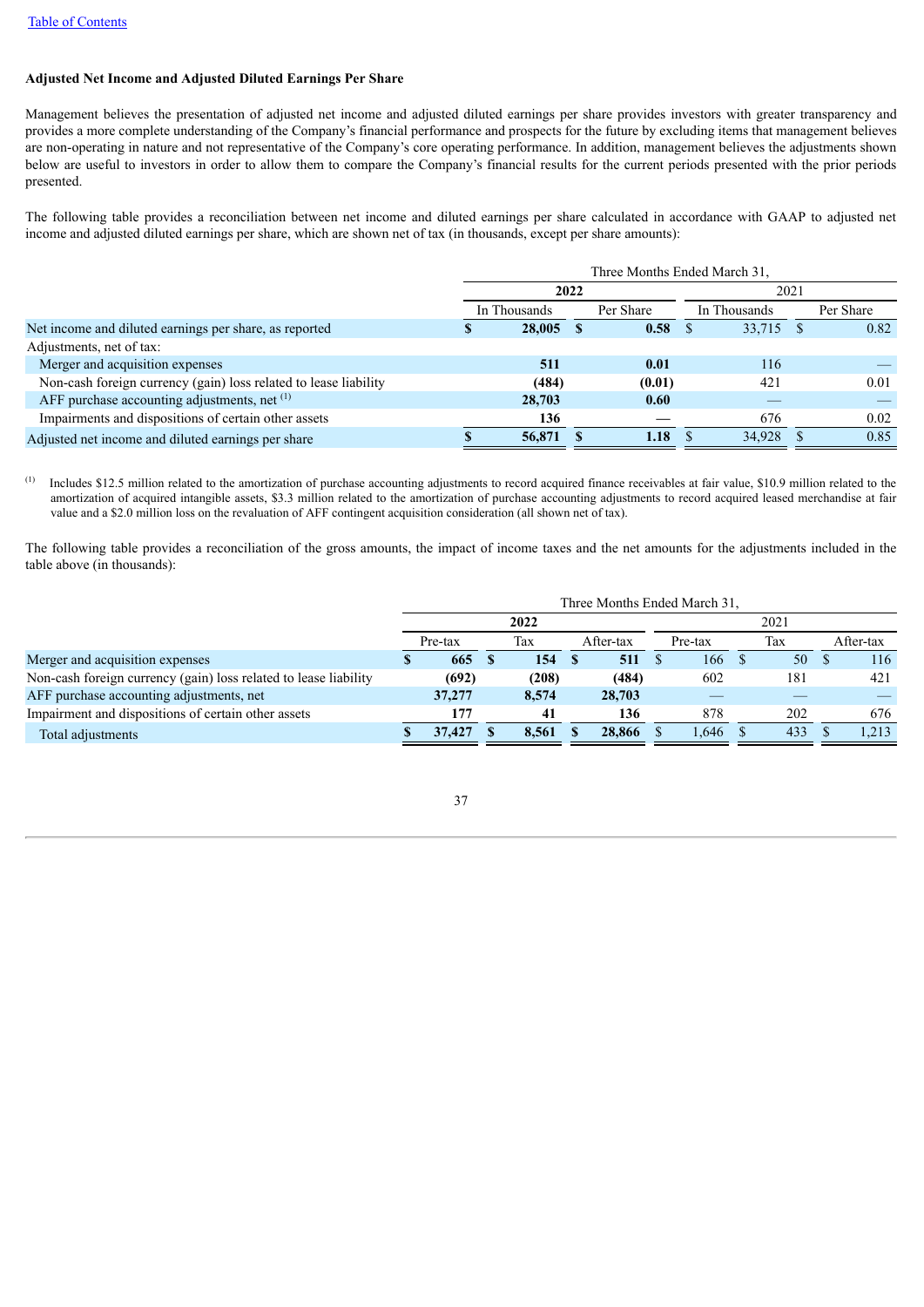### **Earnings Before Interest, Taxes, Depreciation and Amortization (EBITDA) and Adjusted EBITDA**

The Company defines EBITDA as net income before income taxes, depreciation and amortization, interest expense and interest income and adjusted EBITDA as EBITDA adjusted for certain items, as listed below, that management considers to be non-operating in nature and not representative of its actual operating performance. The Company believes EBITDA and adjusted EBITDA are commonly used by investors to assess a company's financial performance and adjusted EBITDA is used as a starting point in the calculation of the consolidated total debt ratio as defined in the Company's senior unsecured notes. The following table provides a reconciliation of net income to EBITDA and adjusted EBITDA (in thousands):

|                                                                  |           |                    | <b>Trailing Twelve</b> |        |              |         |              |          |  |
|------------------------------------------------------------------|-----------|--------------------|------------------------|--------|--------------|---------|--------------|----------|--|
|                                                                  |           | Three Months Ended |                        |        | Months Ended |         |              |          |  |
|                                                                  | March 31. |                    |                        |        | March 31,    |         |              |          |  |
|                                                                  |           | 2022               |                        | 2021   | 2022         |         |              | 2021     |  |
| Net income                                                       | S         | 28,005             | $\mathbb{S}$           | 33,715 | $\mathbf{s}$ | 119,199 | $\mathbb{S}$ | 107,376  |  |
| Provision for income taxes                                       |           | 9,004              |                        | 12,556 |              | 38,041  |              | 36,877   |  |
| Depreciation and amortization                                    |           | 25,542             |                        | 10,612 |              | 60,836  |              | 42,043   |  |
| Interest expense                                                 |           | 16,221             |                        | 7,230  |              | 41,377  |              | 28,156   |  |
| Interest income                                                  |           | (676)              |                        | (158)  |              | (1,214) |              | (1,513)  |  |
| <b>EBITDA</b>                                                    |           | 78,096             |                        | 63,955 |              | 258,239 |              | 212,939  |  |
| Adjustments:                                                     |           |                    |                        |        |              |         |              |          |  |
| Merger and acquisition expenses                                  |           | 665                |                        | 166    |              | 15,948  |              | 1,414    |  |
| Non-cash foreign currency (gain) loss related to lease liability |           | (692)              |                        | 602    |              | (650)   |              | (2, 533) |  |
| AFF purchase accounting adjustments, net $(1)$                   |           | 23,102             |                        |        |              | 51,593  |              |          |  |
| Impairments and dispositions of certain other assets             |           | 177                |                        | 878    |              | 248     |              | 4,412    |  |
| Loss on extinguishment of debt                                   |           |                    |                        |        |              |         |              | 11,737   |  |
| <b>Adjusted EBITDA</b>                                           | S         | 101,348            | \$                     | 65,601 | \$           | 325,378 | $\mathbb{S}$ | 227,969  |  |

Excludes \$14.2 million and \$16.2 million of amortization expense related to identifiable intangible assets as a result of the AFF Acquisition for the three months and trailing twelve months ended March 31, 2022, respectively, which is already included in the add back of depreciation and amortization to calculate EBITDA. (1)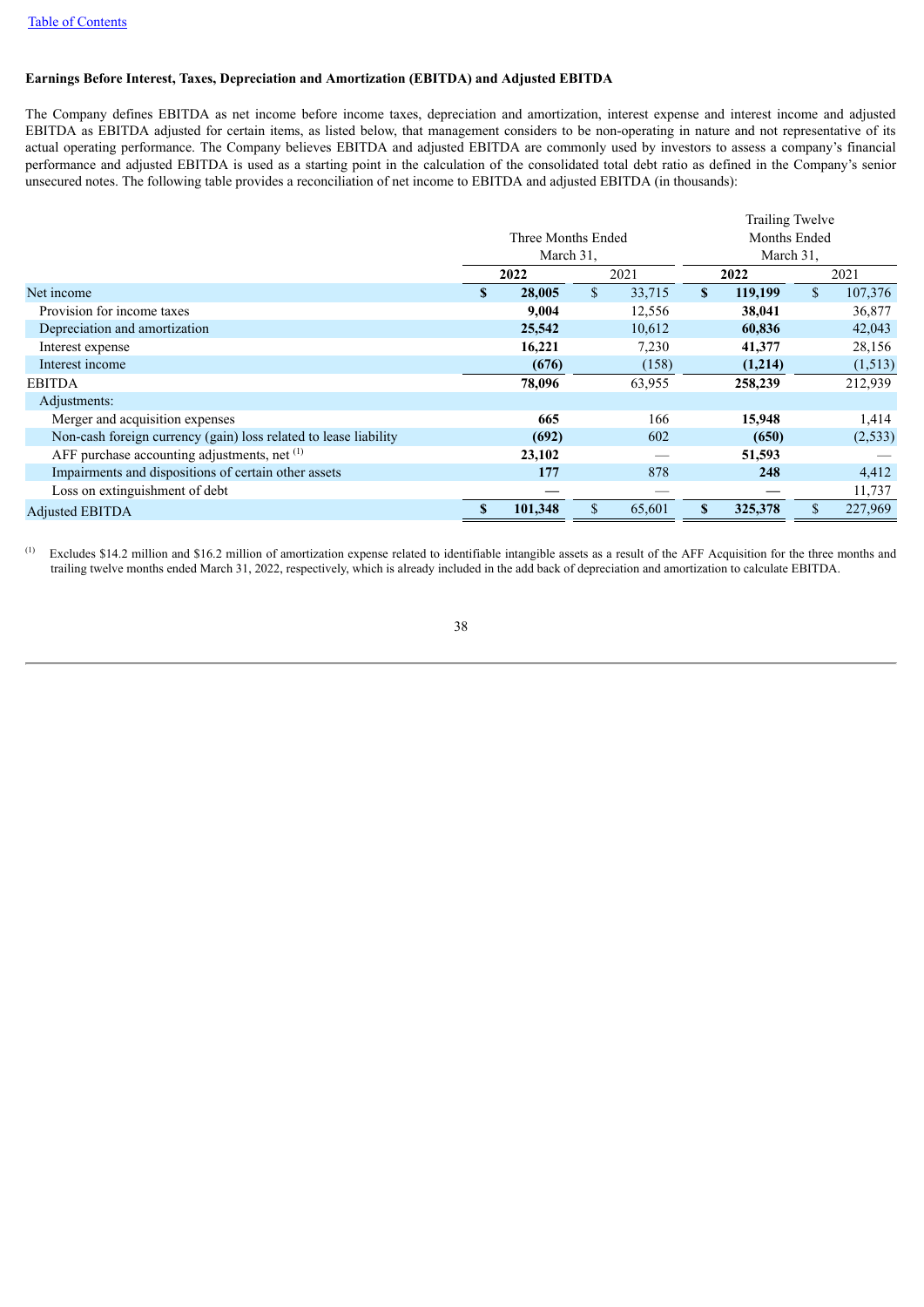### **Free Cash Flow and Adjusted Free Cash Flow**

For purposes of its internal liquidity assessments, the Company considers free cash flow and adjusted free cash flow. The Company defines free cash flow as cash flow from operating activities less purchases of furniture, fixtures, equipment and improvements and net fundings/repayments of pawn loan and finance receivables, which are considered to be operating in nature by the Company but are included in cash flow from investing activities. Adjusted free cash flow is defined as free cash flow adjusted for merger and acquisition expenses paid that management considers to be non-operating in nature.

Free cash flow and adjusted free cash flow are commonly used by investors as additional measures of cash generated by business operations that may be used to repay scheduled debt maturities and debt service or, following payment of such debt obligations and other non-discretionary items, that may be available to invest in future growth through new business development activities or acquisitions, repurchase stock, pay cash dividends or repay debt obligations prior to their maturities. These metrics can also be used to evaluate the Company's ability to generate cash flow from business operations and the impact that this cash flow has on the Company's liquidity. However, free cash flow and adjusted free cash flow have limitations as analytical tools and should not be considered in isolation or as a substitute for cash flow from operating activities or other income statement data prepared in accordance with GAAP. The following table reconciles cash flow from operating activities to free cash flow and adjusted free cash flow (in thousands):

|                                                              |           |                    |  |          | Trailing Twelve |           |      |           |  |
|--------------------------------------------------------------|-----------|--------------------|--|----------|-----------------|-----------|------|-----------|--|
|                                                              |           | Three Months Ended |  |          | Months Ended    |           |      |           |  |
|                                                              | March 31. |                    |  |          |                 | March 31, |      |           |  |
|                                                              |           | 2022               |  | 2021     |                 | 2022      | 2021 |           |  |
| Cash flow from operating activities                          | <b>S</b>  | 120,145            |  | 69,174   | <b>S</b>        | 274, 275  |      | 214,053   |  |
| Cash flow from certain investing activities:                 |           |                    |  |          |                 |           |      |           |  |
| Pawn loans, net $(1)$                                        |           | 17,383             |  | 42,394   |                 | (98, 351) |      | 96,603    |  |
| Finance receivables, net                                     |           | 61                 |  |          |                 | (5,783)   |      | 520       |  |
| Purchases of furniture, fixtures, equipment and improvements |           | (7,028)            |  | (9, 491) |                 | (39, 559) |      | (36, 453) |  |
| Free cash flow                                               |           | 130,561            |  | 102,077  |                 | 130,582   |      | 274,723   |  |
| Merger and acquisition expenses paid, net of tax benefit     |           | 511                |  | 116      |                 | 12,267    |      | 1,057     |  |
| Adjusted free cash flow                                      |           | 131,072            |  | 102,193  |                 | 142,849   |      | 275,780   |  |
|                                                              |           |                    |  |          |                 |           |      |           |  |

Includes the funding of new loans net of cash repayments and recovery of principal through the sale of inventories acquired from forfeiture of pawn collateral. (1)

### **Retail POS Payment Solutions Segment Purchase Accounting Adjustments**

Management believes the presentation of certain retail POS payment solutions segment metrics adjusted to exclude the impacts of purchase accounting provides investors with greater transparency and provides a more complete understanding of AFF's financial performance and prospects for the future by excluding the impacts of purchase accounting, which management believes is non-operating in nature and not representative of AFF's core operating performance. See the retail POS payment solutions segment tables in "Results of Operations" above for additional reconciliation of certain amounts adjusted to exclude the impacts of purchase accounting to as reported GAAP amounts.

Additionally, the following table provides a reconciliation of consolidated total revenue presented in accordance with GAAP to adjusted total revenue, which excludes the impacts of purchase accounting (in thousands):

|                                                    | Three Months Ended March 31, |  |         |  |  |  |
|----------------------------------------------------|------------------------------|--|---------|--|--|--|
|                                                    | 2022                         |  | 2021    |  |  |  |
| Total revenue, as reported                         | 659,839                      |  | 407,939 |  |  |  |
| Adjustments:                                       |                              |  |         |  |  |  |
| AFF purchase accounting adjustments <sup>(1)</sup> | 16,173                       |  |         |  |  |  |
| Adjusted total revenue                             | 676.012                      |  | 407.939 |  |  |  |
|                                                    |                              |  |         |  |  |  |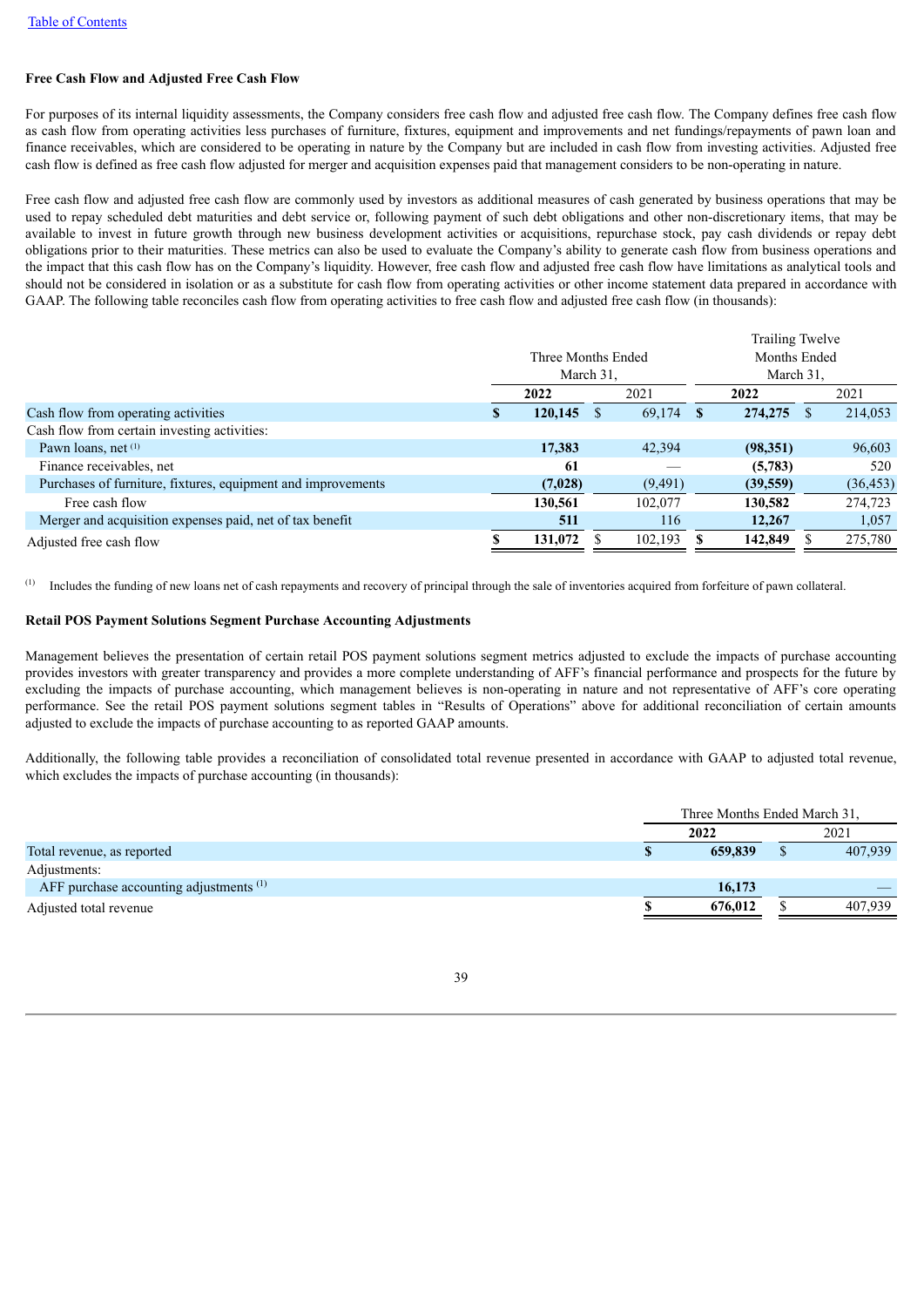Adjustment relates to the net amortization of the fair value premium on acquired finance receivables, which is recognized as an adjustment to interest income on an effective yield basis over the lives of the acquired finance receivables. See the retail POS payment solutions segment tables in "Results of Operations" above for additional segment level reconciliations. (1)

#### **Constant Currency Results**

The Company's reporting currency is the U.S. dollar. However, certain performance metrics discussed in this report are presented on a "constant currency" basis, which is considered a non-GAAP financial measure. The Company's management uses constant currency results to evaluate operating results of business operations in Latin America, which are primarily transacted in local currencies.

The Company believes constant currency results provide valuable supplemental information regarding the underlying performance of its business operations in Latin America, consistent with how the Company's management evaluates such performance and operating results. Constant currency results reported herein are calculated by translating certain balance sheet and income statement items denominated in local currencies using the exchange rate from the prior-year comparable period, as opposed to the current comparable period, in order to exclude the effects of foreign currency rate fluctuations for purposes of evaluating period-over-period comparisons. Business operations in Mexico, Guatemala and Colombia are transacted in Mexican pesos, Guatemalan quetzales and Colombian pesos. The Company also has operations in El Salvador where the reporting and functional currency is the U.S. dollar. See the Latin America operations segment tables in "Results of Operations" above for additional reconciliation of certain constant currency amounts to as reported GAAP amounts.

# <span id="page-43-0"></span>**ITEM 3. QUANTITATIVE AND QUALITATIVE DISCLOSURES ABOUT MARKET RISK**

Market risks relating to the Company's operations result primarily from changes in interest rates, gold prices and foreign currency exchange rates and are described in detail in the Company's 2021 Annual Report on Form 10-K. The impact of current-year fluctuations in foreign currency exchange rates, in particular, are further discussed in Part I, Item 2 herein. The Company does not engage in speculative or leveraged transactions, nor does it hold or issue financial instruments for trading purposes. There have been no material changes to the Company's exposure to market risks since December 31, 2021.

# <span id="page-43-1"></span>**ITEM 4. CONTROLS AND PROCEDURES**

### **Evaluation of Disclosure Controls and Procedures**

The Company's management, under the supervision and with the participation of the Company's Chief Executive Officer and Chief Financial Officer, has evaluated the effectiveness of the Company's disclosure controls and procedures (as defined in Rules 13a-15(e) under the Securities Exchange Act of 1934) as of March 31, 2022 (the "Evaluation Date"). Based upon that evaluation, the Chief Executive Officer and Chief Financial Officer concluded that, as of the Evaluation Date, the Company's disclosure controls and procedures were effective.

### **Changes in Internal Control Over Financial Reporting**

There have been no changes in the Company's internal control over financial reporting during the quarter ended March 31, 2022 that have materially affected, or are reasonably likely to materially affect, the Company's internal control over financial reporting. The Company's management is in the process of documenting and testing AFF's internal control over financial reporting and expects to incorporate AFF into its annual assessment of internal control over financial reporting for the Company's year ending December 31, 2022.

### **Limitations on Effectiveness of Controls and Procedures**

<span id="page-43-2"></span>The Company's management, including its Chief Executive Officer and Chief Financial Officer, does not expect that the Company's disclosure controls and procedures or internal controls will prevent all possible error and fraud. The Company's disclosure controls and procedures are, however, designed to provide reasonable assurance of achieving their objectives, and the Company's Chief Executive Officer and Chief Financial Officer have concluded that the Company's disclosure controls and procedures are effective at that reasonable assurance level.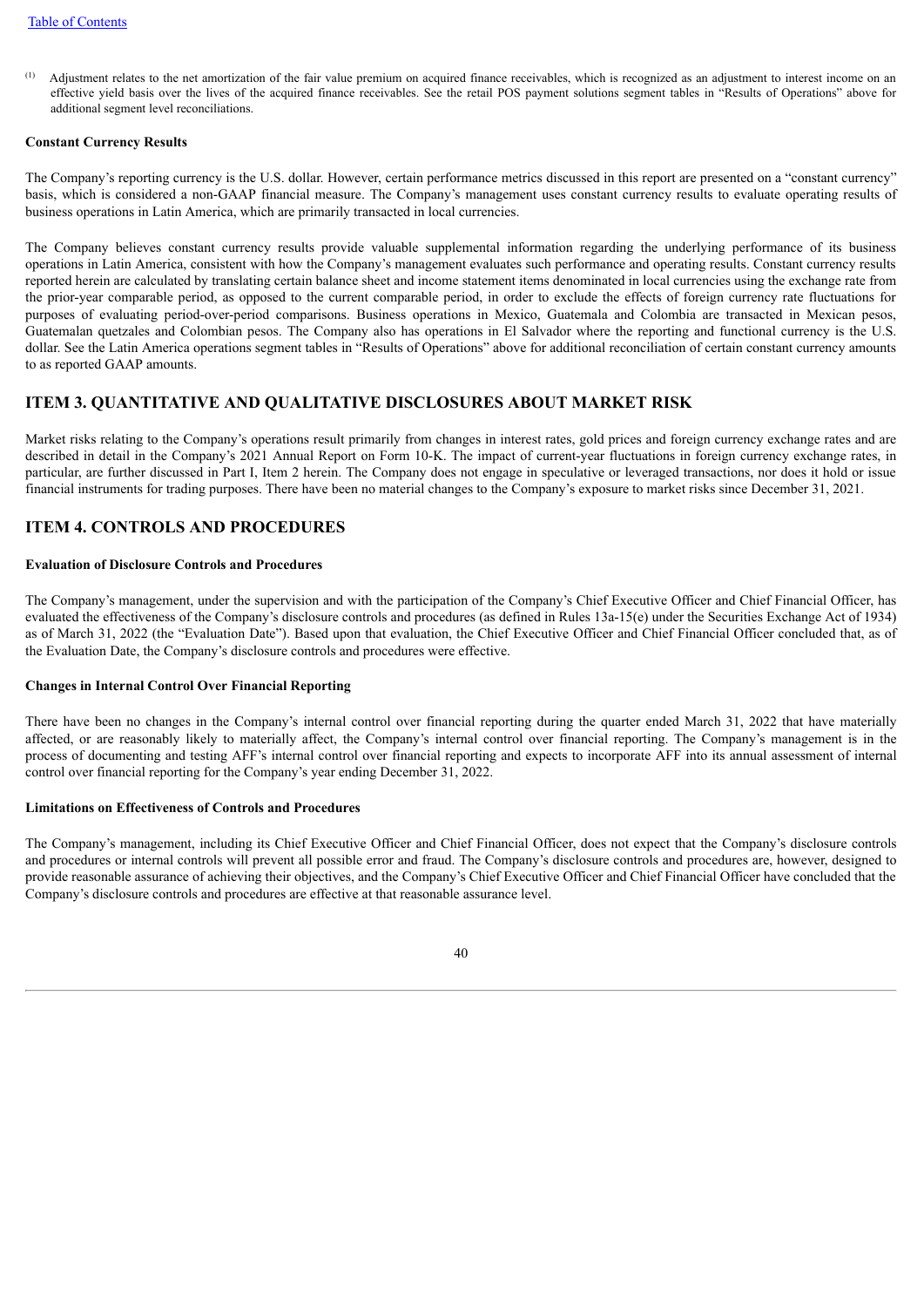# **PART II. OTHER INFORMATION**

# <span id="page-44-0"></span>**ITEM 1. LEGAL PROCEEDINGS**

See Note 8 - Commitments and Contingencies of Notes to Consolidated Financial Statements contained in Part I, Item 1 of this report which is incorporated to this Part II, Item 1 by reference.

# <span id="page-44-1"></span>**ITEM 1A. RISK FACTORS**

Important risk factors that could materially affect the Company's business, financial condition or results of operations in future periods are described in Part I, Item 1A, "Risk Factors" of the Company's 2021 Annual Report on Form 10-K. These factors are supplemented by those discussed under "Management's Discussion And Analysis Of Financial Condition And Results Of Operations" and "Regulatory Developments" in Part I, Item 2 of this quarterly report and in "Governmental Regulation" in Part I, Item 1 of the Company's 2021 Annual Report on Form 10-K. There have been no material changes in the Company's risk factors from those in Part I, Item 1A, "Risk Factors" of the Company's 2021 Annual Report on Form 10-K.

# <span id="page-44-2"></span>**ITEM 2. UNREGISTERED SALES OF EQUITY SECURITIES AND USE OF PROCEEDS**

During the three months ended March 31, 2022, the Company repurchased a total of 1,048,000 shares of common stock at an aggregate cost of \$72.2 million and an average cost per share of \$68.87, and during the three months ended March 31, 2021, repurchased 84,000 shares of common stock at an aggregate cost of \$5.0 million and an average cost per share of \$59.06. The Company intends to continue repurchases under its active share repurchase program, including through open market transactions under trading plans in accordance with Rule 10b5-1 and Rule 10b-18 under the Exchange Act of 1934, as amended, subject to a variety of factors, including, but not limited to, the level of cash balances, liquidity needs, credit availability, debt covenant restrictions, general business and economic conditions, regulatory requirements, the market price of the Company's stock, dividend policy and the availability of alternative investment opportunities.

The following table provides the information with respect to purchases made by the Company of shares of its common stock during each month a share repurchase program was in effect during the three months ended March 31, 2022 (dollars in thousands, except per share amounts):

|                                      | Total<br>Number<br>Of Shares<br>Purchased | Average<br>Price<br>Paid<br>Per Share | Total Number Of<br><b>Shares Purchased</b><br>As Part Of Publicly<br><b>Announced Plans</b> | Approximate Dollar<br>Value Of Shares<br>That May Yet Be<br>Purchased Under<br>The Plans |
|--------------------------------------|-------------------------------------------|---------------------------------------|---------------------------------------------------------------------------------------------|------------------------------------------------------------------------------------------|
| January 1 through January 31, 2022   |                                           |                                       |                                                                                             | 72,217                                                                                   |
| February 1 through February 28, 2022 | 250,000                                   | 74.18                                 | 250,000                                                                                     | 53,624                                                                                   |
| March 1 through March 31, 2022       | 798,000                                   | 67.21                                 | 798,000                                                                                     |                                                                                          |
| Total                                | 1,048,000                                 | 68.87                                 | 1,048,000                                                                                   |                                                                                          |

The following table provides information regarding purchases made by the Company of shares of its common stock under each share repurchase program in effect during the three months ended March 31, 2022 (dollars in thousands):

|                         |                             | Dollar Amount<br>Authorized | Shares Purchased in<br>2022 | Dollar Amount<br>Purchased in 2022 | Remaining Dollar<br>Amount Authorized For<br><b>Future Purchases</b> |
|-------------------------|-----------------------------|-----------------------------|-----------------------------|------------------------------------|----------------------------------------------------------------------|
| Plan Authorization Date | <b>Plan Completion Date</b> |                             |                             |                                    |                                                                      |
| January 27, 2021        | March 28, 2022              | 100.000                     | .048.000                    | 72.217                             |                                                                      |

# <span id="page-44-3"></span>**ITEM 3. DEFAULTS UPON SENIOR SECURITIES**

<span id="page-44-4"></span>Not Applicable.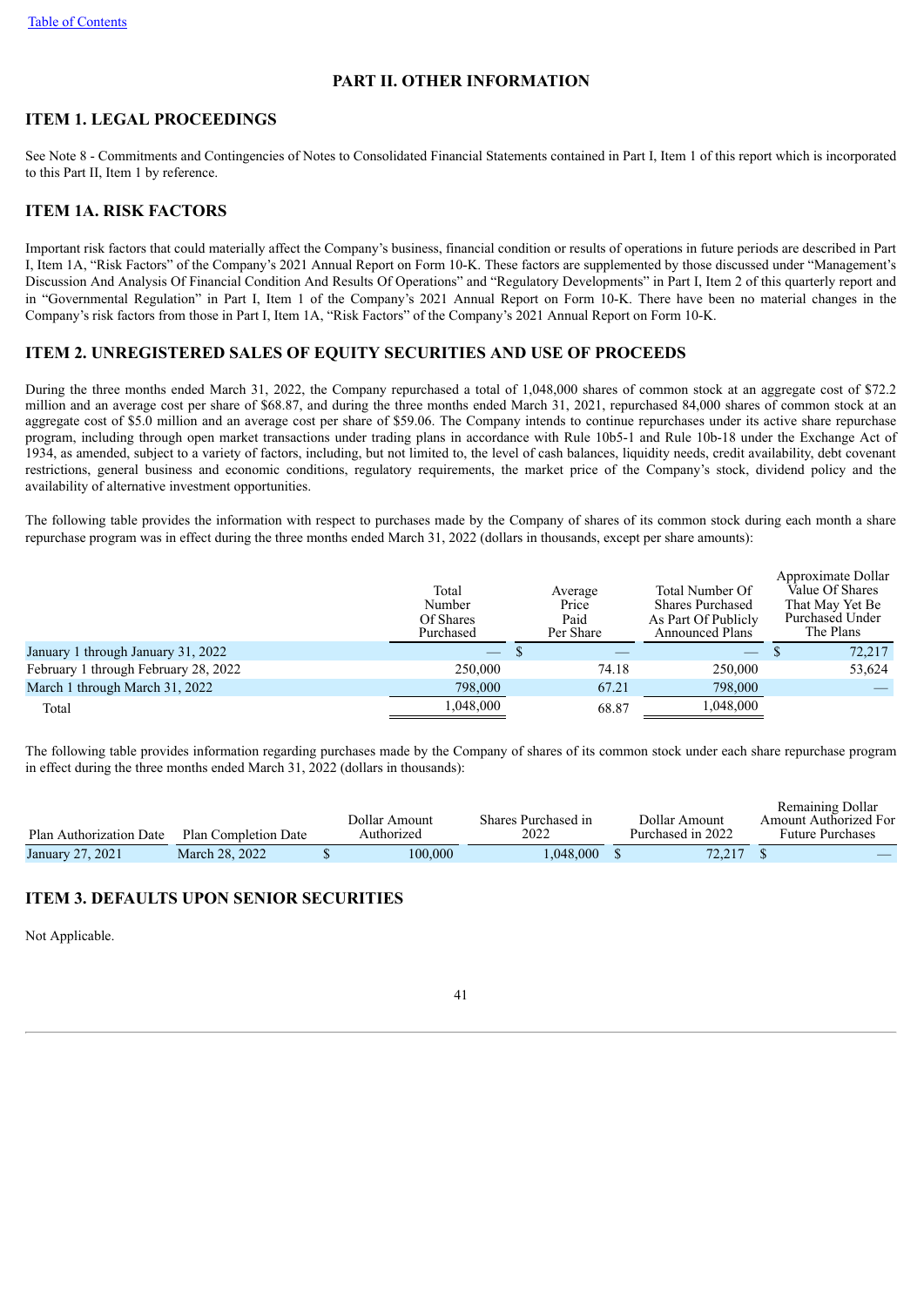# **ITEM 4. MINE SAFETY DISCLOSURES**

Not Applicable.

# <span id="page-45-0"></span>**ITEM 5. OTHER INFORMATION**

None.

# <span id="page-45-1"></span>**ITEM 6. EXHIBITS**

<span id="page-45-2"></span>

|             |                                                                                                                                                                                                        | Incorporated by Reference   |                      |          |                          |                   |  |  |
|-------------|--------------------------------------------------------------------------------------------------------------------------------------------------------------------------------------------------------|-----------------------------|----------------------|----------|--------------------------|-------------------|--|--|
| Exhibit No. | <b>Exhibit Description</b>                                                                                                                                                                             | Form                        | File No.             | Exhibit  | Filing Date              | Filed<br>Herewith |  |  |
| 3.1<br>3.2  | <b>Amended and Restated Certificate of Incorporation</b><br>Amendment to Amended and Restated Certificate of<br>Incorporation                                                                          | DEF <sub>14A</sub><br>$8-K$ | 0-19133<br>001-10960 | B<br>3.1 | 04/29/2004<br>09/02/2016 |                   |  |  |
| 3.3         | Amended and Restated Certificate of Incorporation of<br>FirstCash Holdings, Inc., dated December 16, 2021                                                                                              | 8-K12B                      | 001-10960            | 3.1      | 12/16/2021               |                   |  |  |
| 3.4         | Amended and Restated Bylaws of FirstCash<br>Holdings, Inc., dated December 16, 2021                                                                                                                    | 8-K12B                      | 001-10960            | 3.2      | 12/16/2021               |                   |  |  |
| 31.1        | Certification Pursuant to Exchange Act Section<br>$13(a)-14(a)/15d-14(a)$ ,<br>as Adopted Pursuant to<br>Section 302 of the Sarbanes-Oxley Act, provided by<br>Rick L. Wessel, Chief Executive Officer |                             |                      |          |                          | X                 |  |  |
| 31.2        | Certification Pursuant to Exchange Act Section<br>$13(a)-14(a)/15d-14(a)$ , as Adopted Pursuant to<br>Section 302 of the Sarbanes-Oxley Act, provided by<br>R. Douglas Orr, Chief Financial Officer    |                             |                      |          |                          | X                 |  |  |
| 32.1        | Certification Pursuant to 18 U.S.C. Section 1350, as<br>Adopted Pursuant to Section 906 of the Sarbanes-<br>Oxley Act of 2002, provided by Rick L. Wessel,<br><b>Chief Executive Officer</b>           |                             |                      |          |                          | X                 |  |  |
| 32.2        | Certification Pursuant to 18 U.S.C. Section 1350, as<br>Adopted Pursuant to Section 906 of the Sarbanes-<br>Oxley Act of 2002, provided by R. Douglas Orr,<br><b>Chief Financial Officer</b>           |                             |                      |          |                          | X                 |  |  |
| 101.INS     | Inline XBRL Instance Document - the instance<br>document does not appear in the Interactive Data File<br>because its XBRL tags are embedded within the<br>Inline XBRL document                         |                             |                      |          |                          | $\mathbf X$       |  |  |
| 101.SCH     | Inline XBRL<br>Taxonomy Extension<br>Schema<br>Document                                                                                                                                                |                             |                      |          |                          | X                 |  |  |
| 101.CAL     | Inline XBRL Taxonomy Extension Calculation<br>Linkbase Document                                                                                                                                        |                             |                      |          |                          | X                 |  |  |
| 101.DEF     | Inline XBRL Taxonomy Extension Definition<br>Linkbase Document                                                                                                                                         |                             |                      |          |                          | $\mathbf X$       |  |  |
| $101$ .LAB  | Inline XBRL Taxonomy Extension Label Linkbase<br>Document                                                                                                                                              |                             |                      |          |                          | X                 |  |  |
| 101.PRE     | Inline XBRL Taxonomy Extension Presentation<br>Linkbase Document                                                                                                                                       |                             |                      |          |                          | X                 |  |  |
| 104         | Cover Page Interactive Data File (embedded within<br>the Inline XBRL document contained in Exhibit 101)                                                                                                |                             |                      |          |                          | $\mathbf X$       |  |  |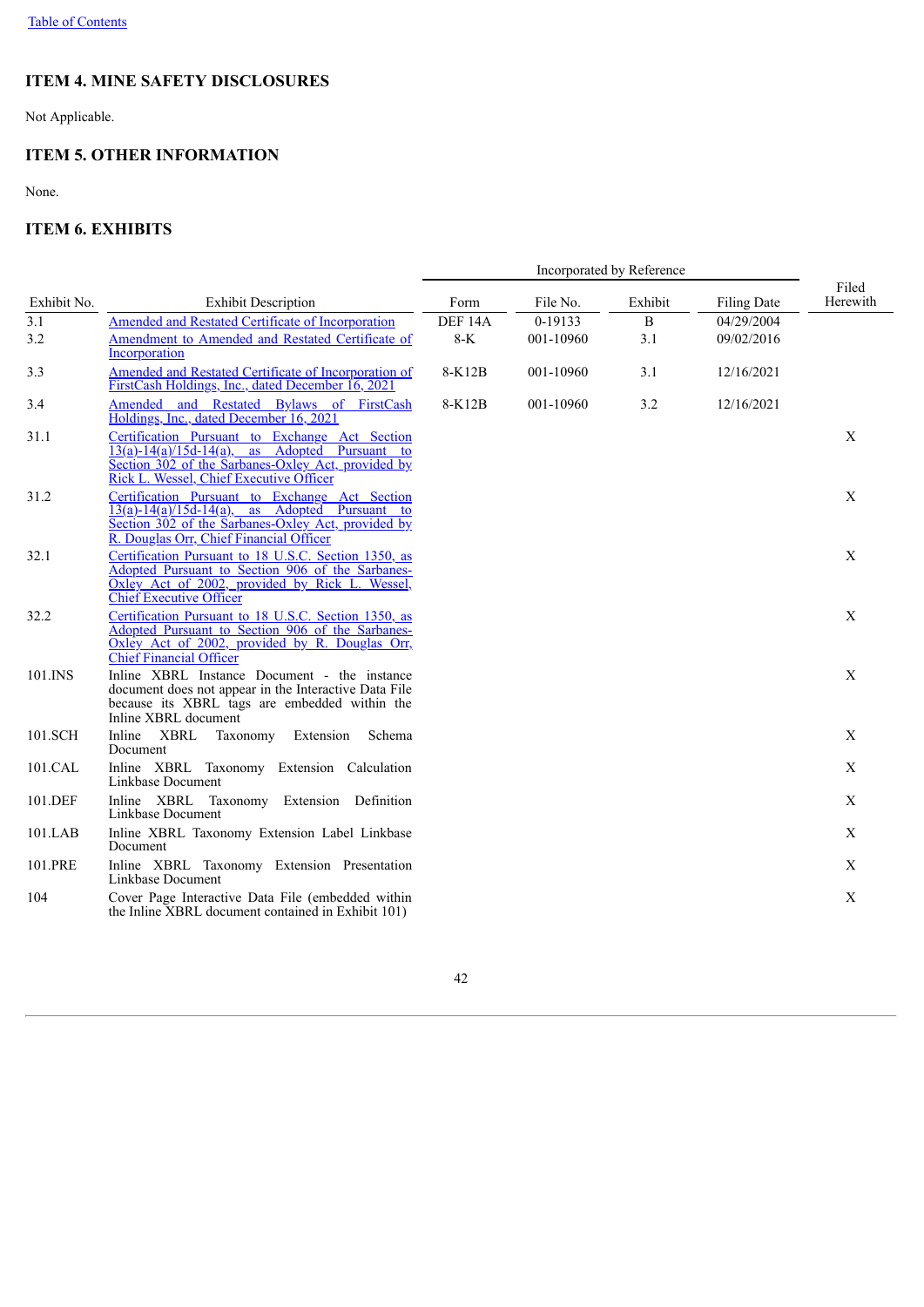# **SIGNATURES**

Pursuant to the requirements of the Securities Exchange Act of 1934, the registrant has duly caused this report to be signed on its behalf by the undersigned thereunto duly authorized.

Dated: May 2, 2022 FIRSTCASH HOLDINGS, INC. (Registrant)

> /s/ RICK L. WESSEL Rick L. Wessel Chief Executive Officer (On behalf of the Registrant)

# /s/ R. DOUGLAS ORR

R. Douglas Orr Executive Vice President and Chief Financial Officer (As Principal Financial and Accounting Officer)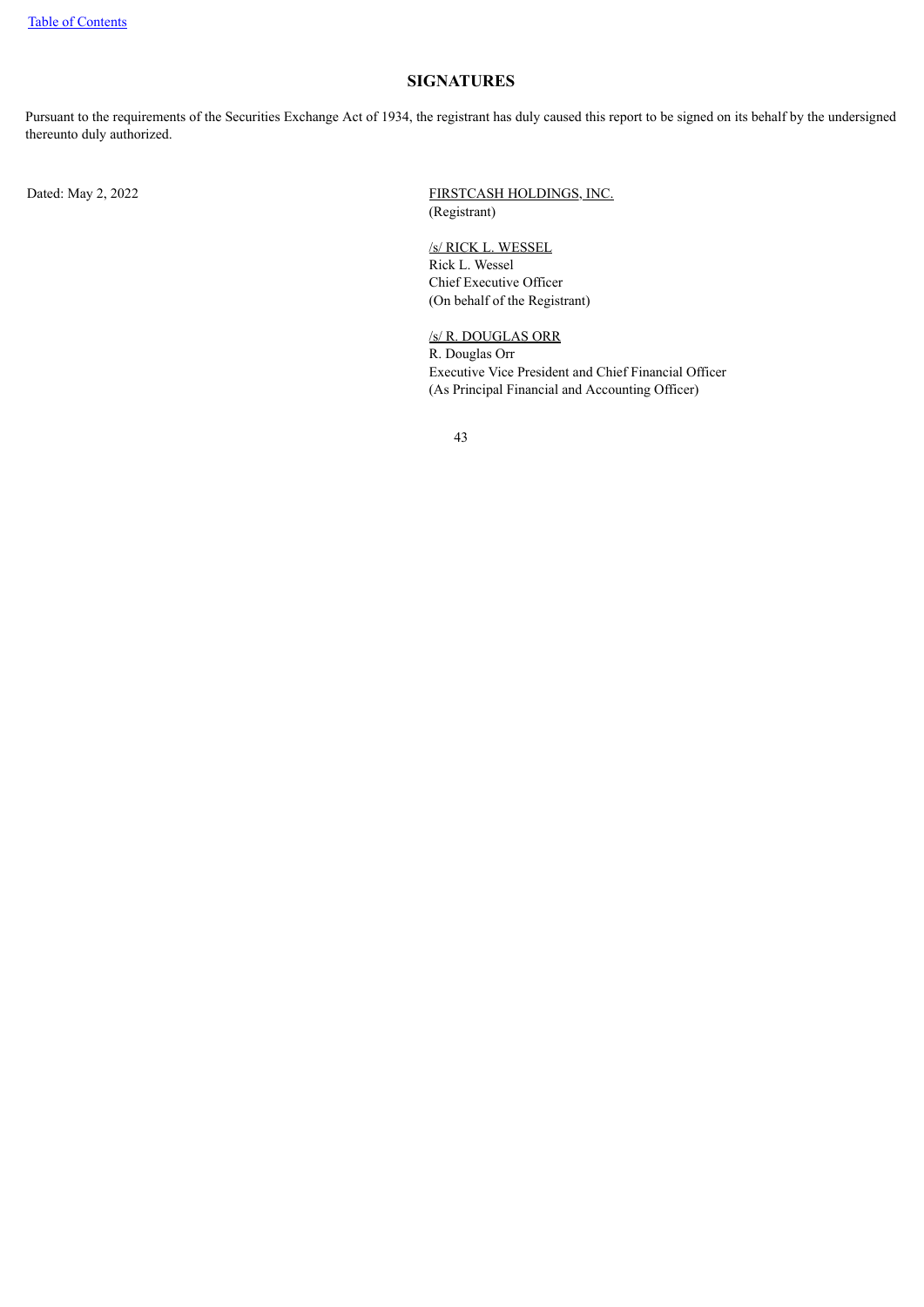## <span id="page-47-0"></span>**CERTIFICATION PURSUANT TO EXCHANGE ACT SECTION 13(a)-14(a)/15d-14(a), AS ADOPTED PURSUANT TO SECTION 302 OF THE SARBANES-OXLEY ACT**

I, Rick L. Wessel, certify that:

- 1. I have reviewed this Quarterly Report on Form 10-Q of FirstCash Holdings, Inc. (the "Registrant");
- 2. Based on my knowledge, this report does not contain any untrue statement of a material fact or omit to state a material fact necessary to make the statements made, in light of the circumstances under which such statements were made, not misleading with respect to the period covered by this report;
- 3. Based on my knowledge, the financial statements, and other financial information included in this report, fairly present in all material respects the financial condition, results of operations and cash flows of the Registrant as of, and for, the periods presented in this report;
- 4. The Registrant's other certifying officer(s) and I are responsible for establishing and maintaining disclosure controls and procedures (as defined in Exchange Act Rules 13a-15(e) and 15d-15(e)) and internal control over financial reporting (as defined in Exchange Act Rules 13a-15(f) and 15d-15(f)) for the Registrant and have:
	- a. Designed such disclosure controls and procedures, or caused such disclosure controls and procedures to be designed under our supervision, to ensure that material information relating to the Registrant, including its consolidated subsidiaries, is made known to us by others within those entities, particularly during the period in which this report is being prepared;
	- b. Designed such internal control over financial reporting, or caused such internal control over financial reporting to be designed under our supervision, to provide reasonable assurance regarding the reliability of financial reporting and the preparation of financial statements for external purposes in accordance with generally accepted accounting principles;
	- c. Evaluated the effectiveness of the Registrant's disclosure controls and procedures and presented in this report our conclusions about the effectiveness of the disclosure controls and procedures, as of the end of the period covered by this report based on such evaluation; and
	- d. Disclosed in this report any change in the Registrant's internal control over financial reporting that occurred during the Registrant's most recent fiscal quarter (the Registrant's fourth fiscal quarter in the case of an annual report) that has materially affected, or is reasonably likely to materially affect, the Registrant's internal control over financial reporting; and
- 5. The Registrant's other certifying officer(s) and I have disclosed, based on our most recent evaluation of internal control over financial reporting, to the Registrant's auditors and the audit committee of the Registrant's board of directors (or persons performing the equivalent functions):
	- a. All significant deficiencies and material weaknesses in the design or operation of internal control over financial reporting which are reasonably likely to adversely affect the Registrant's ability to record, process, summarize and report financial information; and
	- b. Any fraud, whether or not material, that involves management or other employees who have a significant role in the Registrant's internal control over financial reporting.

Date: May 2, 2022

/s/ Rick L. Wessel Rick L. Wessel Chief Executive Officer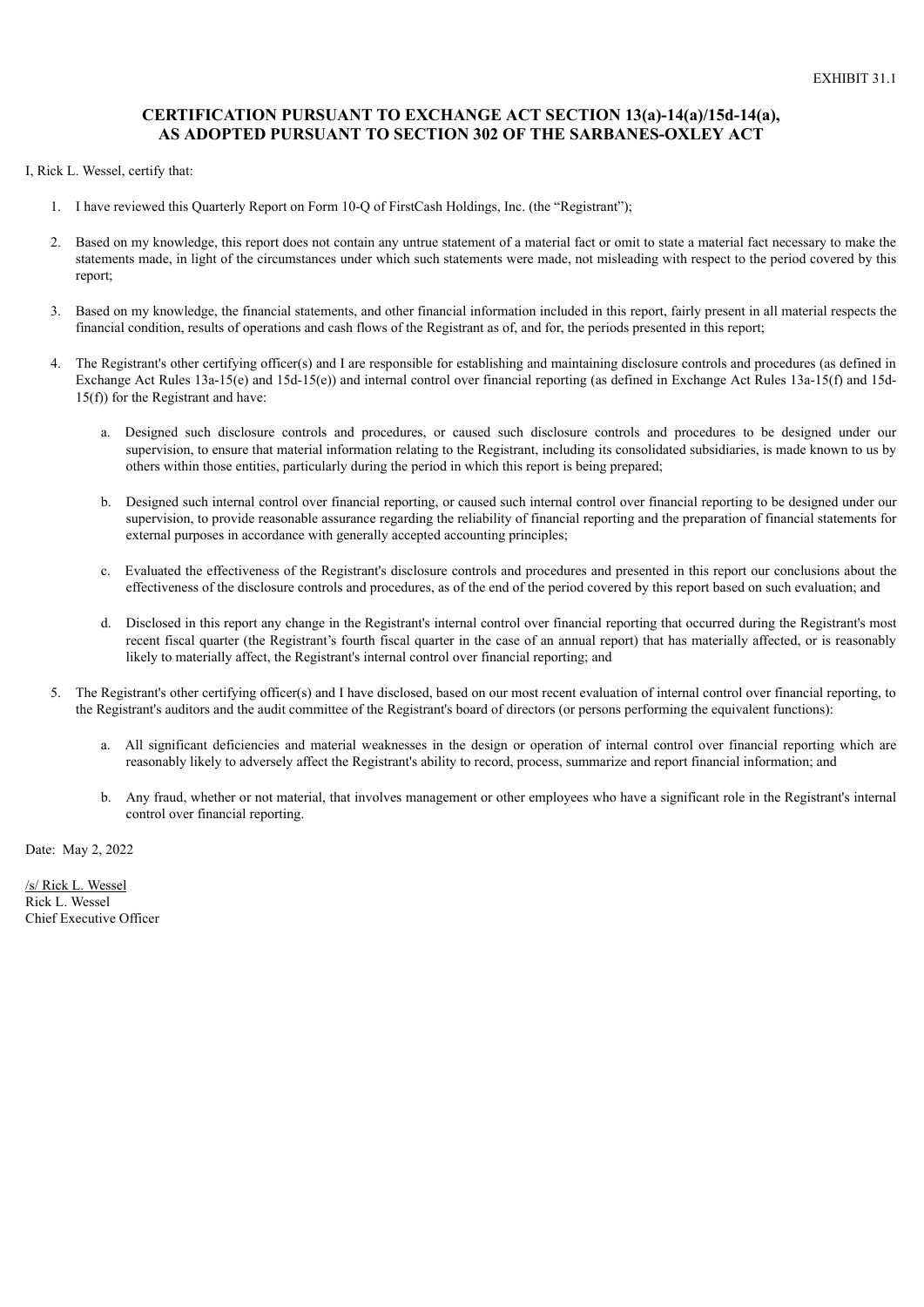# <span id="page-48-0"></span>**CERTIFICATION PURSUANT TO EXCHANGE ACT SECTION 13(a)-14(a)/15d-14(a), AS ADOPTED PURSUANT TO SECTION 302 OF THE SARBANES-OXLEY ACT**

- I, R. Douglas Orr, certify that:
	- 1. I have reviewed this Quarterly Report on Form 10-Q of FirstCash Holdings, Inc. (the "Registrant");
	- 2. Based on my knowledge, this report does not contain any untrue statement of a material fact or omit to state a material fact necessary to make the statements made, in light of the circumstances under which such statements were made, not misleading with respect to the period covered by this report;
	- 3. Based on my knowledge, the financial statements, and other financial information included in this report, fairly present in all material respects the financial condition, results of operations and cash flows of the Registrant as of, and for, the periods presented in this report;
	- 4. The Registrant's other certifying officer(s) and I are responsible for establishing and maintaining disclosure controls and procedures (as defined in Exchange Act Rules 13a-15(e) and 15d-15(e)) and internal control over financial reporting (as defined in Exchange Act Rules 13a-15(f) and 15d-15(f)) for the Registrant and have:
		- a. Designed such disclosure controls and procedures, or caused such disclosure controls and procedures to be designed under our supervision, to ensure that material information relating to the Registrant, including its consolidated subsidiaries, is made known to us by others within those entities, particularly during the period in which this report is being prepared;
		- b. Designed such internal control over financial reporting, or caused such internal control over financial reporting to be designed under our supervision, to provide reasonable assurance regarding the reliability of financial reporting and the preparation of financial statements for external purposes in accordance with generally accepted accounting principles;
		- c. Evaluated the effectiveness of the Registrant's disclosure controls and procedures and presented in this report our conclusions about the effectiveness of the disclosure controls and procedures, as of the end of the period covered by this report based on such evaluation; and
		- d. Disclosed in this report any change in the Registrant's internal control over financial reporting that occurred during the Registrant's most recent fiscal quarter (the Registrant's fourth fiscal quarter in the case of an annual report) that has materially affected, or is reasonably likely to materially affect, the Registrant's internal control over financial reporting; and
	- 5. The Registrant's other certifying officer(s) and I have disclosed, based on our most recent evaluation of internal control over financial reporting, to the Registrant's auditors and the audit committee of the Registrant's board of directors (or persons performing the equivalent functions):
		- a. All significant deficiencies and material weaknesses in the design or operation of internal control over financial reporting which are reasonably likely to adversely affect the Registrant's ability to record, process, summarize and report financial information; and
		- b. Any fraud, whether or not material, that involves management or other employees who have a significant role in the Registrant's internal control over financial reporting.

Date: May 2, 2022

/s/ R. Douglas Orr R. Douglas Orr Chief Financial Officer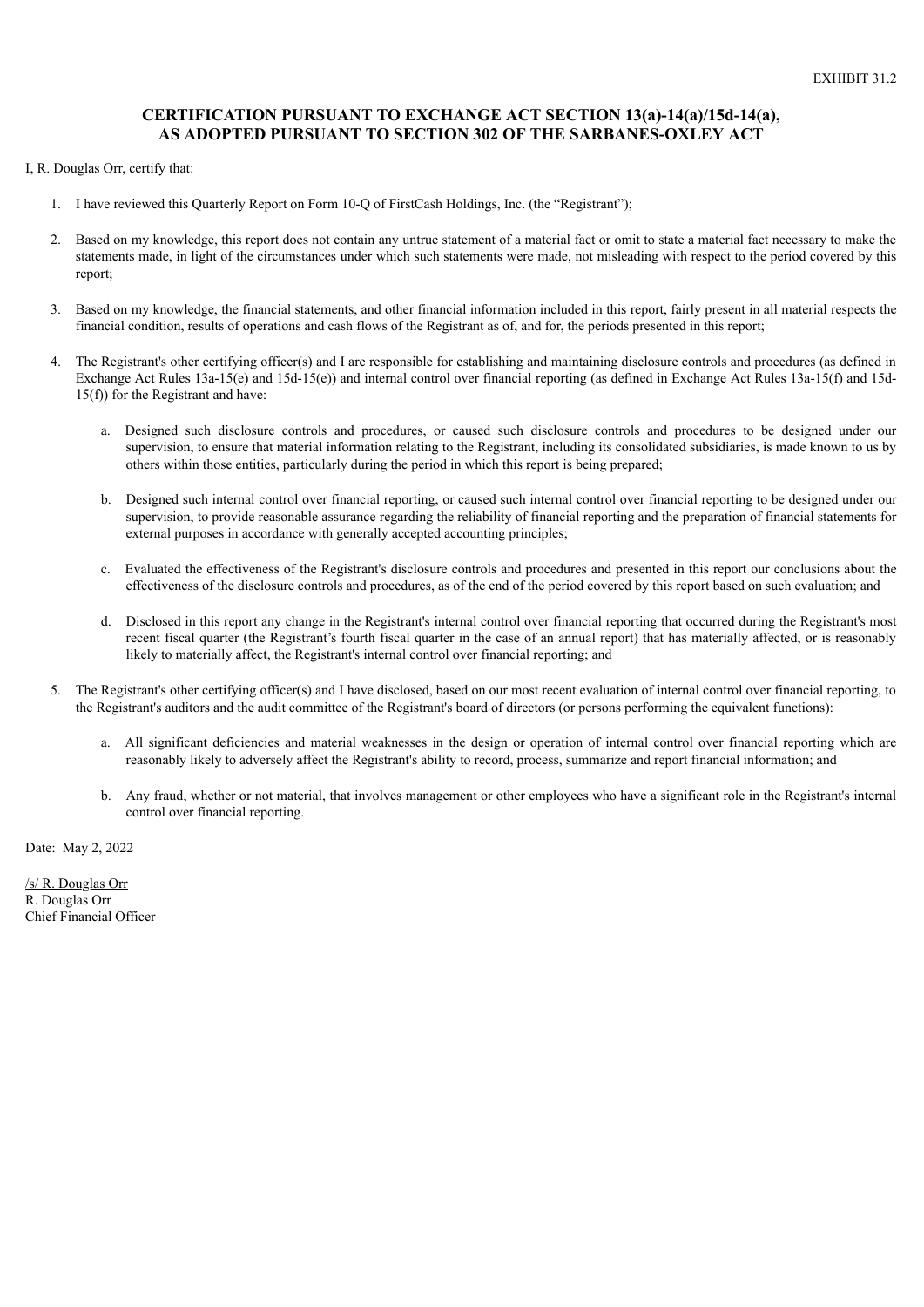# **CERTIFICATION PURSUANT TO 18 U.S.C. SECTION 1350, AS ADOPTED PURSUANT TO SECTION 906 OF THE SARBANES-OXLEY ACT OF 2002**

<span id="page-49-0"></span>In connection with the Quarterly Report of FirstCash Holdings, Inc. (the "Company") on Form 10-Q for the quarterly period ended March 31, 2022, as filed with the Securities and Exchange Commission on the date hereof (the "Report"), I, Rick L. Wessel, Chief Executive Officer of the Company, certify, pursuant to 18 U.S.C. Section 1350, as adopted pursuant to Section 906 of the Sarbanes-Oxley Act of 2002, that to my knowledge:

- 1. The Report fully complies with the requirements of Section 13(a) or 15(d) of the Securities Act of 1934, as amended; and
- 2. The information contained in the Report fairly presents, in all material respects, the financial condition and results of operations of the Company.

Date: May 2, 2022

/s/ Rick L. Wessel Rick L. Wessel Chief Executive Officer